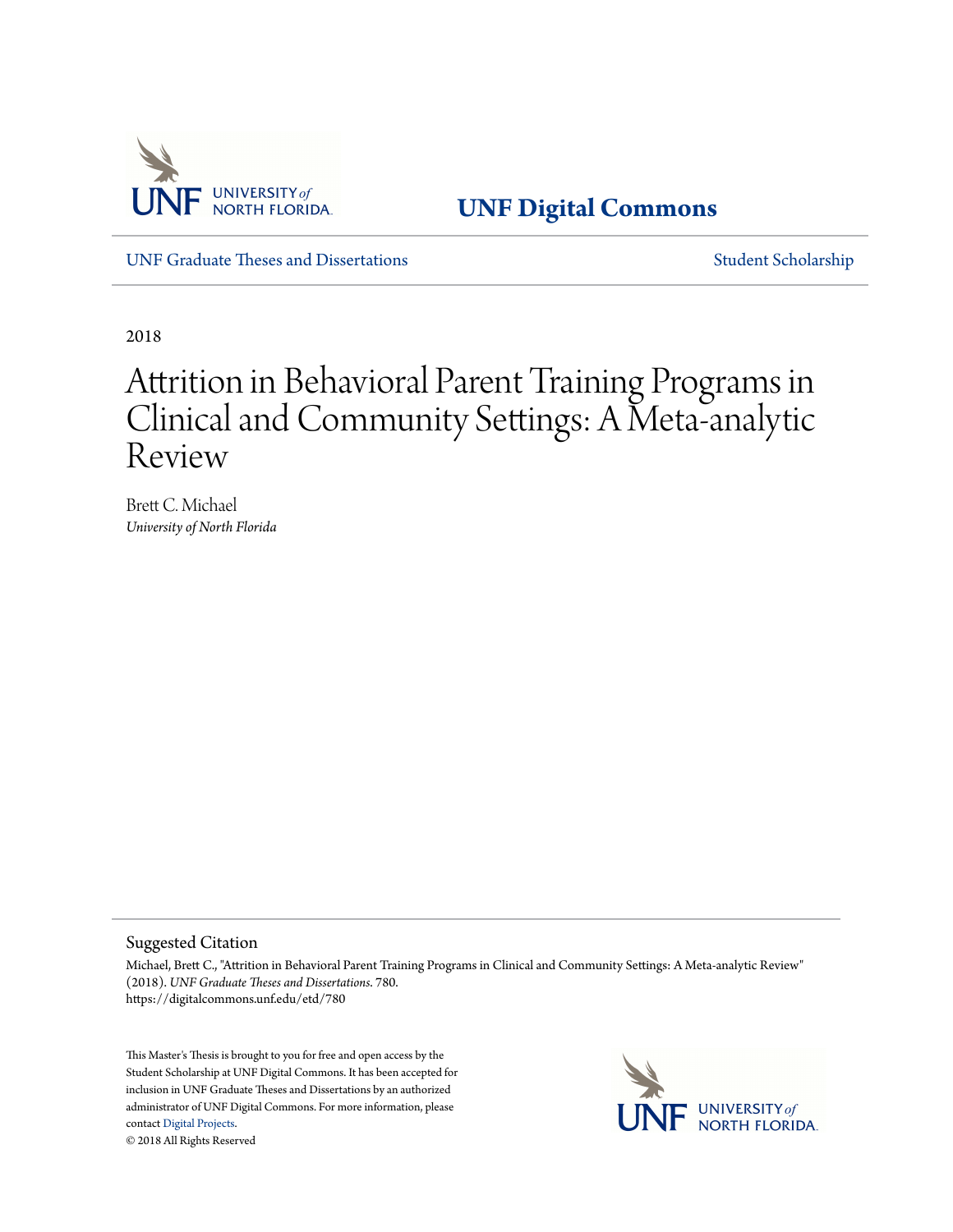## ATTRITION IN BEHAVIORAL PARENT TRAINING

Attrition in Behavioral Parent Training Programs

in Clinical and Community Settings: A Meta-analytic Review

Brett Michael

University of North Florida, Jacksonville

Author Note

Brett Michael, Department of Psychology, University of North Florida

Correspondence should be addressed to Brett Michael, Department of Psychology,

University of North Florida, 1 UNF Drive, Jacksonville, FL 32225. Email: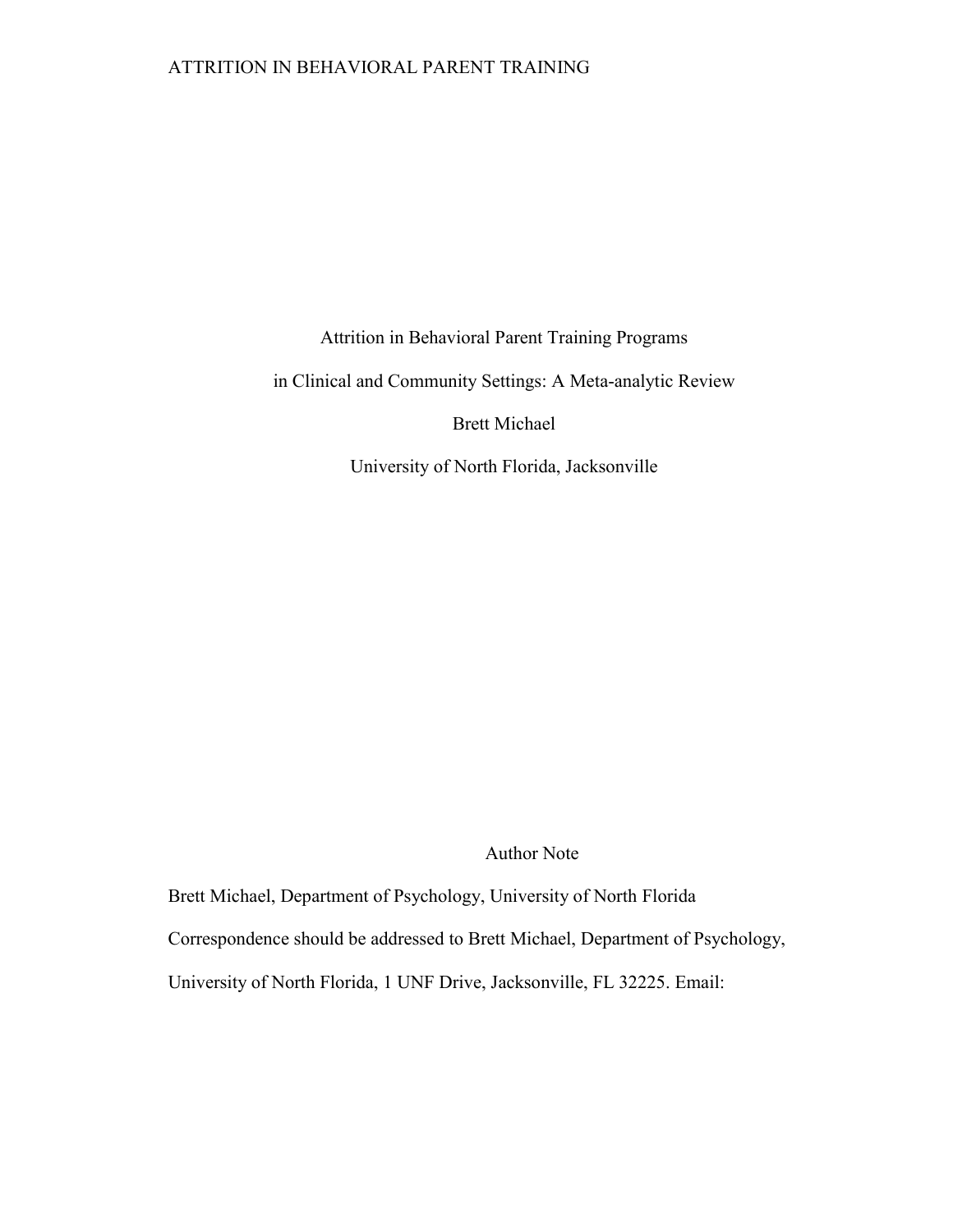# **TABLE OF CONTENTS**

| Understanding the Developmental Trajectory of Challenging Behavior in Youth 3 |
|-------------------------------------------------------------------------------|
|                                                                               |
| Behavioral Parent Training to Address Challenging Behaviors in Youth          |
|                                                                               |
|                                                                               |
|                                                                               |
|                                                                               |
|                                                                               |
|                                                                               |
|                                                                               |
|                                                                               |
|                                                                               |
|                                                                               |
|                                                                               |
|                                                                               |
|                                                                               |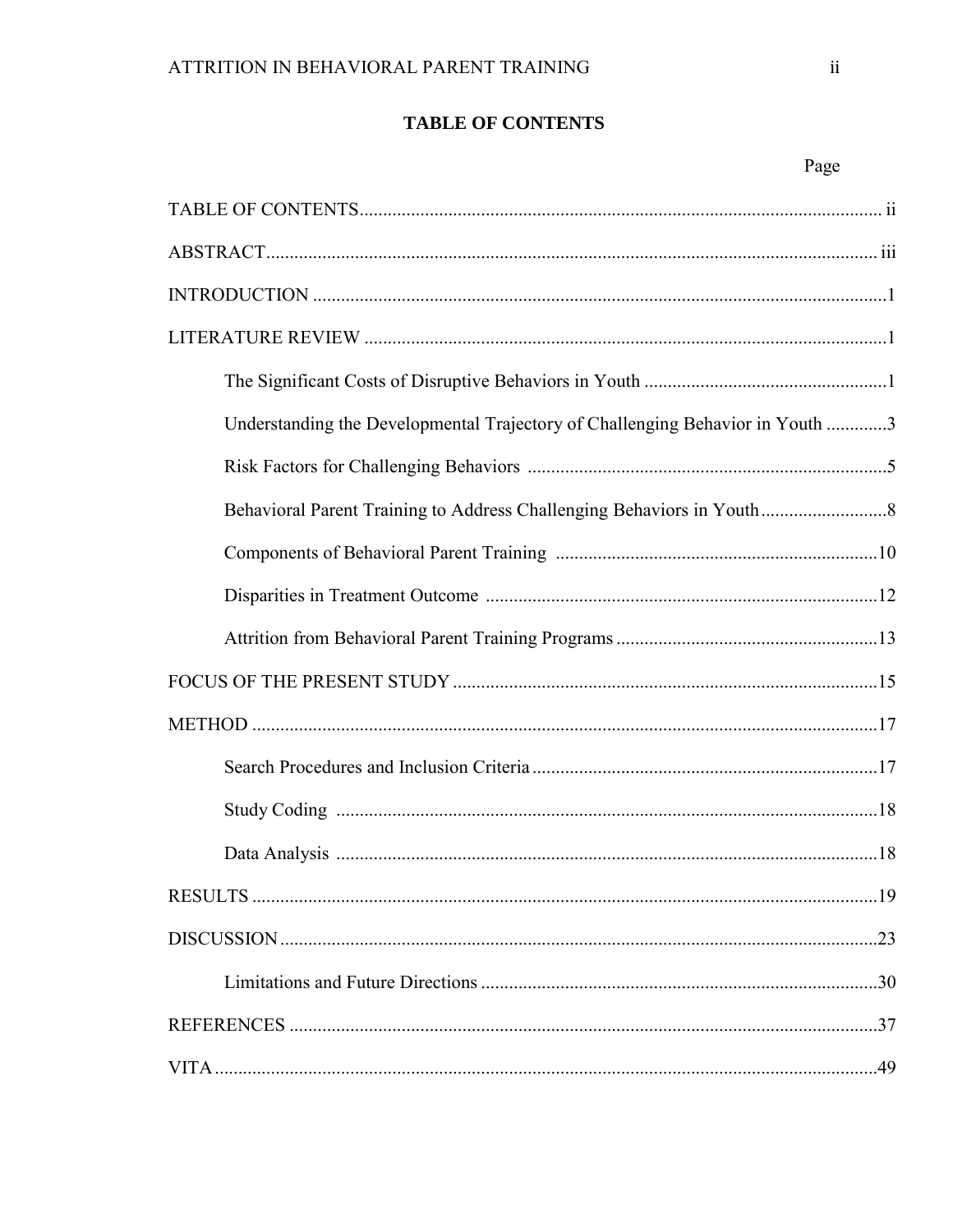#### Abstract

It is estimated that approximately 16-20% of youth will develop a diagnosable behavior disorder. Behavioral parent training is a valuable approach to address disruptive behaviors by teaching parents how to effectively manage their child's challenging behavior with non-physical disciplinary techniques. While these programs are generally effective, attrition rates have been found to be as high as 60% in some cases. This review provides information about the characteristics commonly associated with these programs, the attrition rates of each program, and the general effectiveness of the programs. Metaanalytic procedures were implemented to identify contributing factors leading to withdrawal from intervention.

Keywords: parent training, behavioral parent training, parent management training, parent child interaction therapy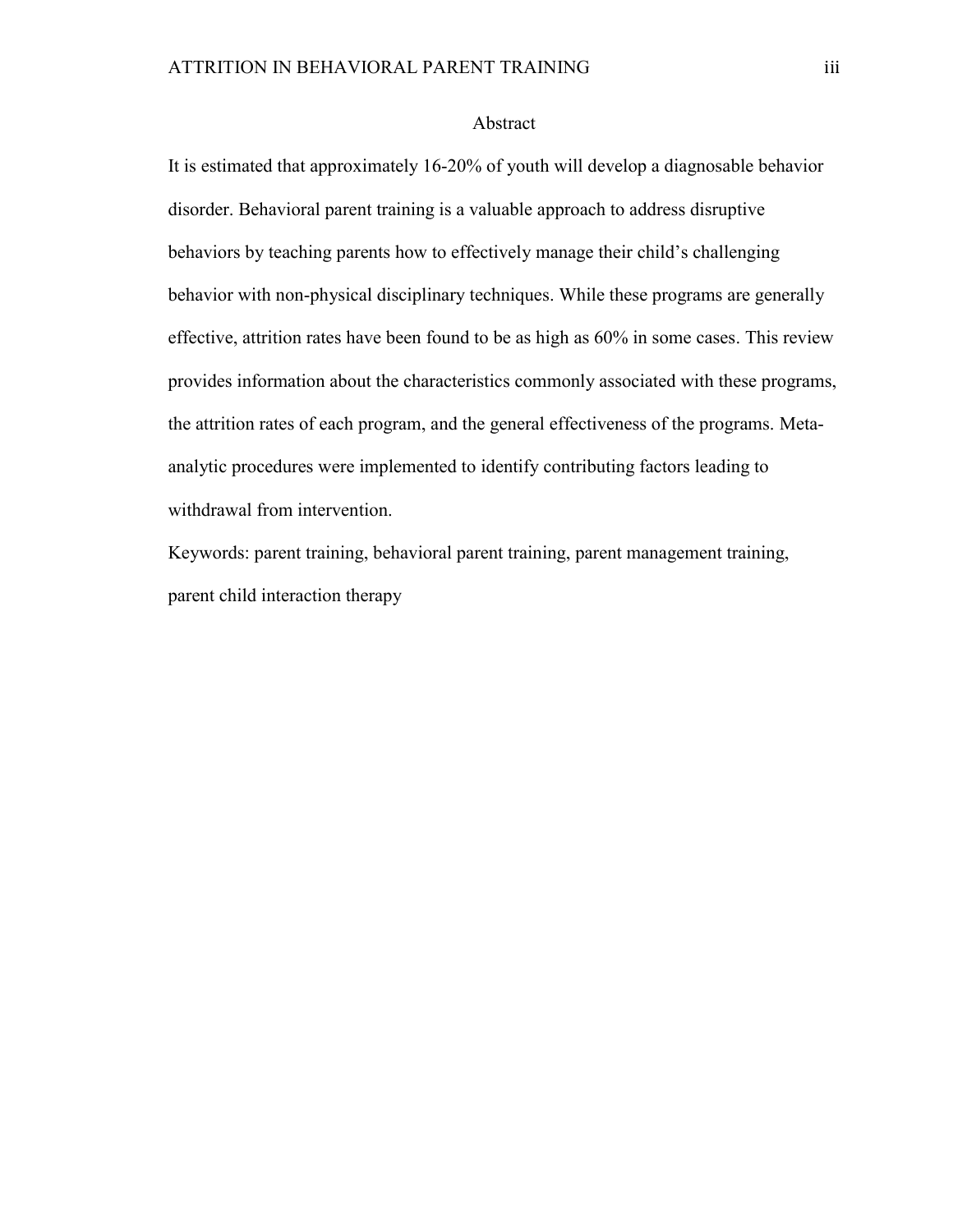#### Attrition in Behavioral Parent Training

Programs in Clinical and Community Settings: A Meta-analytic Review

Externalizing behavior problems characterized by aggression, hyperactivity, defiance, and impulsivity are highly prevalent among young children and adolescents. As many as 20% of children who exhibit conduct problems receive a clinical diagnosis, and many of these individuals contribute disproportionately to the high rates of juvenile delinquency and other social issues (Perou et al., 2013; Loeber, 1997). Consequently, there is an urgent need for effective behavioral interventions as early as possible to ward off potential negative outcomes before they occur. Behavioral parent training (BPT) is an empirically validated approach that has consistently produced positive results across a variety of settings and formats, while also maintaining effects over time (Kazdin, 1997). Despite the widespread success of these programs, attrition rates in these programs have frequently been as high as 40-60% (Kazdin, 1996; Armbruster & Kazdin, 1994; Chacko et al., 2016). However, research examining the problem of attrition, including factors contributing to these high dropout rates, has been somewhat limited and, thus, is a primary focus of the present study.

#### **The Significant Costs of Disruptive Behaviors in Youth**

Providing children with high quality treatment at the earliest signs of atypical development is imperative, as behavior disorders tend to be both chronic and progressive. When left unattended, these disorders often progress and ultimately produce costly, highrisk outcomes for both the child and the families involved. (Lopez-Romero, Romero, & Andershed, 2015). According to the American Psychiatric Association (2013), children who suffer from chronic behavior problems develop significant impairments in their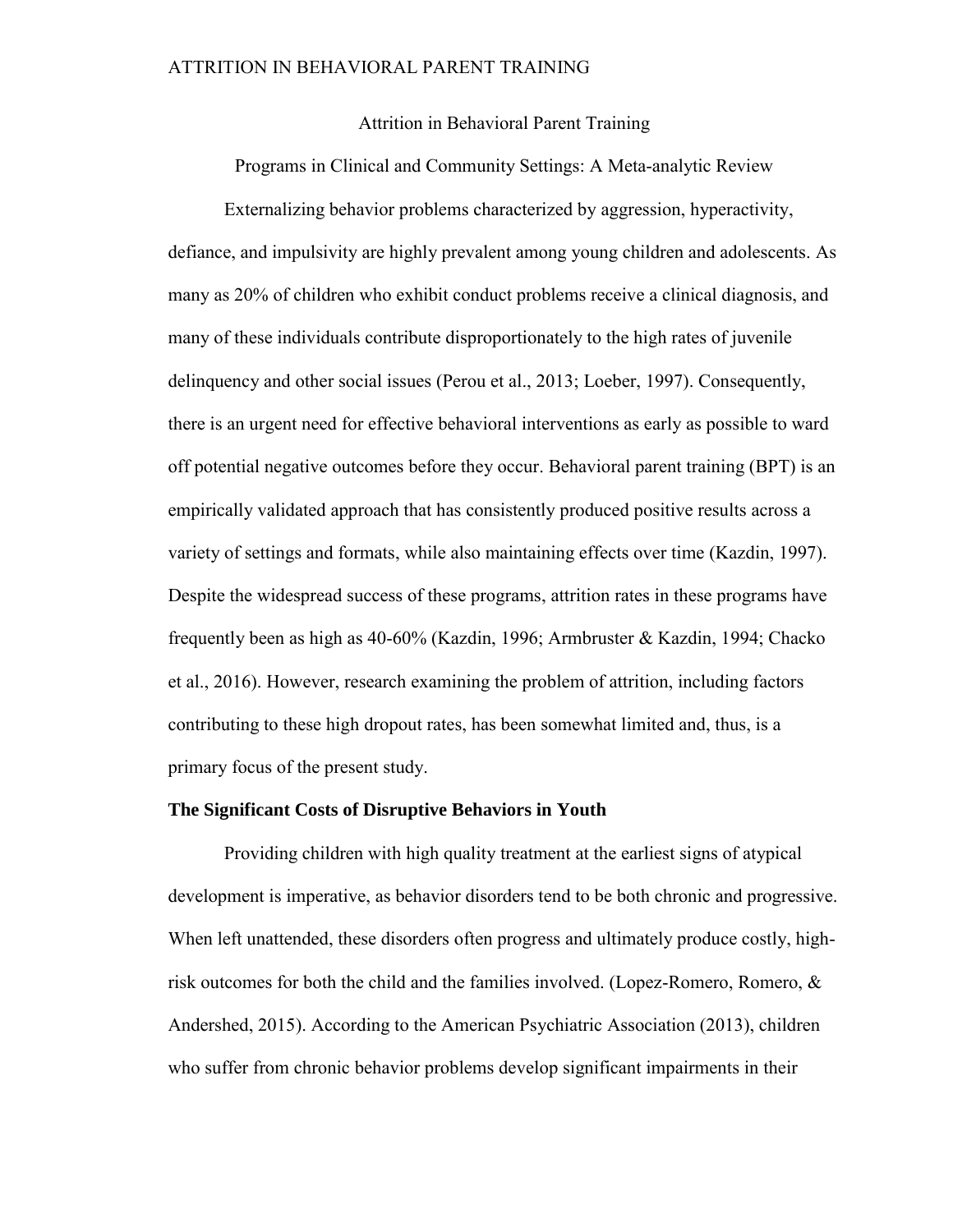social, academic, and occupational functioning. In part, these impairments stem from callous-unemotional traits (Haas, Waschbusch, King,  $\&$  Walsh, 2015) that are present in as many as 50% of children who are clinically referred for externalizing behavior problems (Frick & Dickens, 2006; Waschbusch, Walsh, Andrade, King, & Carrey, 2007). These traits, which involve an overall lack of remorse or concern for the consequences of one's actions, lack of care for others, and a disinterest in developmental betterment, tend to alienate children and eventually develop into more serious deviant behavior (Frick, Ray, Thornton, & Conn, 2014). Oftentimes, this lack of concern for oneself leads to frequent drug or alcohol use and other unhealthy, antisocial behaviors during adolescence, which frequently carry over into adulthood, manifesting in the form of alcoholism or drug addiction and Antisocial Personality Disorder (APD) (Frick, Lahey, Christ, Loeber, & Green, 1991; Lutz, McClure, & Armstrong, 2017). Additionally, in regard to academics, it is estimated that up to 61% of children who have CD and 48% of children who have Attention-Deficit/Hyperactivity Disorder (AD/HD) also have co-morbid learning disabilities (Frick, Lahey, Christ, Loeber, & Green, 1991; Sahoo, Biswas, & Padhy, 2015). These disabilities place children at greater risk for failure in school and dropping out prior to graduation, increasing the probability that these children will enter into the juvenile justice system during adolescence (Kazdin, 1987). In addition to the detrimental impact that these negative experiences may have on the individual, the larger-scale economic costs to society are substantial. For example, statistics show that the juvenile justice system alone costs United States taxpayers between five and six billion dollars annually to maintain (Justice Policy Institute, 2009). Given that many of these youth will also have an increased need for prison services, psychiatric services, and other social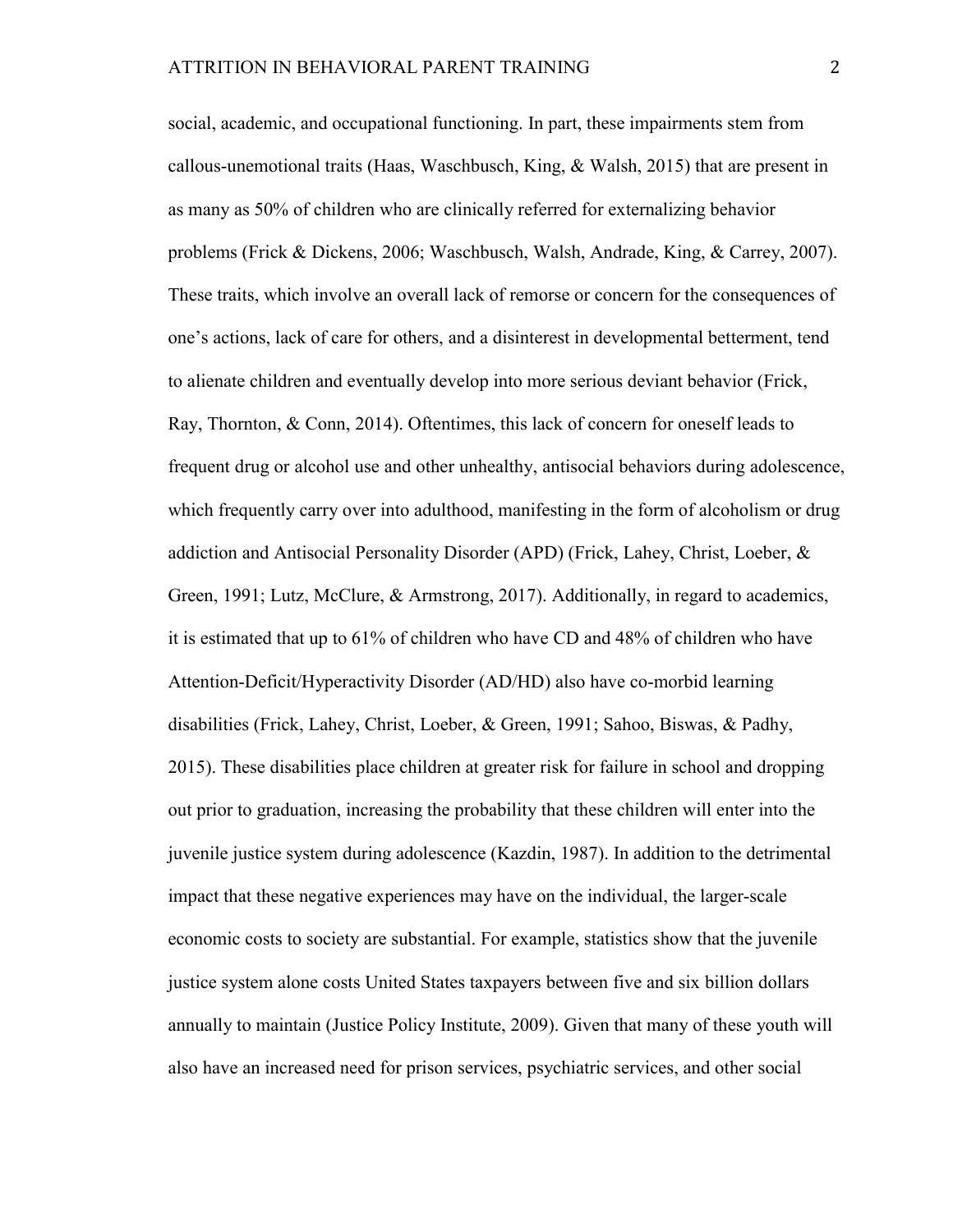services, there are tremendous financial costs for addressing challenging behaviors after they have grown into more serious conduct problems (Kazdin, 1987). It is estimated that, by the age of 28, individuals suffering from Conduct Disorder (CD) are up to ten times more likely to struggle with these challenges compared to those who do not (Scott, Knapp, Henderson, & Maughan, 2001). Finally, as the child ages, the financial cost of unemployment and public assistance is high (Kazdin, 1987). In order to more thoroughly understand behavior problems and the negative impact that they have at both the individual and societal levels, it is important to adopt a developmental perspective to see how these issues first begin to take shape.

#### **Understanding the Developmental Trajectory of Challenging Behaviors in Youth**

Within the first few years of development, it is not uncommon for children to begin to exhibit broad range of externalizing or disruptive problem behaviors (Campbell, 1995). To a certain degree, challenging behaviors occur naturally in children's early development as they navigate a trial and error phase of learning to engage in more prosocial behaviors (Tremblay, 2010). As such, parents may often be hesitant to seek professional help in the early years as many of the symptoms of more serious behavioral disorders often appear to be "normal" child behavior. For example, it is considered normative for children to exhibit certain levels of noncompliant or aggressive behaviors around preschool age prior to socialization (Campbell, 1995). While many children seem to grow out of these behaviors as they become more socialized and mature, others experience heightened levels of behavior problems that begin in early childhood and often persist into adulthood (Cote, Vaillancourt, LeBlanc, Nagin, & Tremblay, 2006). For this subset of children, behavioral problems such as aggression, hyperactivity,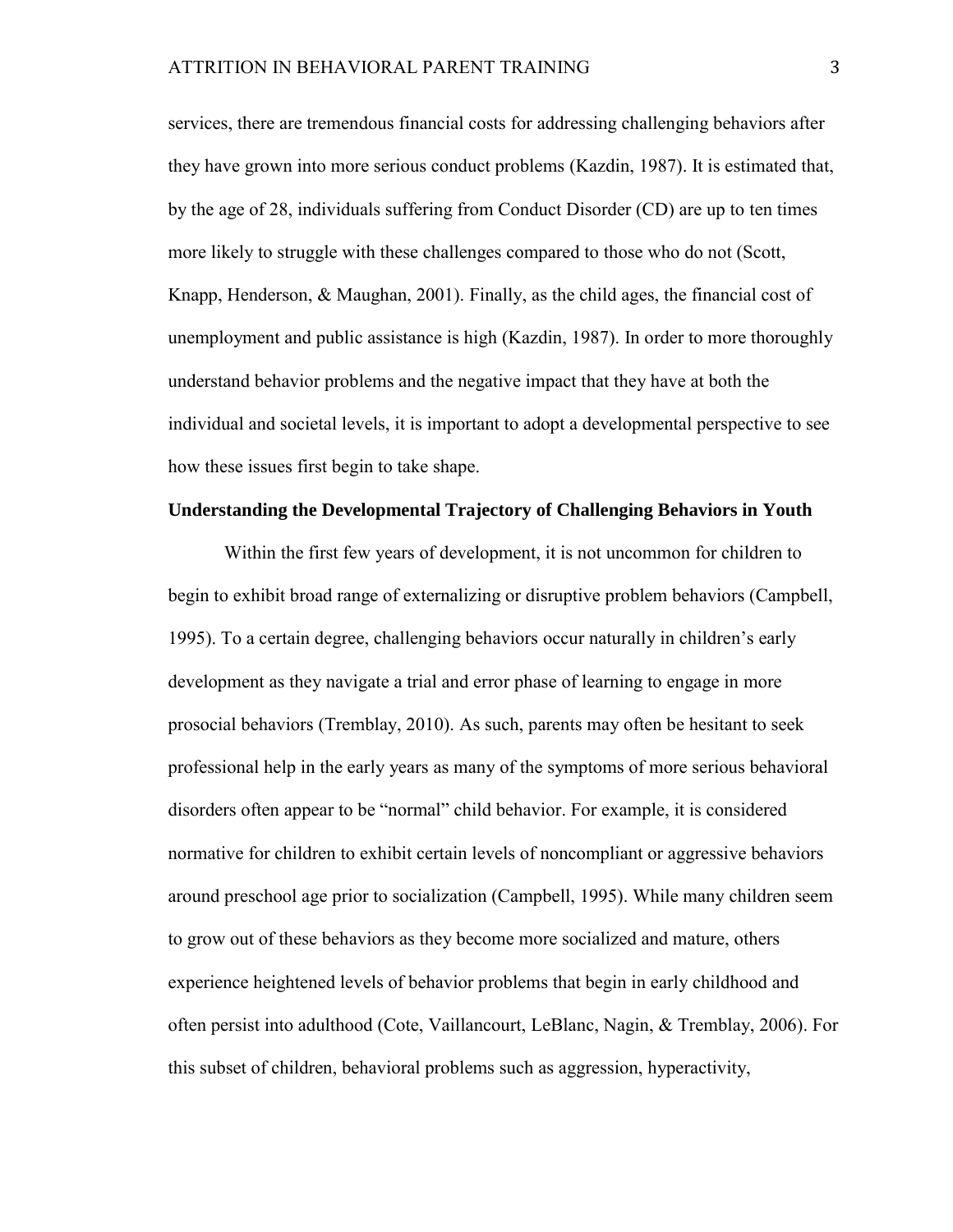noncompliance, or other antisocial behaviors persist and exceed normative behavior patterns as the child develops. Longitudinal studies examining behavior patterns during this critical period in child development help to illustrate the heterogeneity in the development of behavioral problems. Studies in this area have identified between three and five distinct trajectories of disruptive behaviors from early childhood through adolescence. One such study examined physical aggression in a nationally representative sample of over 10,000 boys and girls (Cote, Vaillancourt, LeBlanc, Nagin, & Tremblay, 2006). In this study, the majority of children (52%) followed a moderate desisting trajectory, indicating that they exhibited occasional aggressive behavior as toddlers that decreased to relatively infrequent disruptive behaviors by pre-adolescence. About onethird of the children in this study followed a low desisting trajectory, reflected in infrequent use of aggression as toddlers and virtually no aggression by pre-adolescence (Cote, Vaillancourt, LeBlanc, Nagin, & Tremblay, 2006). A smaller minority of children, about 17%, followed an elevated, stable trajectory that persisted through adolescence (Cote, Vaillancourt, LeBlanc, Nagin, & Tremblay, 2006). These and similar findings imply that, for this subset of children, early intervention may be advantageous as these atypically-developing children are the most likely to be diagnosed with behavior disorders and those at the greatest risk for ongoing behavior problems down the road. According to Campbell (1995), once children reach school age, parents should begin to identify behavior problems as atypical if they are (a) severe enough to interfere with the child's normal functioning, (b) have a notable increase in frequency and intensity, (c) occur across settings, (d) are not an isolated incident, and (e) are not due to a short-term change in the child's environment. Disruptive behaviors of this nature represent one of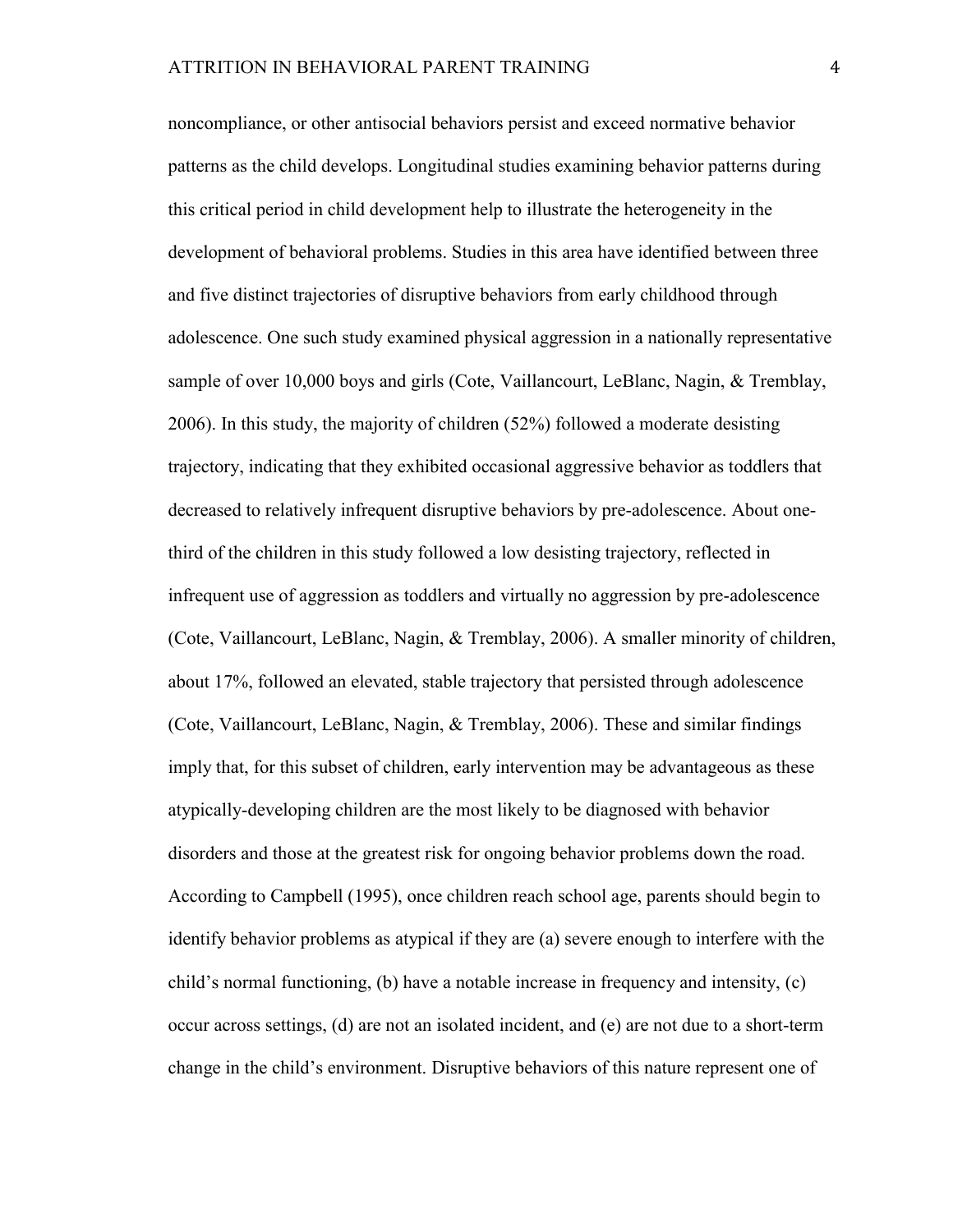the primary reasons for referrals for psychological services, with as many as two- thirds of those referred going on to meet criteria for a disorder (Webster-Stratton, Kolpacoff, & Hollinsworth, 1988).

Throughout the literature, children are most commonly diagnosed as having one or a combination of the three broadly defined, disruptive behavior disorders: Oppositional Defiant Disorder (ODD), Conduct Disorder (CD), and Attention-Deficit/Hyperactivity Disorder (AD/HD) (e.g. Webster-Stratton, Reid, & Hammond, 2001). However, many behavioral disorders may go undiagnosed for years due to hesitance among the parents to seek out professional assistance for the problem. It is not so much that parents miss the signs of these disorders, but rather they may dismiss them as normal, as the realization that their child's behavior may require a comprehensive professional evaluation may insight feelings of pain or fear in parents who have tried to support their child, or it might be accepted and internalized as a personal failure by the parent (Ohan, Visser, Moss,  $\&$ Allen, 2013). Still, accepting that a child may have a more serious problem and addressing it responsibly is key in order for parents to provide children with the specialized care that they may need.

#### **Risk Factors for Challenging Behaviors**

Researchers have identified age of onset as an important predictor of the developmental pattern of challenging behaviors as they evolve through early childhood, adolescence, and adulthood (Thompson et al, 2011; Moffitt, 2007; Patterson, 1996). Moffitt (2007) and Patterson (1996) posit that children who begin to exhibit atypical levels of challenging behaviors in early childhood tend to see greater persistence and severity of problems across all stages of life than those who do not experience onset of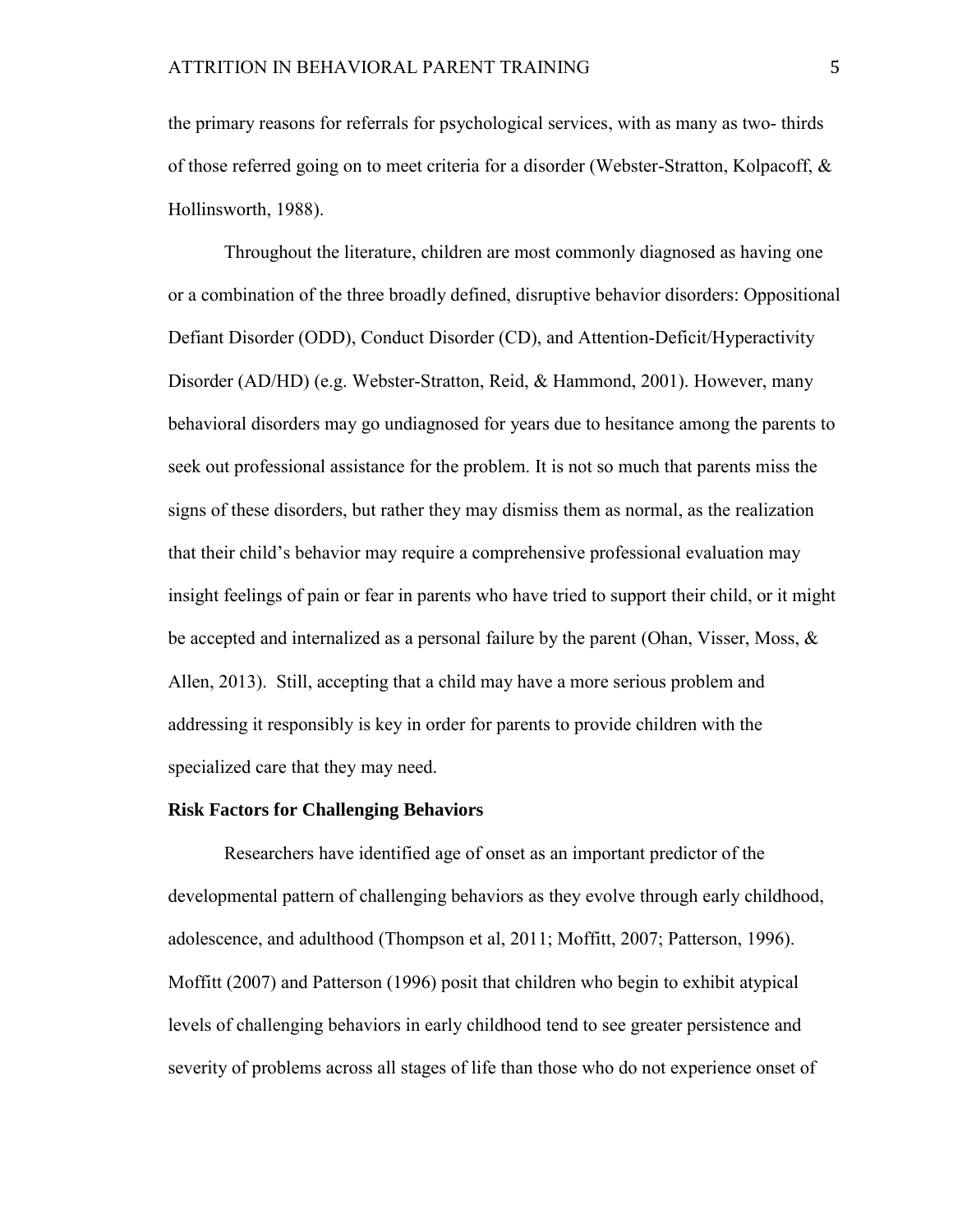conduct problems until later stages of development (Lopez-Romero, Romero, & Andershed, 2015). In contrast to this early-onset group, studies suggest that there may be a subset of children who do not exhibit disruptive behaviors until adolescence, deemed adolescent-onset specific. Behaviors exhibited by the adolescent-onset group reflect a period of rebelliousness and rejection of conventional values, often moderated by exposure to deviant peers (Lopez-Romero, Romero, & Andershed, 2015). These challenging behaviors are typically limited to adolescence and then decline as youth age (Lopez-Romero, Romero, & Andershed, 2015). On the other hand, the problem behavior seen in the childhood-onset group tends to be influenced by more salient variables, such as a poor socialization environment or biological variables (Lopez-Romero, Romero, & Andershed, 2015). Consequently, it is critical that parents and practitioners understand how behaviors develop and knowing that significant challenging behaviors in young children will likely persist and develop into more serious difficulties for the youth (Nagin & Tremblay, 1999; Barker & Maughan, 2009; Shaw, Gilliom, Ingoldsby, & Nagin, 2003).

Research shows some of the primary factors that put children at greater risk for chronic behavior problems include parental psychopathology, sociodemographic and socioeconomic (SES) characteristics, caregiving context (e.g. harsh parenting practices) and child attributes (e.g. temperament) (Trentacosta, Hyde, Goodlett, & Shaw, 2013). With regards to child temperament, it seems that some children may simply be more predisposed to develop challenging behaviors as a result of their temperament or certain attributes that they possess (Barker, Oliver, Viding, Salekin, & Maughan, 2011). Further, children who struggle with emotional self-regulation or have a fearless temperament, for example, are much more likely to engage in challenging behaviors when compared to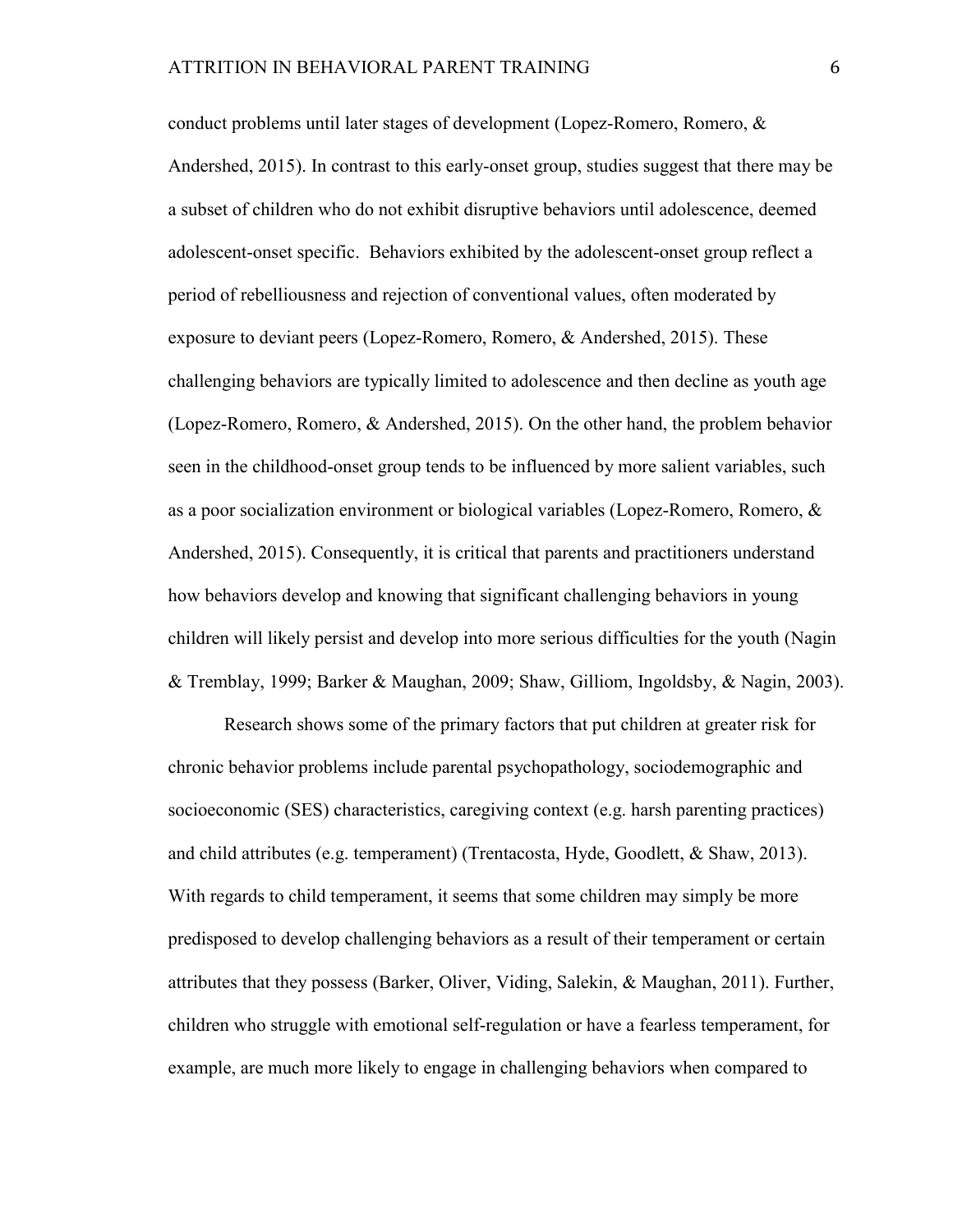those who do not (Trentacosta, Hyde, Goodlett, & Shaw, 2013; Trentacosta & Shaw, 2009; Barker et al., 2011).

Parental psychopathology has also consistently been found to be a significant predictor of disruptive behavior patterns and social skill deficits in children (Breaux, Harvey, & Lugo-Candelas, 2014). More specifically, studies suggest maternal depression, substance abuse, and antisocial disorder are among the most prevalent conditions among parents of clinic-referred children (Frick et al, 1992; Robins, 1996; Xu, Neece, & Parker, 2014). The prevalence of these mental health concerns among parents of children with externalizing behavior problems appears to reflect the bidirectional or transactional relationship that exists between the parent and child. This idea of bidirectionality places emphasis on dynamic, parent/child interactions as being mutually influential for certain behaviors (Lerner, Lewin-Bizan, & Warren, 2011). For example, parents who struggle to manage their child's behavior may begin to feel incompetent as parents, which might then lead to increases in depression or substance abuse. The additional challenges that accompany depression and substance abuse (e.g., difficulty activating, negative cognitions, etc.) may then lead to further ineffective parenting, which would likely breed more problem behavior in children (Harvey, Stoessel, & Herbert, 2011).

In addition to the direct impacts on the parent-child interaction, there is evidence that children's challenging behavior is also associated with substantial strain on the parents' marriage and increases in the likelihood of divorce (Nicholson & Sanders, 1999). This relationship conflict often results in diminished parental responsiveness, affection, and involvement, which is associated with greater challenging behavior in the child (Patterson, DeBaryshe, & Ramsey, 1989).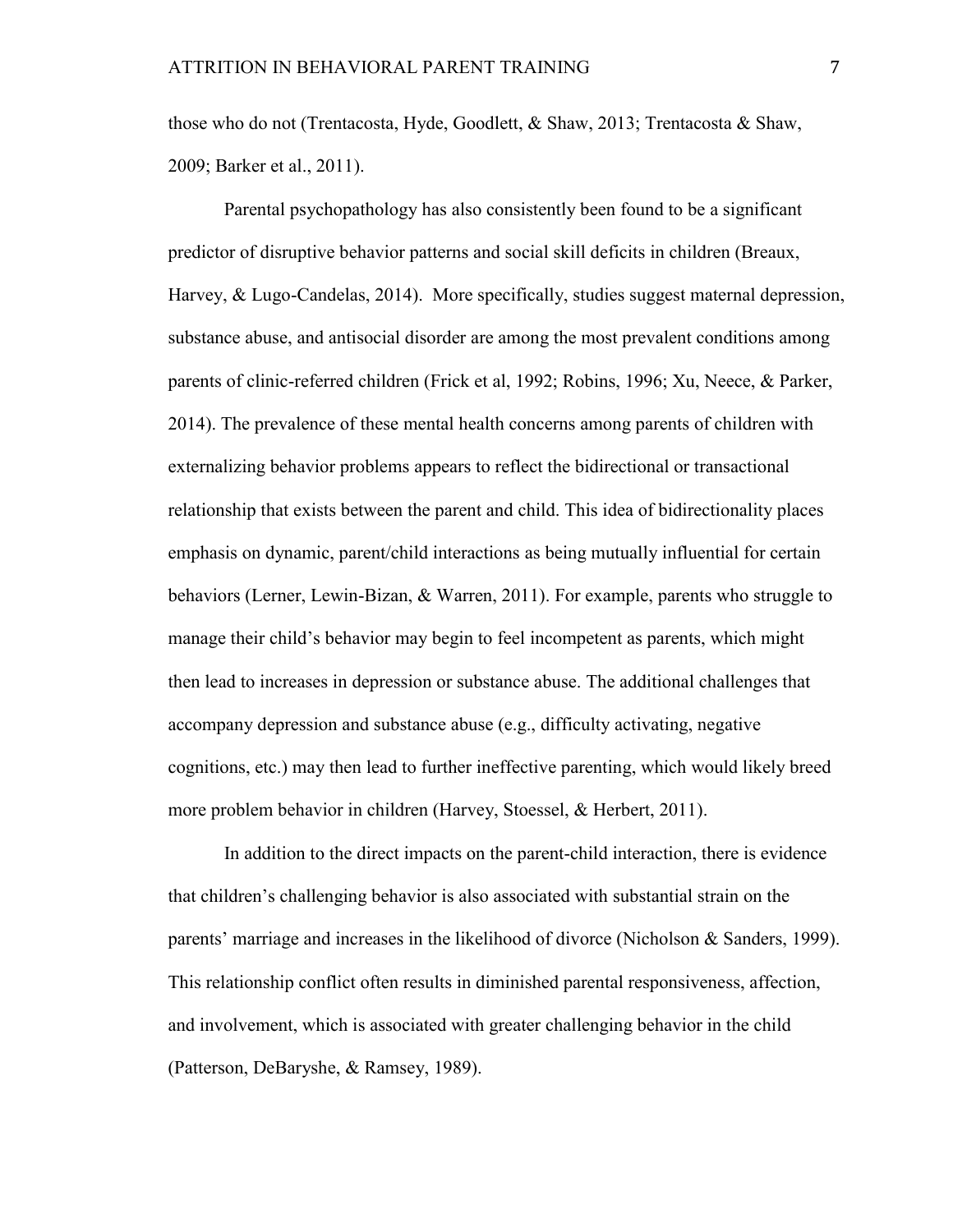In terms of sociodemographic characteristics thought to be associated with greater risk for challenging behaviors in youth, studies have shown that maternal age, single parent households, and overcrowded households are all correlated with disruptive behaviors (Trentacosta, Hyde, Goodlett, & Shaw, 2013). Again, the association between these risk factors and disruptive behavior in children seems to stem from an overall lack of resources, leading to barriers in the capacity of parents to utilize consistent, effective parenting practices and a poor environment for socialization to occur. The economic stress of being a young, single mother, for example, may lead to less frequent verbal and cognitive stimulation due to more limited parent-child interactions, as well as greater reliance on ineffective physical discipline, authoritarian parenting styles, or other coercive measures (Murray, Irving, Farrington, Colman, & Bloxsom, 2010). Similarly, households crowded with multiple children require the parents to dilute their resources (i.e. money, time, energy) among children as sibling size increases, which may incite attention-seeking behaviors, leading to an increased strain on the parents' and children's relationships. (Durand, Hieneman, Clarke, Wang, & Rinaldi, 2013). Studies also suggest that children who come from low-income, low-education households are much more likely to develop disruptive behaviors due to difficulties with accessing treatment, a lack of knowledge of effective parenting practices, and increased parental stress (Patterson, DeBaryshe, & Ramsey, 1989; Leijten, Raaijmakers, de Castro, 2013)).

Studies show that parents who provide a high degree of support, monitoring, and consistent discipline experience fewer disruptive behavior patterns and significantly more desirable outcomes (Querido, Warner, & Eyberg, 2002; Loona & Kamal, 2012). Specifically, a more authoritative parenting style has been associated with increases in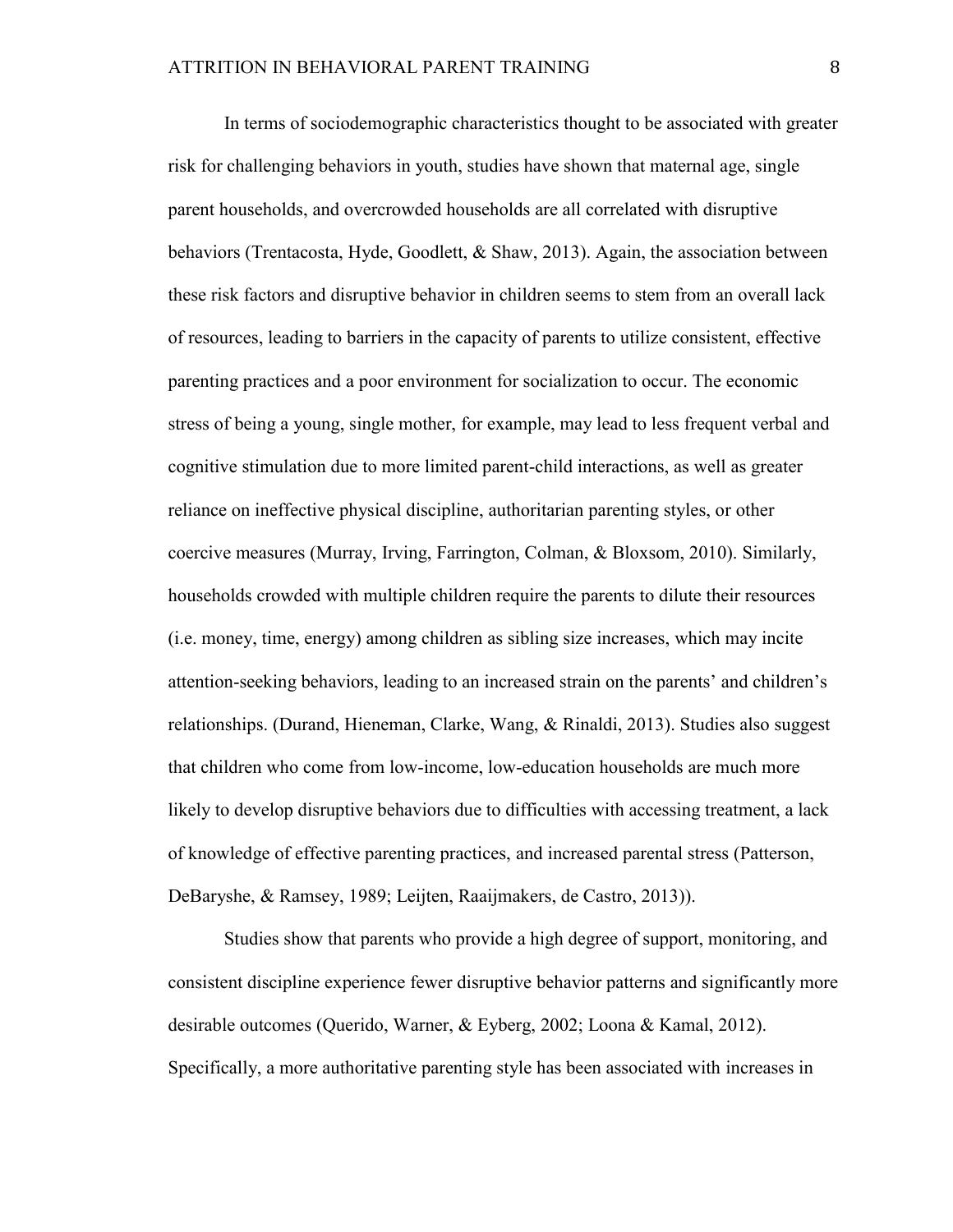child prosocial behavior and decreases in challenging behaviors (Padilla-Walker, Carlo, Christensen, & Yorgason, 2012). Concurrently, in a review by Sangawi, Adams, & Reissland (2015), multiple studies are referenced in which negative, parental caregiving strategies (e.g. inconsistent discipline, neglect, corporal punishment, and lack of support) may potentially lead to increases in both internalizing and externalizing behavior problems in young children (Chang, Schwartz, Dodge, & McBride-Chang, 2003; Mulvaney & Mebert, 2007; Van As & Janssens, 2002). With knowledge of these risk factors that contribute to chronic behavior problems, their developmental trajectory, and the potential negative consequences that may transpire as a result, researchers have ample evidence to justify their efforts to develop the most effective prevention and treatment strategies.

#### **Behavioral Parent Training to Address Challenging Behaviors in Youth**

Over the past few decades, a substantial amount of attention has been given to behavioral parent training (BPT) interventions, given the significance that research has attributed to parenting and family variables in the child's early developmental stages. In a review, Kazdin (1997) highlights the importance of family involvement in the treatment of childhood conduct disorders by identifying several family-involved approaches that have been frequently evaluated in clinical trials, including functional family therapy, BPT, and multi-systemic therapy. Due to the success of BPT in preventing and treating a variety of behavior problems in children, it has received the most attention over the years (Kazdin, 1997), and this approach has consistently found to be an effective approach. One meta-analytic review, synthesizing the results of 77 published studies on BPT, examined specific components that have been commonly associated with parent training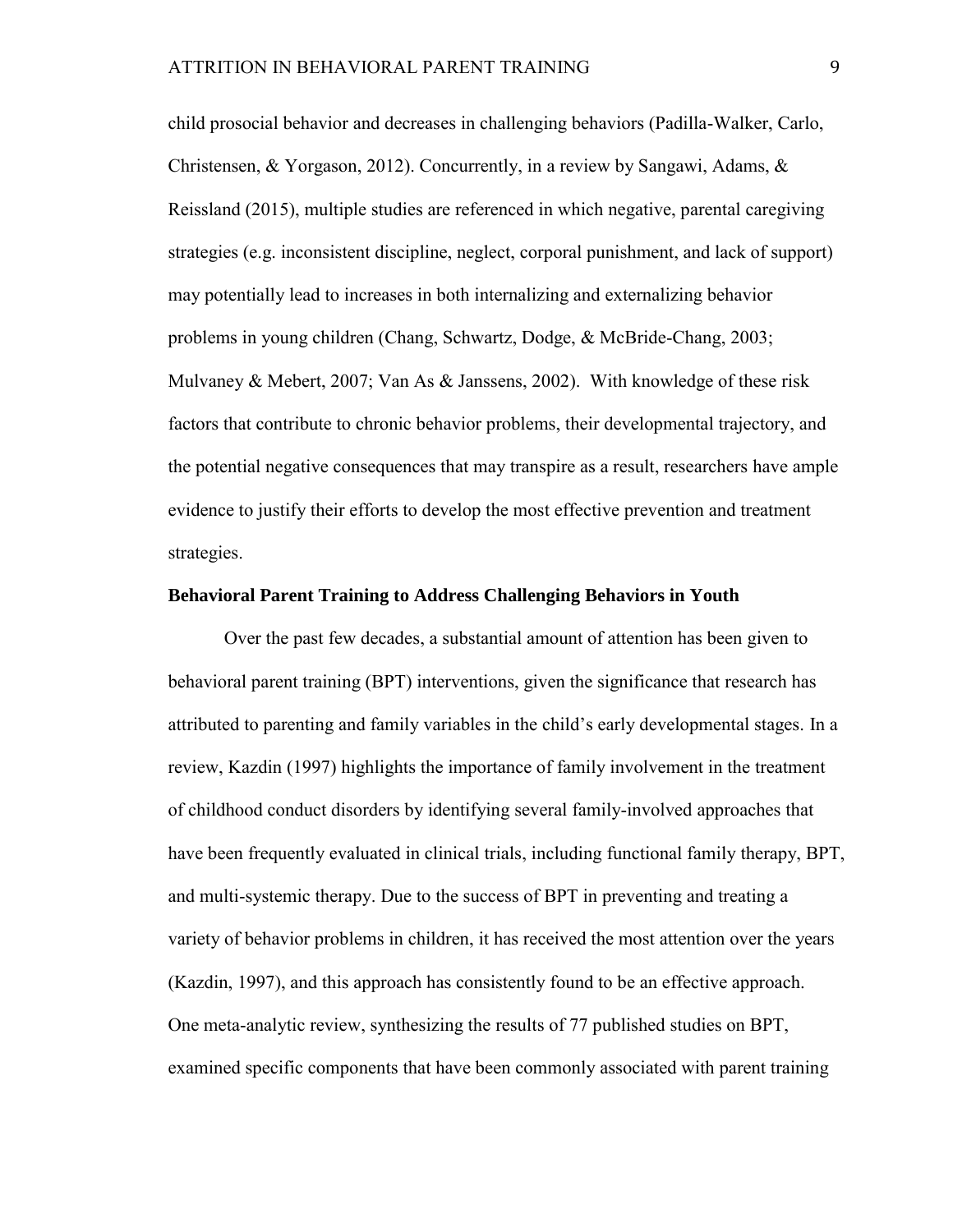program effectiveness (Kaminski, Valle, Filene, & Boyle, 2008). Program components that were consistently associated with larger effects, after controlling for any differences attributable to research design, included increasing positive parent-child interactions, teaching parents the importance of parenting consistency, how to properly use time out procedures, emotional communication skills, and requiring parents to practice new skills with their children during sessions. Meanwhile, smaller effects were consistently associated with teaching parents to promote children's social, academic or cognitive skills, teaching parents problem solving, and providing other, additional services (Kaminski et al., 2008). The effectiveness of a popular training program, the Incredible Years parent training (IYPT) program, was examined in a recent meta-analytic review of 50 studies identified as either treatment studies, selective prevention, or indicated prevention studies (Menting, Orobio de Castro, & Matthys, 2013). Results of this study indicated that the IYPT program is an effective intervention regarding child behavior, with positive effects found for both disruptive behavior  $(d= .27)$  and prosocial behavior (d= .23). Additionally, larger parent-rated effect sizes were found for treatment studies  $(d= .50)$  than for prevention studies  $(d= .13$  for selective prevention;  $d= .20$  for indicated prevention) (Menting et al., 2013). In another meta-analysis examining the efficacy of the Triple P Positive Parenting Program, which is one of the most widely cited BPT training programs, researchers assessed both the effectiveness of Triple P in children's behavior problems compared to the control groups and the degree to which post-intervention effects were maintained over time in the intervention group (Graaf, Speetjens, Smit, Wolff, & Tavecchio, 2008). Fifteen studies were included in this analysis, all of which had implemented a Level 4 Triple P intervention, which is an intensive parent training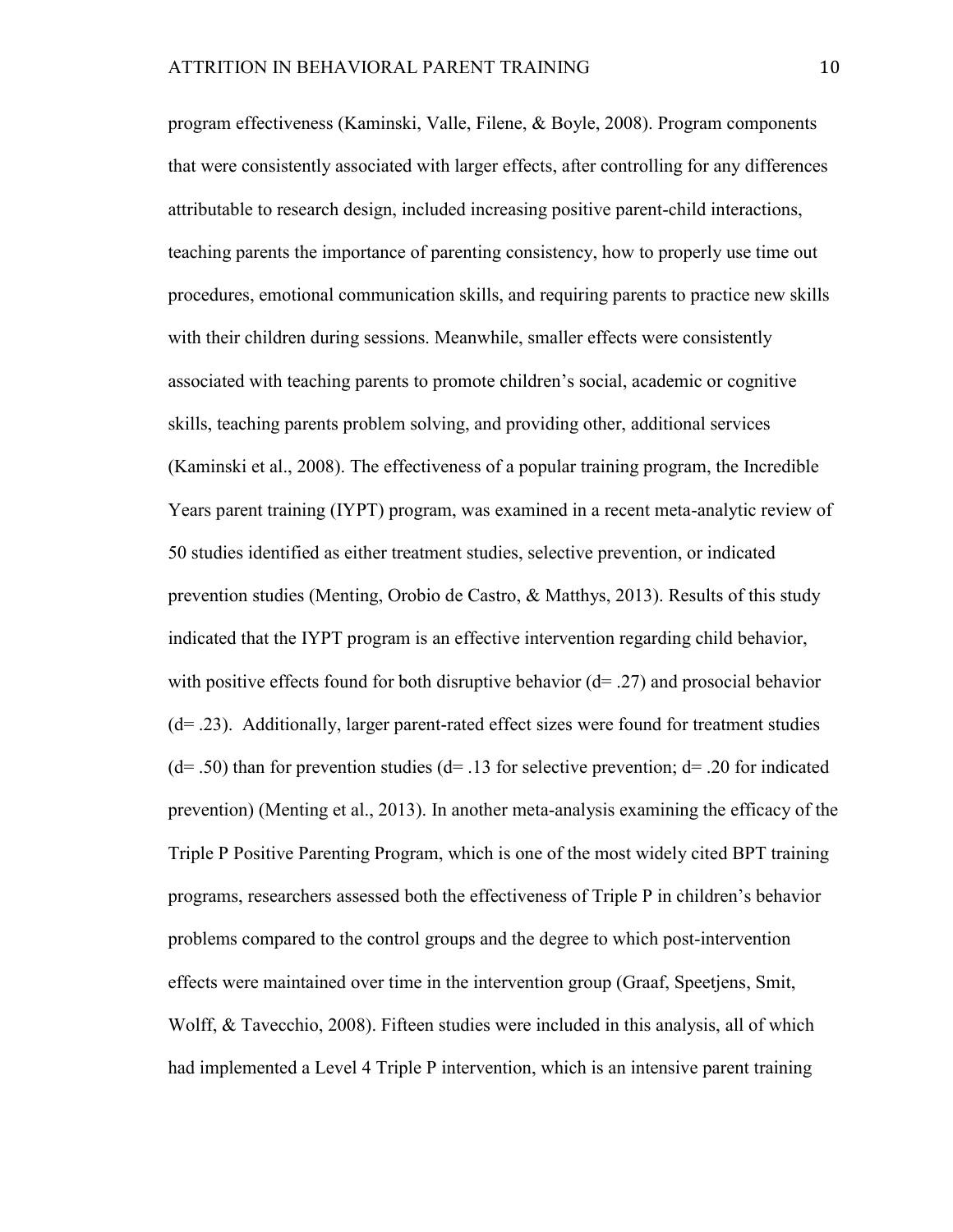program designed for children with more severe behavioral difficulties. Specifically, the Level 4 intervention may be delivered in a group or individual format and covers Triple P's 17 core positive parenting skills that can be adapted to a wide range of parenting situations. Results of this analysis indicated that this intervention was highly effective at reducing disruptive behaviors in children across studies, producing a large mean effect size ( $d= 0.88$ ), with further improvements in long-term follow-up ( $d= 1.00$ ) (Graaf et al., 2008), suggesting that the positive effects of BPT programs are maintained well over time. With decades of empirical evidence to support it, it is no wonder why BPT is considered the "gold standard" for preventing and treating conduct problems in young children (Kazdin, 1997).

#### **Components of Behavioral Parent Training**

As the name might suggest, behavioral parent training is designed to educate and equip the parents of conduct-problem children with the tools necessary to effectively prevent, manage, and improve their child's disruptive behaviors. As research has shown, disruptive behavior in children is often perpetuated by negative parent-child interactions caused by harsh punishments (i.e. frequent spanking, grabbing, or hitting) and inconsistent disciplinary practices (i.e. failing to follow through with demands or proposed punishments) being implemented by the parents (Tung  $& \text{Lee}, 2014$ ). In response to this pattern, the ultimate goal of BPT is to promote positive parent-child interactions through the use of consistent, effective parenting strategies that are designed to decrease undesirable behaviors in children while increasing more desirable behaviors. More specifically, based on principles of operant conditioning and social learning theory, BPT empowers parents with the ability to address challenging behaviors by shifting the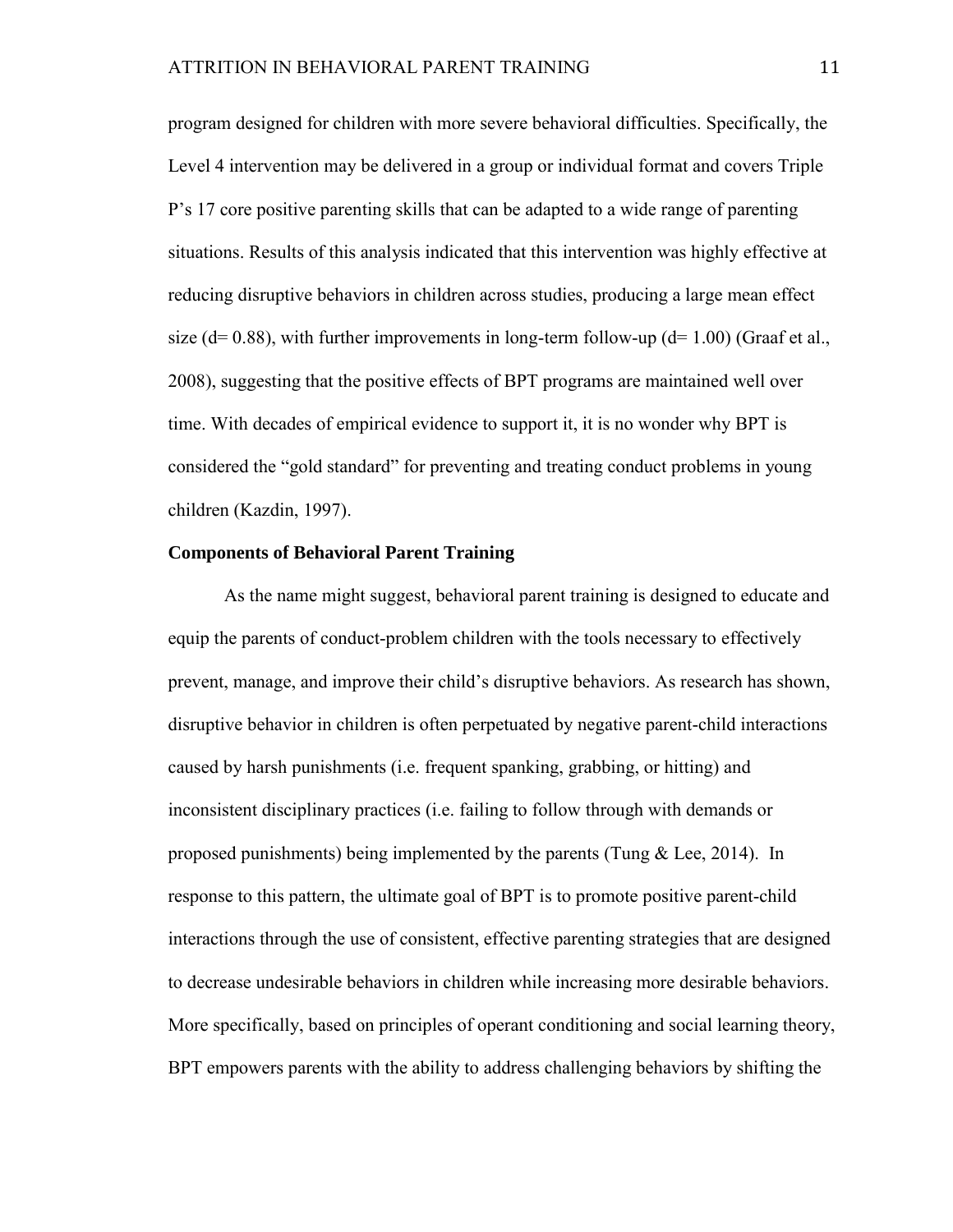focus from various forms of punishment and coercive measures to more effective applications of positive reinforcement and supportive interactions (Connolly, Sharry,  $\&$ Fitzpatrick, 2001; Gross et al., 2003). Studies show that the sense of empowerment gained from BPT, coupled with the positive changes that parents see in their children, is associated with high levels of parent satisfaction (Webster-Stratton, 1989), as well as significant decreases in stress and a greater sense of competence in the parental role (Pisterman et al., 1992).

In addition to its therapeutic impact on parents and positive effects on child behavior patterns, it appears that the success of BPT can be partially attributed to the generalizability of these programs (McNeil, Eyberg, Eisenstadt, Newcomb, & Funderbunk, 1991; Sander & Dadds, 1982). While the majority of studies on BPT are clinic-based, McNeil et al. (1991) provided evidence that effects generalize to the school setting, with children in their study exhibiting clinically significant improvements in classroom noncompliance and other disruptive behaviors following BPT. Further empirical evidence supports this idea, with studies also demonstrating successful outcomes following self-directed training programs (e.g. Markie-Dadds & Sanders, 1999) and telephone-assisted programs (e.g. Connell, Sanders, & Markie-Dadds, 1997). These, and similar results from other studies, provide supporting evidence that BPT is generalizable, not only across settings, but across treatment-delivery formats as well (Webster-Stratton, 1984; Forehand & McMahon, 1981; Webster-Stratton, 1990).

#### **Disparities in Treatment Outcome**

Despite its popularity and reported success across settings and formats, behavioral parent training is by no means a panacea (Sanders, Markie-Dadds, Tully, & Bor, 2000).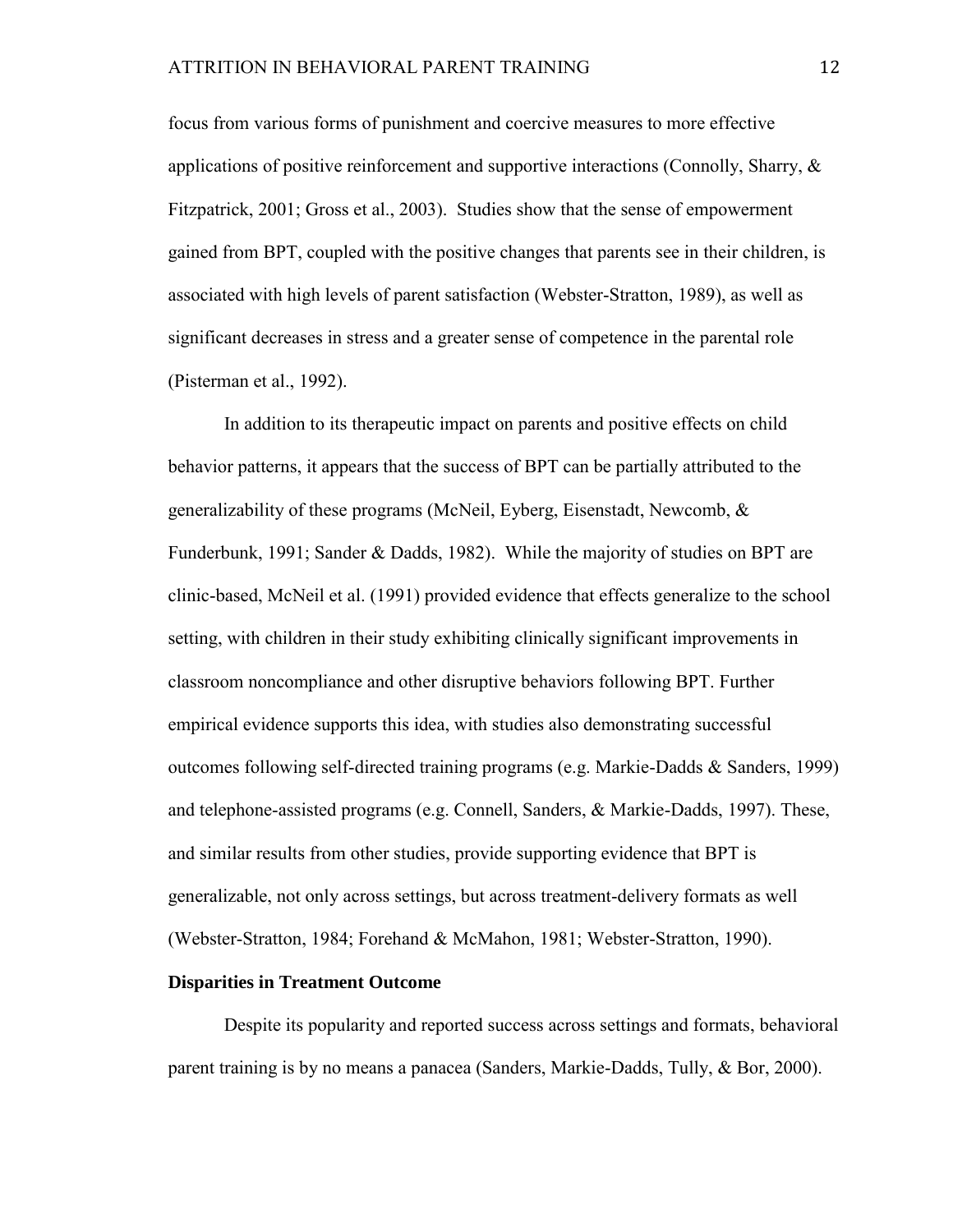Training programs, which typically involve weekly sessions with one or more trained practitioners, may last anywhere from one to five months and require a significant amount of commitment, dedication, and resources in order for parents to experience any lasting benefits (Thomas & Zimmer-Gembeck, 2007; Reyno & McGrath, 2006). Studies consistently reveal substantial disparities in terms of BPT effectiveness across certain populations, as some families experience difficulties with some or all of these necessary requirements for treatment success (Reyno & McGrath, 2006). According to Webster-Stratton & Hammond (1990), the families who struggle the most with training programs are those whose lives are already made exponentially more difficult by other forms of adversity, including, but not limited to, low income, marital conflict, single parenthood status, parental mood disturbance, and abnormally high levels of stressful life events. More recent research is consistent with these findings, identifying these and other family demographic characteristics (e.g. larger family size, lower education level, younger maternal age, minority status) to be among the most significant predictors of treatment outcome in BPT with the described factors negatively impacting treatment efficacy (Reyno & McGrath, 2006). Additionally, the severity of the child's externalizing behaviors, generally defined as the frequency and intensity of the child's antisocial behaviors and conduct problems present at the time that treatment is administered (Assemany & McIntosh, 2002), has been consistently reported throughout the literature as a relevant contextual variable in predicting treatment success. More specifically, severe child behavior may lead parents to experience higher levels of stress and frustration throughout the treatment process that may impact their ability to effectively apply learned principles and may ultimately lead to drop out (Kazdin 1990, 1995).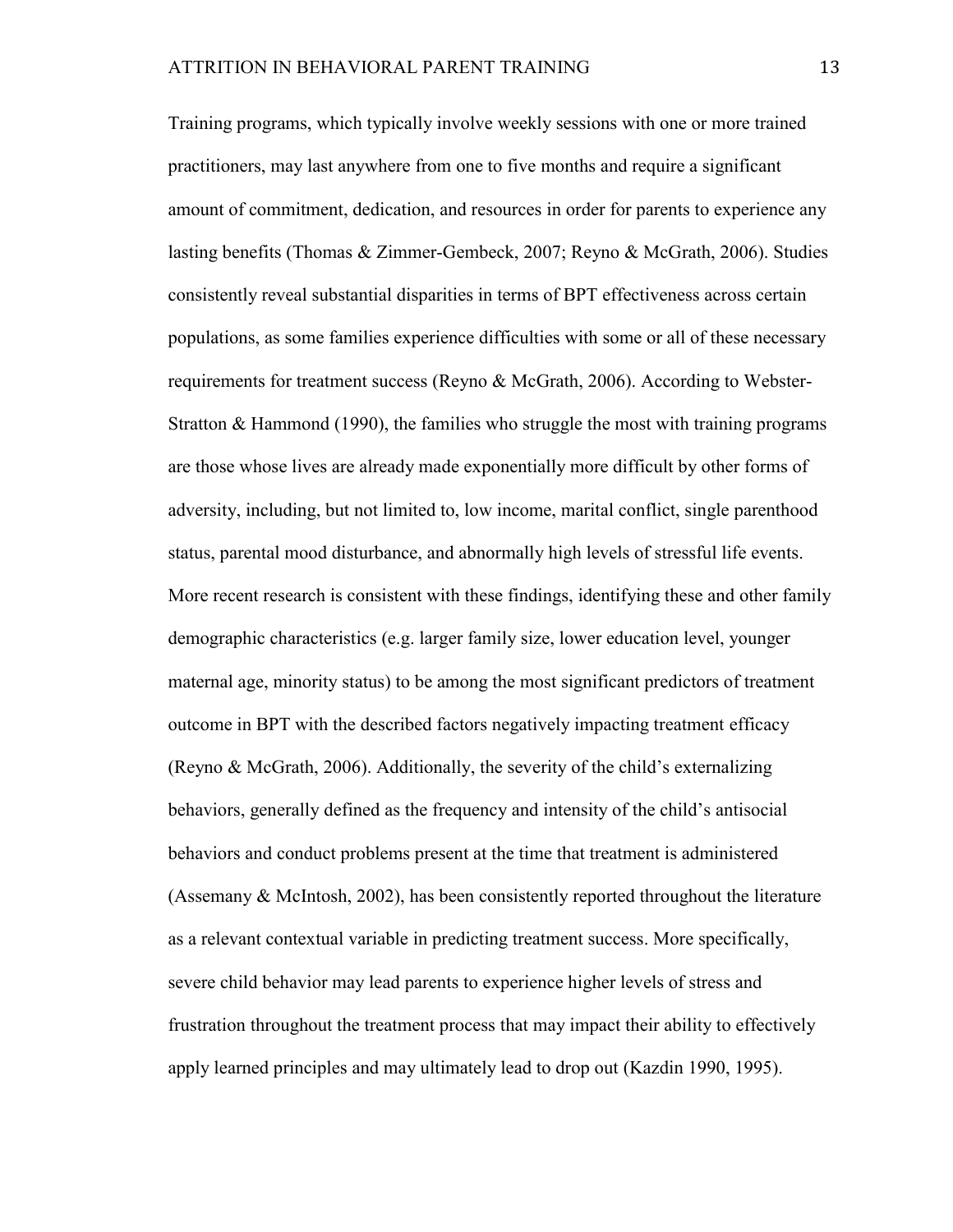#### **Attrition from Behavioral Parent Training Programs**

The previously described contextual variables are commonly cited reasons for inconsistencies in terms of positive outcomes of Behavioral Parent Training. Miller & Prinz (1990) identified factors that lead to negative treatment outcomes to include premature attrition from treatment, lack of parent engagement in the treatment process, and failure to maintain positive changes over time. Of these potential treatment outcomes, attrition from treatment persists as the most substantial issue in BPT with reported dropout rates as high as 40 to 60% in some cases, which are comparable percentages to those seen in other child therapies (Kazdin & Wassell,1998; Kazdin,1996). Despite these high rates of attrition in BPT programs, research addressing the problem of attrition is considerably more limited than the research that is available on treatment effectiveness (Assemany & McIntosh, 2002; Stoiber & Kratochwill, 2000; Prinz & Miller, 1994). In fact, throughout the BPT literature simply reporting attrition data is relatively uncommon, as evident in a review by Forehand, Middlebrook, Rogers, and Steffe (1983), in which only 49% of the 45 studies that were examined reported attrition data, suggesting a general lack of acknowledgment of the issue throughout the literature. More recently, in a meta-analysis examining the efficacy of PCIT and the Triple P parenting intervention in 32 studies, only 58% of studies reported any attrition data (Thomas & Zimmer-Gembeck, 2007). In the present study, out of the 299 BPT articles that were reviewed, only 75 of these studies reported sufficient data for evaluating attrition and met other inclusion criteria to be included in the subsequent meta-analysis. Recommendations were made in another recent meta-analysis, based on missing information that authors encountered across studies, for more studies to include attrition information, including the number of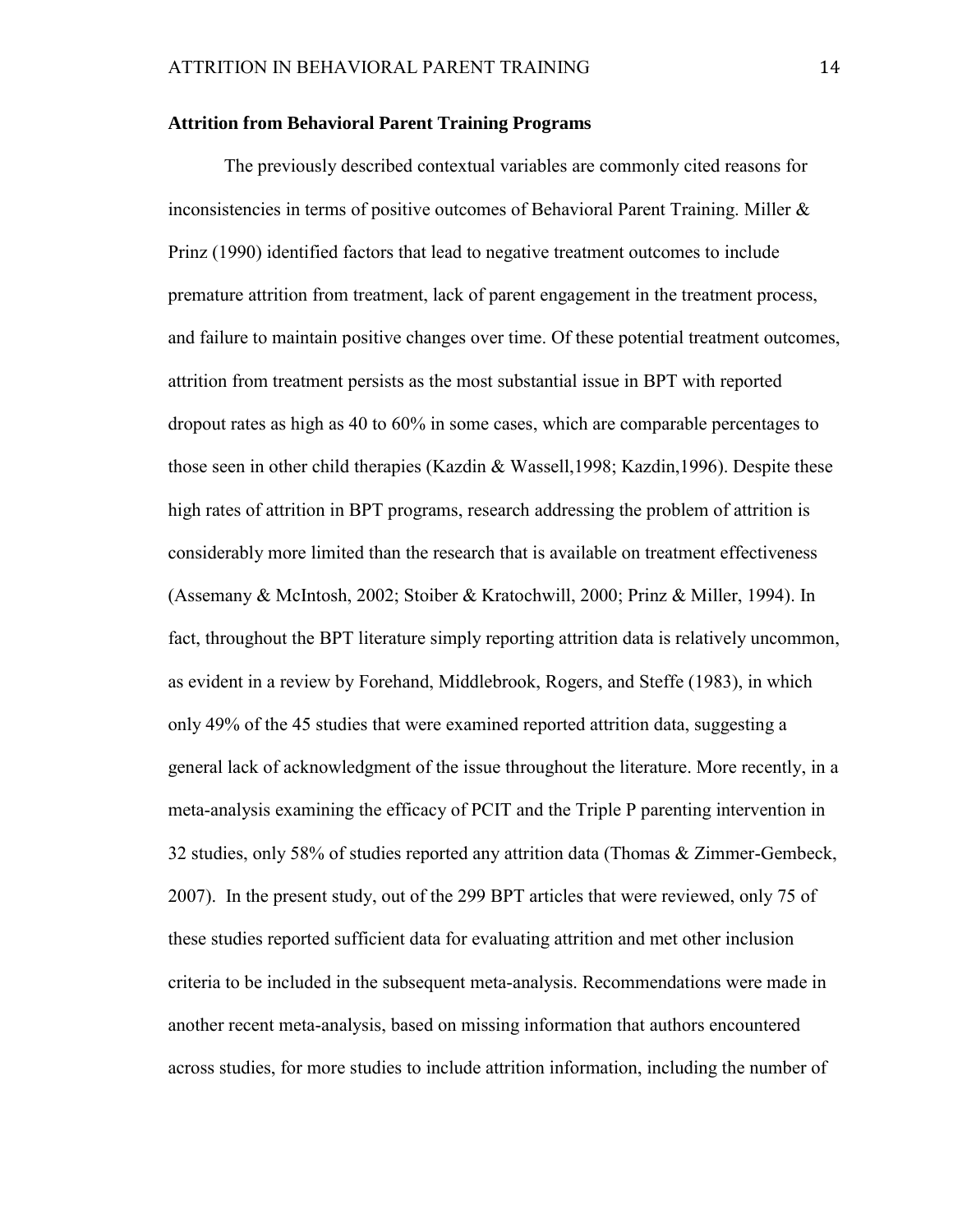participants that dropped out and how their data was handled in the analysis (Kaminski, Valle, Filene, & Boyle, 2008). This highlights another important consideration in the BPT research, as failure to statistically control for attrition may present problems of sampling bias and compromise the external validity of a study, making it difficult to generalize program results. Additionally, attrition reduces sample size and statistical power and may affect a study's internal validity, compromising random assignment and violating the assumption of homogeneity between comparison groups (Baker, Arnold, & Meagher, 2010). Of the studies included in this analysis, 60% failed to report any specific methods of statistically controlling for attrition. Of the studies that did report methods of controlling for attrition, 66% reported implementing an intent-to-treat analysis, which is a method that allows for inclusion of data from all participants who entered treatment and not just completers, providing a more rigorous assessment of treatment efficacy. The remainder of studies reported using other methods to control for attrition including ANOVA and post hoc comparisons, random regression modeling, and exclusion of participants with missing data from subsequent analyses.

High rates of attrition and inadequate focus on the issue throughout BPT literature has a number of important implications. First, from a treatment perspective, high rates of attrition represent an inefficient use of resources, such as professional hours that could be spent with families who are willing and able to obtain the maximum benefit of treatment (Frankel & Simmons, 1992). Also, families who are in the greatest need of professional assistance are often not receiving the full benefit of treatment (Barrett et al., 2009), as they are typically the ones who are most likely to drop out of treatment prematurely, as alluded to in the previous section on treatment effectiveness. This is evident in a study by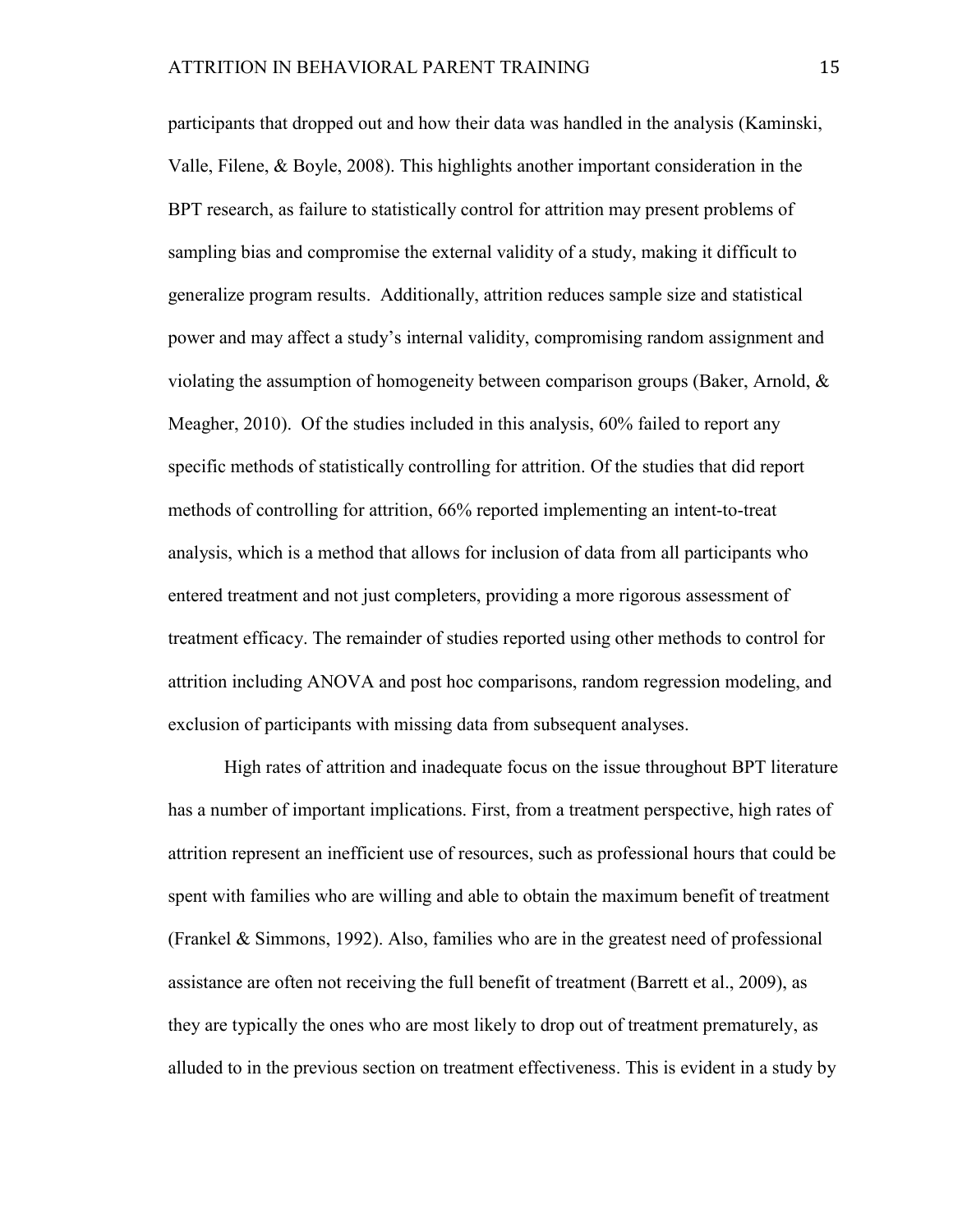Kazdin and Wassell (1998), in which families who dropped out of treatment showed greater socioeconomic disadvantage, higher levels of child deviance and impairment, more difficult living circumstances, and more barriers associated with completing treatment than did treatment completers. These results indicate disparities between dropouts and completers at pretreatment in terms of their family demographics, severity of child dysfunction, and socioeconomic standing. During treatment, those who eventually dropped out were more averse to the entire treatment process (e.g. viewed treatment as more demanding, less relevant, weaker bond with therapist, and more obstacles in attending treatment) (Kazdin & Wassell, 1998), reflecting the need for more individualized attention and strategies to maximize the benefit of treatment among those at risk of dropping out. Additionally, according to this study, there is a significant relationship between treatment completion and improvement in child behavior, even when controlling for socioeconomic disadvantage, child dysfunction and impairment, parent psychopathology and stress, and other barriers to treatment participation. Based on the mean scores of therapist and parent ratings, 75% of treatment completers and only 20% of dropouts experienced significant improvements in child behavior (Kazdin  $\&$ Wassell, 1998), lending credence to the theory that lack of improvement may be a contributing factor to dropout.

#### **Focus of the Present Study**

Within the context of behavioral prevention and treatment programs, specifically parent training programs, meta-analyses have been a commonly used method to examine the overall effectiveness of these interventions on child behavior problems. However, to our knowledge, the current study is only the second comprehensive meta-analytic review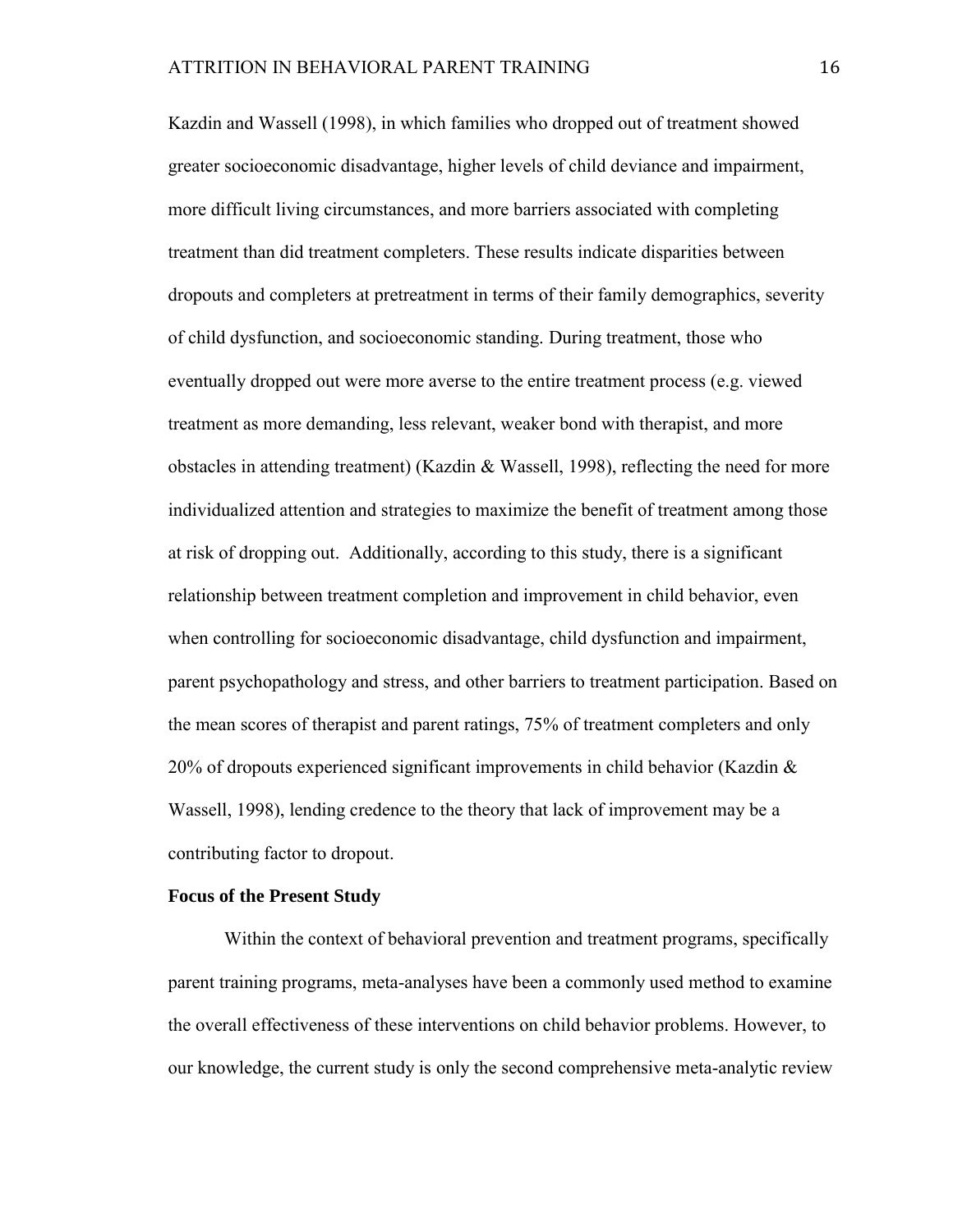to focus specifically on the issue of attrition in parent training. With that in mind, while considering the effectiveness of these programs, the goal of this review is to highlight the contextual variables that contribute to high attrition rates in clinic-based programs and provide mean effect sizes to quantify the strength of the relationship between these variables and dropout. Based on findings from previous literature on BPT and on the available literature on variables associated with high rates of attrition, researchers hypothesized that when subjected to meta-analytic procedures, family demographic variables (i.e. SES, age of parent) would be reliable predictors of attrition rate. More specifically, families from disadvantaged backgrounds and younger parents would be associated with significantly higher attrition rates. Additionally, variables related to the child (i.e. age of child, target behavior) would be reliable predictors of attrition, with older children and target behavior groups in which the majority of children had been clinically diagnosed (e.g. AD/HD, ODD/CD, co morbid disorders) being associated with higher rates of attrition. Lastly, it was hypothesized that treatment-related variables (i.e. treatment delivery format, program provider, number of sessions, level of intervention, caretaker participation) would be associated with attrition. Specifically, it was hypothesized that individually administered interventions, "professional" program providers, shorter interventions (measured by fewer sessions), primary interventions, and mixed (mother and father) training groups would be associated with lower attrition rates.

It is also important to draw distinctions between our review and the previous meta-analysis on this topic (i.e. Reyno & McGrath, 2006). Reyno and McGrath (2006) were effective in isolating demographic variables (i.e. low income, single parent status, education/occupation, family size) and other variables related to the parent, child, or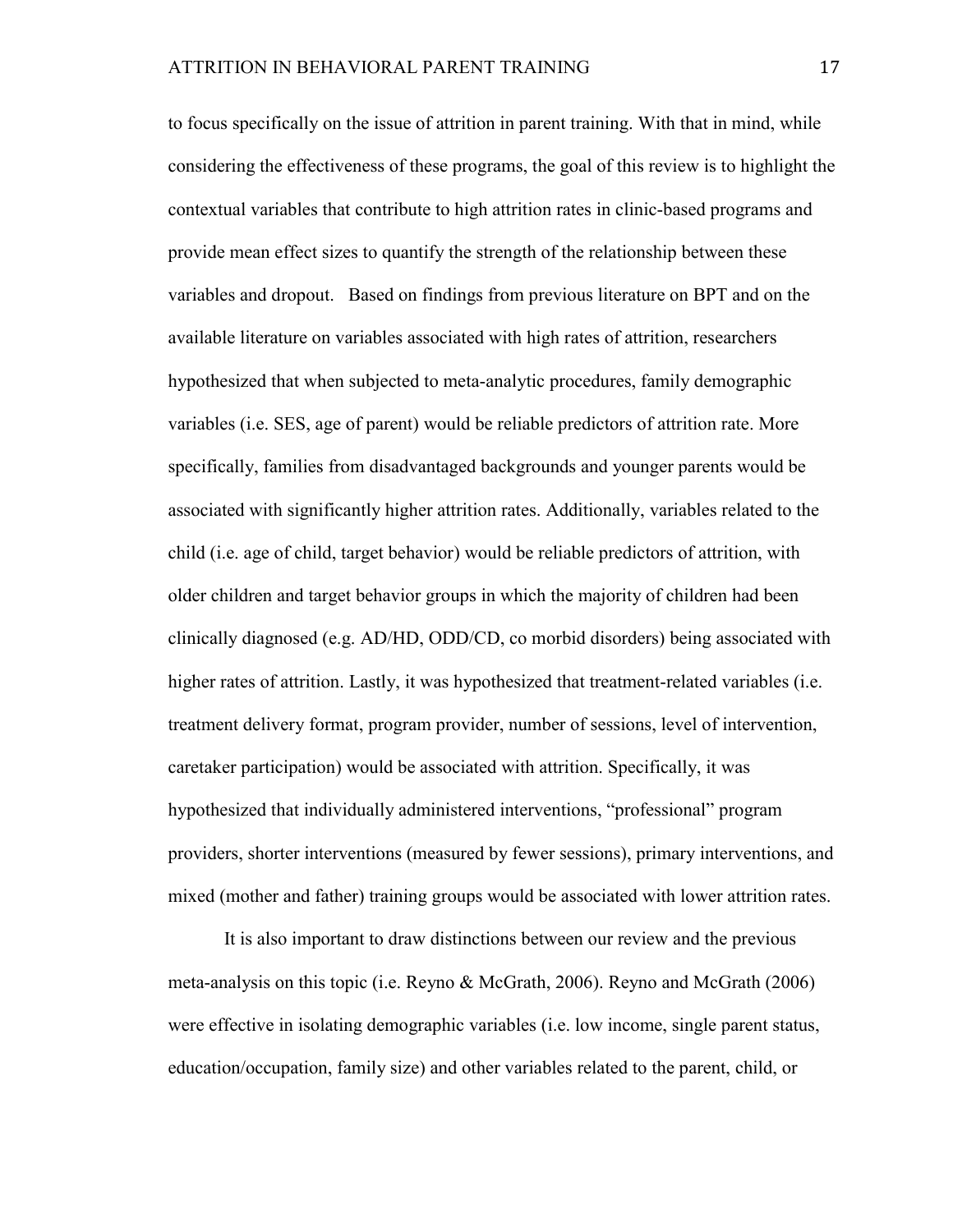families involved in treatment (i.e. severity of child behavior, maternal psychopathology/depression), as well as illustrating the association between these variables and dropout/treatment outcome. However, specific predictor variables related to treatment programs (i.e. number of sessions, treatment delivery format, program provider) were not a focus of the study. In addition to examining demographic and other family-related variables, researchers in the present study attempted to isolate these potential moderators related to program format and delivery to determine possible association with dropout. Additionally, researchers in the present study will be conducting follow-up analyses based on the location of treatment (i.e. clinic, school, or community centers) to determine if there is any variability in effect sizes by treatment location.

#### **Method**

#### **Search Procedures and Inclusion Criteria**

Computer searches were conducted using the following databases via EBSCOhost: PsycINFO, PsycArticles, and ERIC. Studies consisting of the keywords "parent training", "behavioral parent training", "parent management training", and "parent child interaction therapy" were screened. Only peer-reviewed articles were included in the analysis. Unpublished studies (e.g. doctoral dissertations) were not reviewed. The primary focus of the study was on the problem of attrition in behavioral parent training programs with an analysis of both commonly cited and novel predictor variables. Therefore, studies that did not report rates of attrition or provide any information on variables that predicted dropout were the first ones excluded from further review. Upon initial review of these studies, there did not appear to be any treatment- or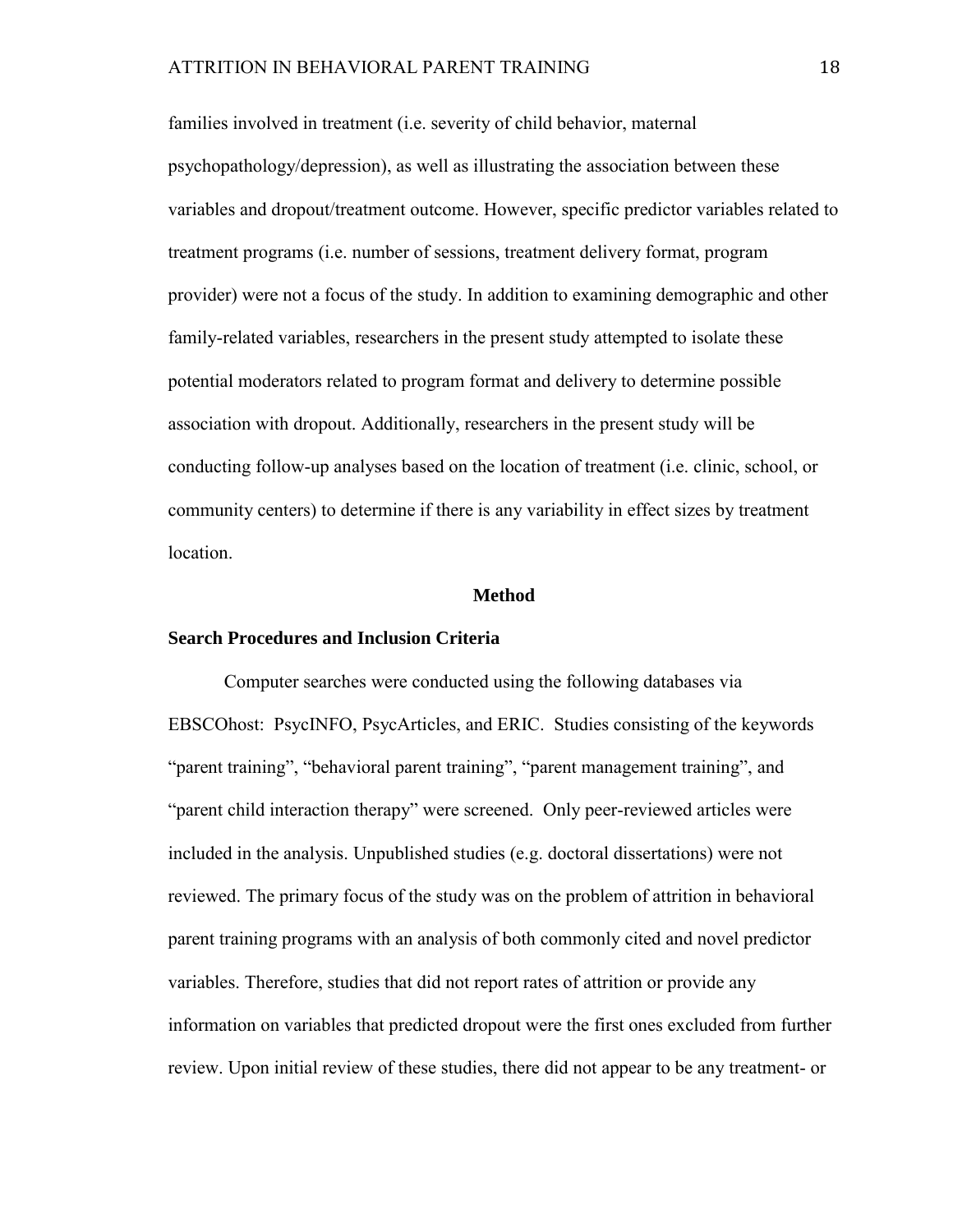study-related characteristics that predicted whether or not attrition data was reported. Secondly, studies that included children exhibiting internalizing behavior problems (i.e. social withdrawal, depression, feelings of loneliness), rather than externalizing behavior problems (i.e. oppositional behavior, aggressive behavior, conduct problems), were excluded. Third, only the studies involving clinic- or community-based interventions were included in subsequent analyses for the present report. It should be noted that studies involving school-based interventions were also reviewed and were included in a separate analysis. Studies that met these criteria were further classified as individual or group based interventions that fell into either the primary, secondary, or tertiary classification.

Following the initial computer search, secondary searches were conducted. More specifically, the reference sections of previously published meta-analyses and reviews of behavioral parent training were examined for additional relevant studies. Publication dates of articles included in analyses ranged from 1980 to 2015. Seventy-five studies that were located met complete inclusion criteria, of which, fourteen were school-based interventions and, thus, not included in this study.

#### **Study Coding**

Studies meeting inclusion criteria were coded on several variables including: child and parent demographic characteristics (e.g. age, sex, socioeconomic status), child's target behaviors (e.g. AD/HD, ODD/CD, Mixed/Comorbid, "General" behavior problems), treatment delivery format (e.g. individual or group-based), level of intervention (e.g. primary, secondary, or tertiary), program provider (e.g. licensed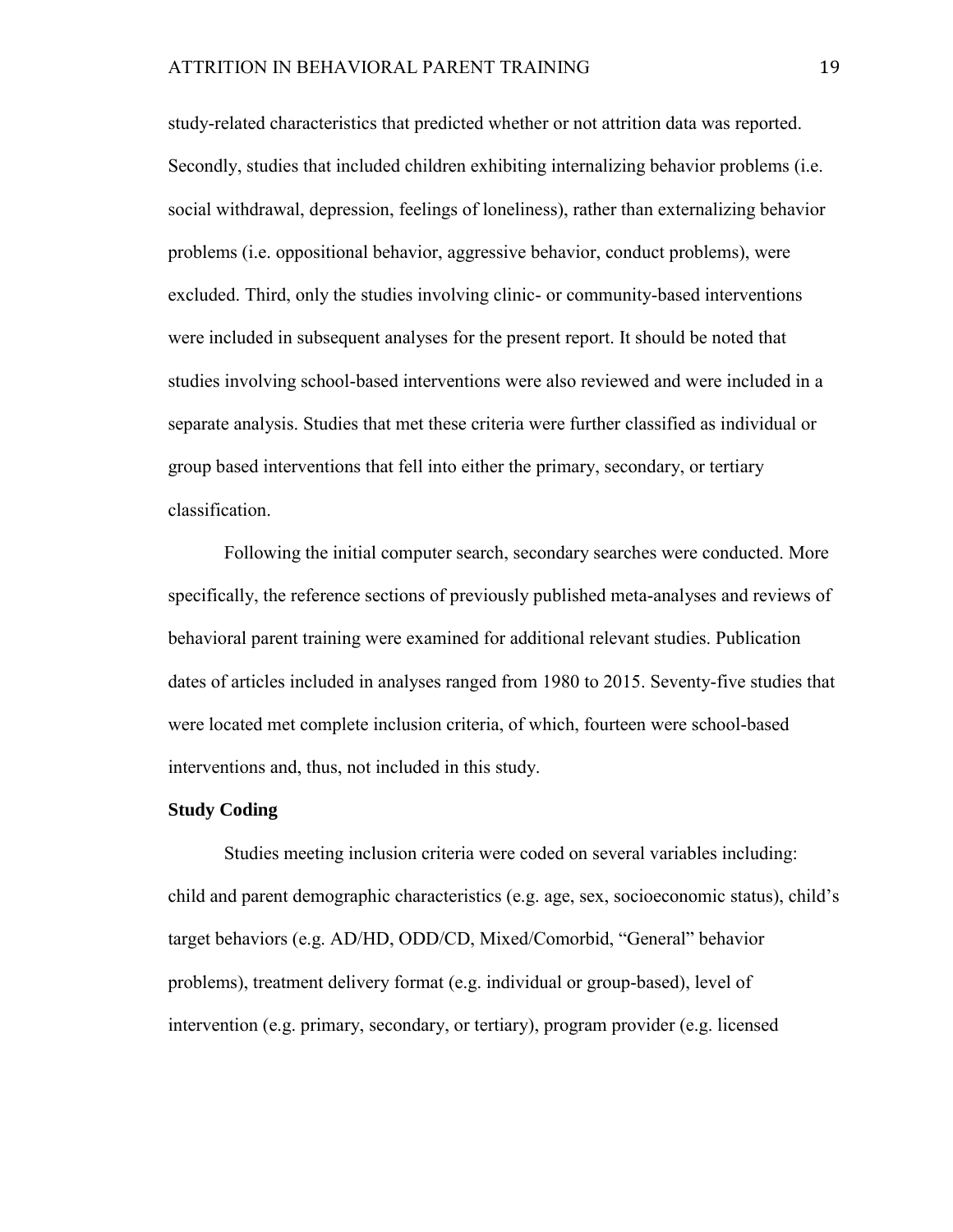clinicians, trained therapists, social workers), and number of sessions. Variables were independently coded by two graduate students and one undergraduate student.

#### **Data Analysis**

All analyses were conducted via the Comprehensive Meta-Analysis (CMA) software package. Data was analyzed under a fixed-effects model with the assumption that there is a theoretical true effect size, attrition rate in this case, across studies. Based on the standardized nature of BPT interventions, it was decided that this was the most appropriate model for subsequent analyses. Effect size was calculated utilizing a point estimate of the mean weighted attrition rate across all studies. Homogeneity across studies was tested using the "within-class goodness-of-fit" statistic, or  $Q_{\text{within}}$  (Johnson, 1993). A significant Qwithin statistic suggested heterogeneity within the set of included studies and the need for moderator analyses. Statistical variation between categories within outcome variables was tested with the "between-class goodness-of-fit" statistic, or Qbetween. Significant Qbetween statistics indicated that the magnitude of the effect differs between categories of moderator variables.

#### **Results**

#### **Overall Attrition**

Based on the fixed-effects model, the mean weighted attrition rate across all trials was 26.2%. Further, variability in effect sizes was greater than what would be expected due to chance,  $Q(81) = 317.414$ ,  $p < .001$ . This finding suggests the possible presence of variables that may moderate effect size. Moderator and meta-regression analyses were conducted to identify those potential variables, and the results of these analyses are summarized below.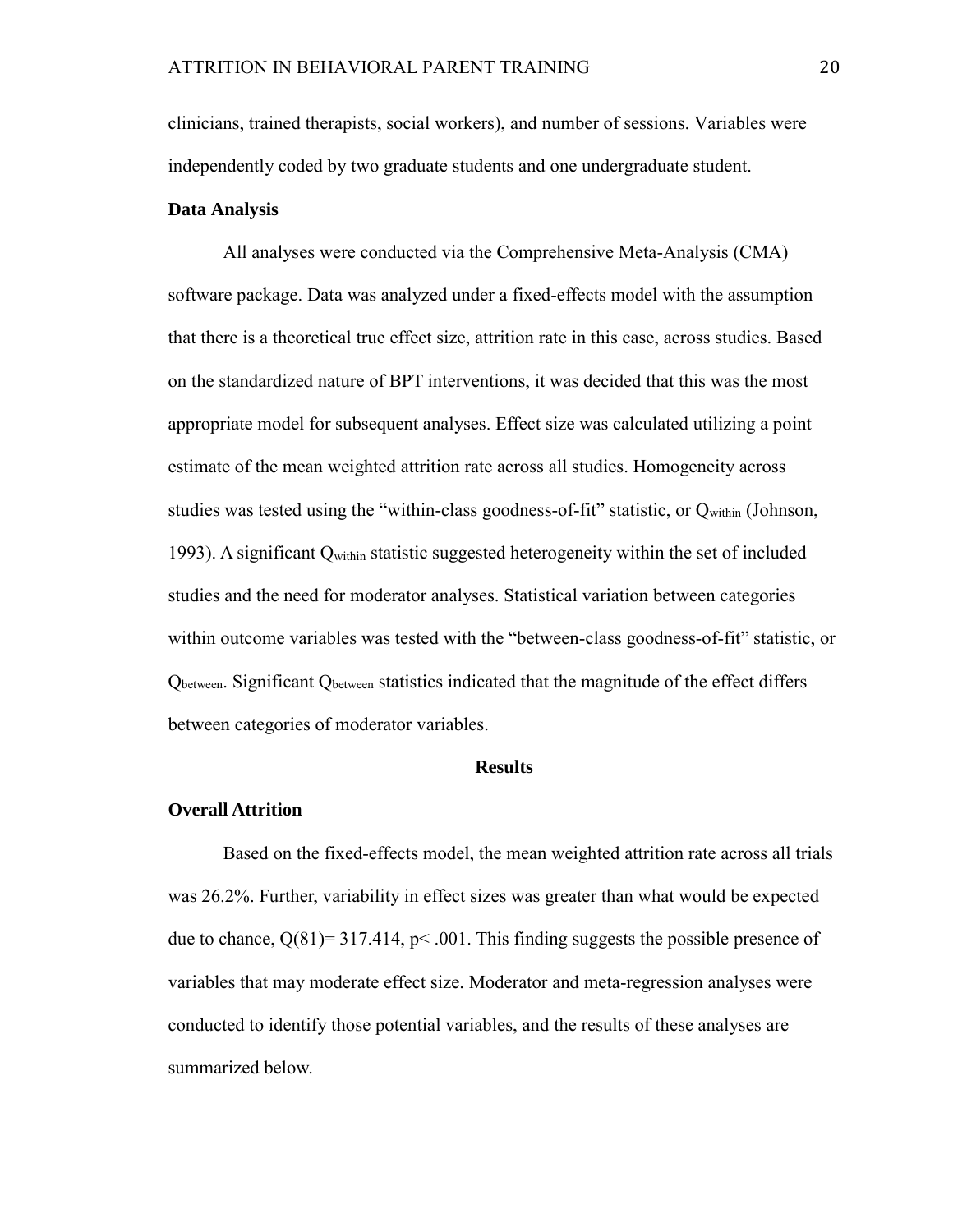#### **Socioeconomic Status**

A moderator analysis was conducted to examine the relation between SES, categorized as either disadvantaged  $(n=29)$  or non-disadvantaged  $(n=39)$ , and attrition rate. Samples were categorized, into disadvantaged and non-disadvantaged, based on categorization used in previous meta-analyses (e.g. Leijten, Raaijmakers, Castro, & Matthys, 2013; Lundahl, Risser, & Lovejoy, 2005) and national standards relating to mean family income, parent level of education, Hollingshead scores, and parent unemployment status. More specifically, samples were classified as disadvantaged if the majority of participants in the sample had a mean family income that fell below the poverty line, had a low level of education (i.e. high school or less), were unemployed or held jobs that did not generate enough income to exceed the poverty level, or fell into the low SES category based on Hollingshead scores. Dichotomous categorization was used due to the lack of a continuous measure (e.g. education level, income) that was used across all studies. Socio-economic status was not found to moderate attrition rate, as the mean weighted attrition rate was not significantly higher for trials in which participants were from disadvantaged backgrounds, 26.3%, relative to studies in which participants were from non-disadvantaged backgrounds,  $25.9\%$ ,  $Q_{between}(1)=.05$ ,  $p=.82$ .

#### **Age (Parent and Child)**

A regression analysis was conducted to examine the association between parent age, entered as a continuous variable, and attrition. Age of the parent was found to be a significant moderator of attrition rate,  $Q = 4.11$ ,  $p < 0.05$ , with older age being associated with higher rates of attrition. A second regression analysis was conducted to examine the association between child age, also entered as a continuous variable, and attrition. Age of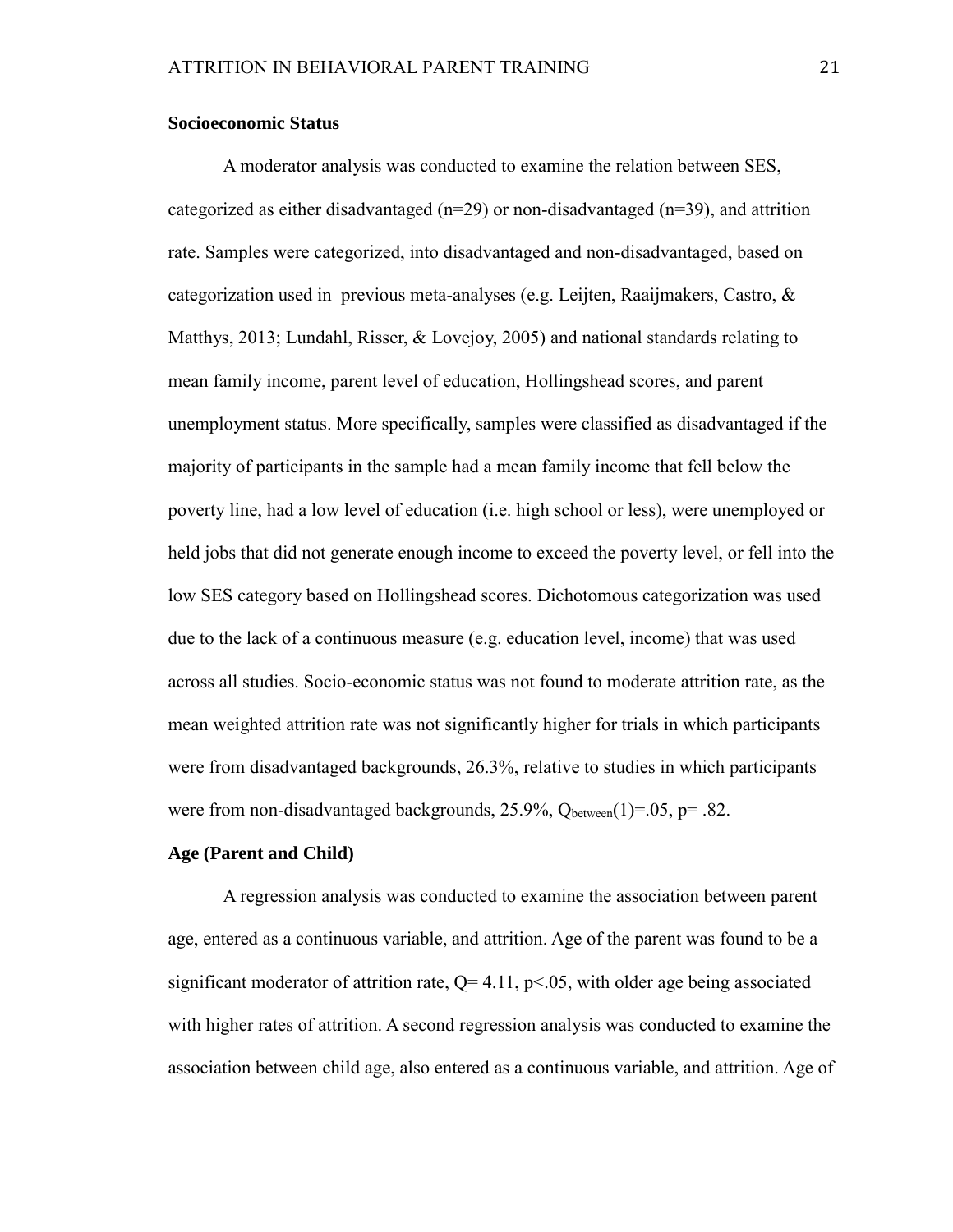the child was also found to be a significant moderator of effect size,  $Q= 6.56$ ,  $p<.05$ , with older children being associated with higher rates of attrition.

#### **Target Behaviors**

Target behaviors across studies generally fell into four categories: ADHD (n=8), ODD or CD ( $n=14$ ), mixed/co morbid disorders ( $n=8$ ), or were identified as "general" behavior problems (i.e. conduct problems, externalizing behavior problems, or antisocial behavior). The majority of studies (n=48) examined the effect that BPT has on "general" behavior problems. Moderator analyses were conducted to examine the association between target behaviors and attrition. Analyses revealed that there was no significant difference in attrition rate between studies in which participants fell into the ADHD category, 17.2%, and those that included participants in the ODD/CD category, 20.7%. There was, however, significant variation in attrition rate between "ADHD" studies and "mixed/comorbid" studies,  $31.8\%$ ,  $Q_{between}(1)=10.77$ ,  $p<0.01$ , as well as "ADHD" studies and "general behavior problem" studies,  $28.4\%$ ,  $Q_{between}(1)=9.89$ ,  $p<.01$ . However, these results should again be interpreted with caution as the number of studies that were classified as "ADHD" or "mixed/comorbid" were limited. Additionally, there was significant variation between attrition rates in "ODD/CD" studies and "mixed/comorbid" studies,  $Q_{between}(1)=9.20$ ,  $p<01$ , as well as "ODD/CD" studies and "general behavior problem" studies,  $Q_{between}(1)=9.65$ , p<.01.

#### **Treatment Delivery**

Moderator analyses were conducted to determine if parent-training programs that offer parents individualized "one-on-one" treatment sessions (n=24) are more successful, in regards to retention, relative to those that offer parents training sessions in a group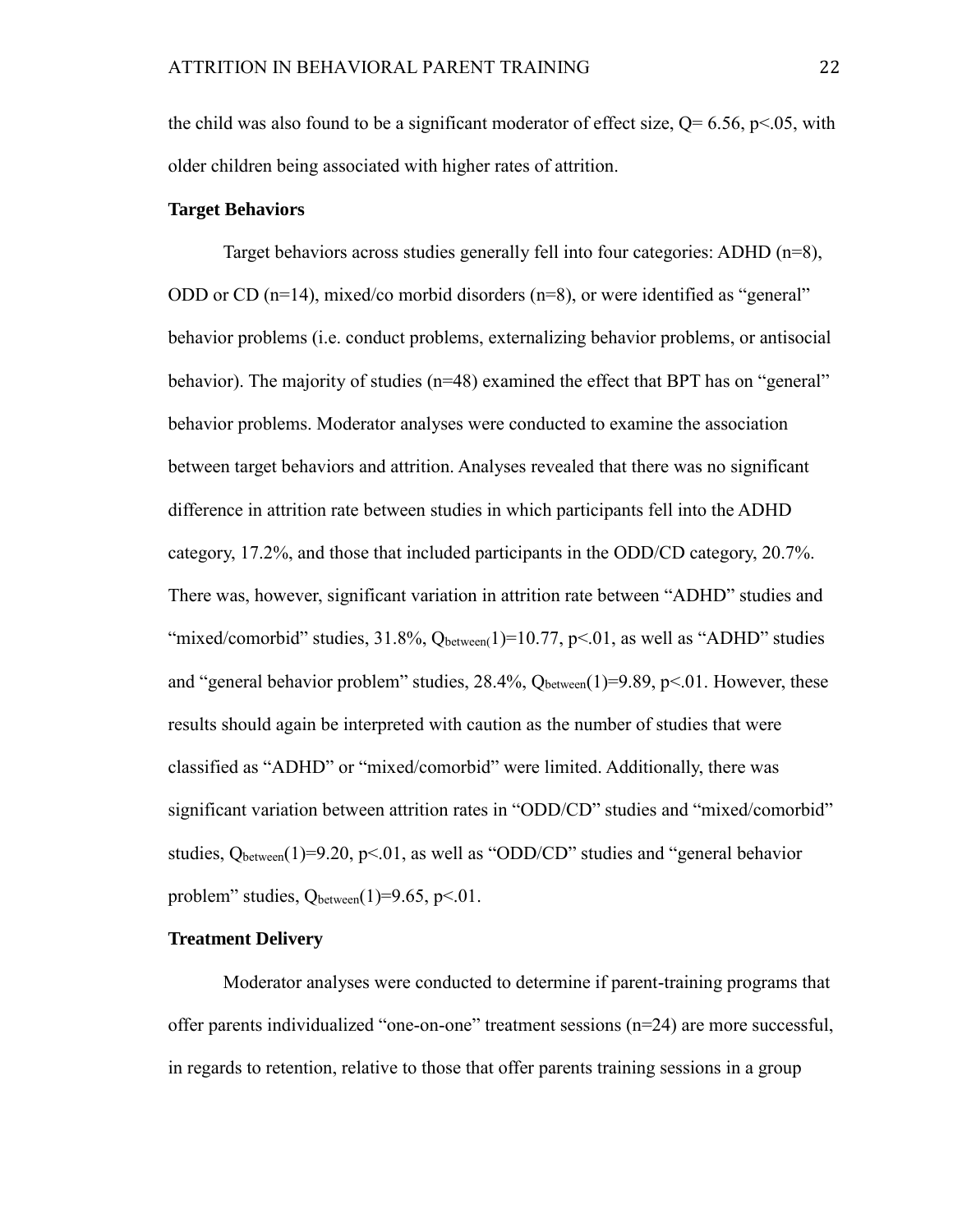format (n=46). The fixed-effects analysis revealed that there was no significant difference in attrition rates between individually-administered, 25.1%, and group-administered treatments, 27.6%,  $Q_{between}(1)=1.45$ , p=.23. However, attrition rates in treatment programs that had both an individual and a group component  $(n=12)$ , 11.1%, were significantly lower than those that were only individual,  $Q_{between}(1)=20.53$ , p<.01, and only group,  $Q_{between}(1)=30.94$ , p<.01. However, these results should be interpreted with caution as only 12 trials were classified as having both an individual and a group component.

#### **Program Provider Credentials**

Provider credentials, classified as either "professional" or "non-professional" based on level of education and experience in a treatment setting, was found to be a significant moderator of attrition,  $Q_{between}(1)=6.14$ , p<.05. The attrition rates of programs that employ "professional" treatment providers (n=50) (e.g. licensed psychologists, trained therapists/clinicians, masters/doctoral students, and professionals in social work, psychology, or related field), 25.4%, were significantly lower than those that employ "non-professional" treatment providers (n=20) (e.g. parent leaders, group facilitators, school personnel), 29.6%.

#### Number of Sessions

A meta-regression was conducted to examine the relation between length of intervention, measured by number of parent-training sessions, and attrition rate. When entered as a continuous variable, number of treatment sessions was not found to moderate the rate of attrition,  $Q=1.57$ ,  $p=.25$ .

#### **Level of Intervention**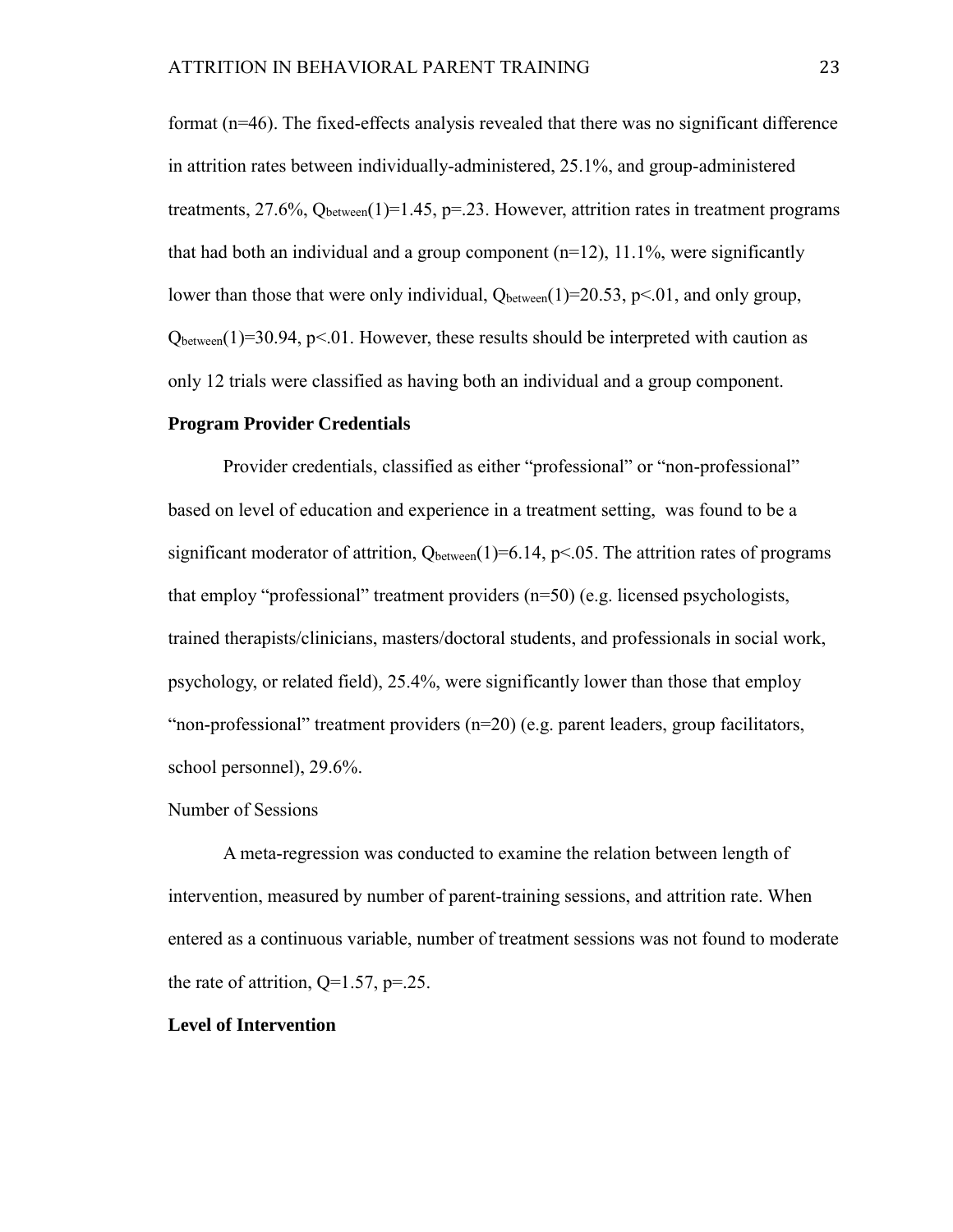Moderator analyses were conducted to determine if there was significant variation in attrition rates between primary, secondary, and tertiary interventions. Primary interventions were those that were identified as preventative in nature and were administered to parents, regardless of risk status, when no behavior problems were present. Secondary interventions were those designed for parents whose children were at risk of developing behavior problems. Tertiary interventions were those implemented whenever children were already exhibiting elevated levels of externalizing behavior. Analyses revealed that attrition rates across primary interventions, 21.2%, were significantly lower than both secondary interventions, 29.9%,  $Q_{between}(1)=17.73$ ,  $p<.01$ , and tertiary interventions, 25.3%,  $Q_{between}(1)=4.26$ , p<.05. Additionally, there was significant variation between attrition rates in secondary and tertiary interventions,  $Q_{between}(1)=6.09$ , p<.05. It is noteworthy, however, that significantly fewer studies were classified as primary interventions  $(n=9)$  than both secondary  $(n=28)$  and tertiary interventions  $(n=45)$  and, thus, the validity of these results may be in question.

#### **Caretaker Participation**

A moderator analysis was conducted to determine if attrition rates were higher among studies in which the mother attended the parent-training program alone  $(n=21)$ , compared to studies examining mixed (mother and father) training groups (n=54). Caretaker participation was not found to moderate attrition rate, as the mean weighted attrition rate was not significantly different for "mother-alone" trials, 24%, relative to mixed samples in which mothers and fathers attended training programs, 27.1%,  $Q_{between}(1)=2.35, p=.13.$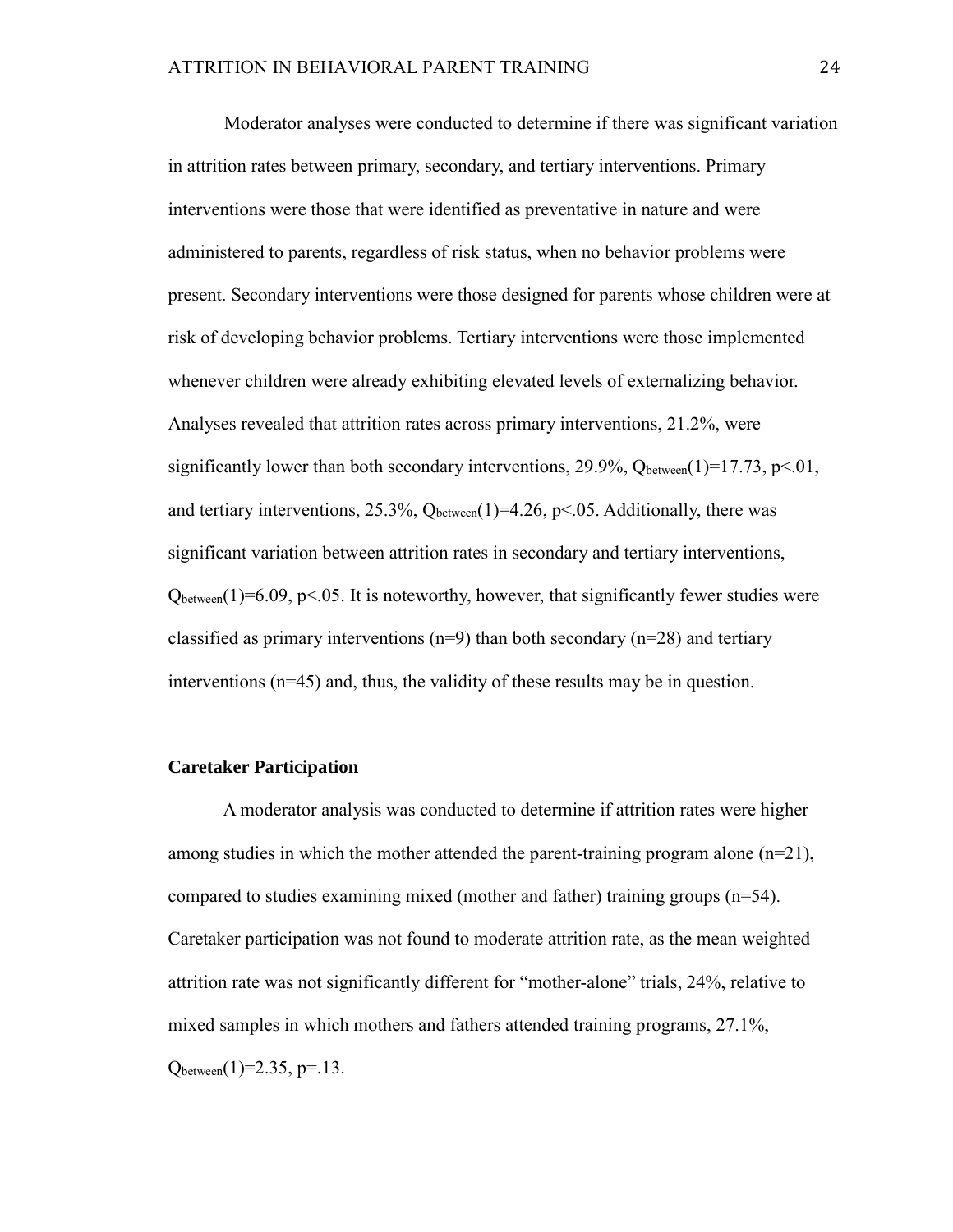#### **Discussion**

Results from this meta-analysis suggest that the mean weighted attrition rate for clinic-based BPT programs across all trials is approximately 26.2% with attrition rates ranging from zero to 70% of participants dropping out by posttreatment in some cases. These results are consistent with previous reviews examining premature termination from clinic-based parent training programs, such as Forehand, Middlebrook, Rogers, and Steffe (1983), who reported an overall attrition rate of 28% across studies. The primary aim of this study was to highlight the threat of attrition in these programs to their overall effectiveness and add to the growing literature on this topic. It is noteworthy that the preliminary analyses utilized in the current study were designed to measure mean weighted attrition rates across studies and were not a direct assessment of treatment outcome or overall program effectiveness.

Follow-up analyses are needed to examine the relationship between program completion and treatment effectiveness or between moderator variables and treatment outcomes unrelated to attrition. It should also be noted, upon reviewing the results of this meta-analysis, that a number of studies met some, but not all, of the criteria for inclusion in this review and may be considered in subsequent analyses.

Factors related to socioeconomic status have been consistently associated with treatment outcome. Further, empirical evidence suggests that those from a lower socioeconomic background are more likely to experience barriers to treatment (Kazdin & Wassell, 2000) that prevent them from completing the treatment process and experiencing lasting benefits. Based on these previous findings, it was anticipated that larger effect sizes would be associated with those from disadvantaged backgrounds. Interestingly,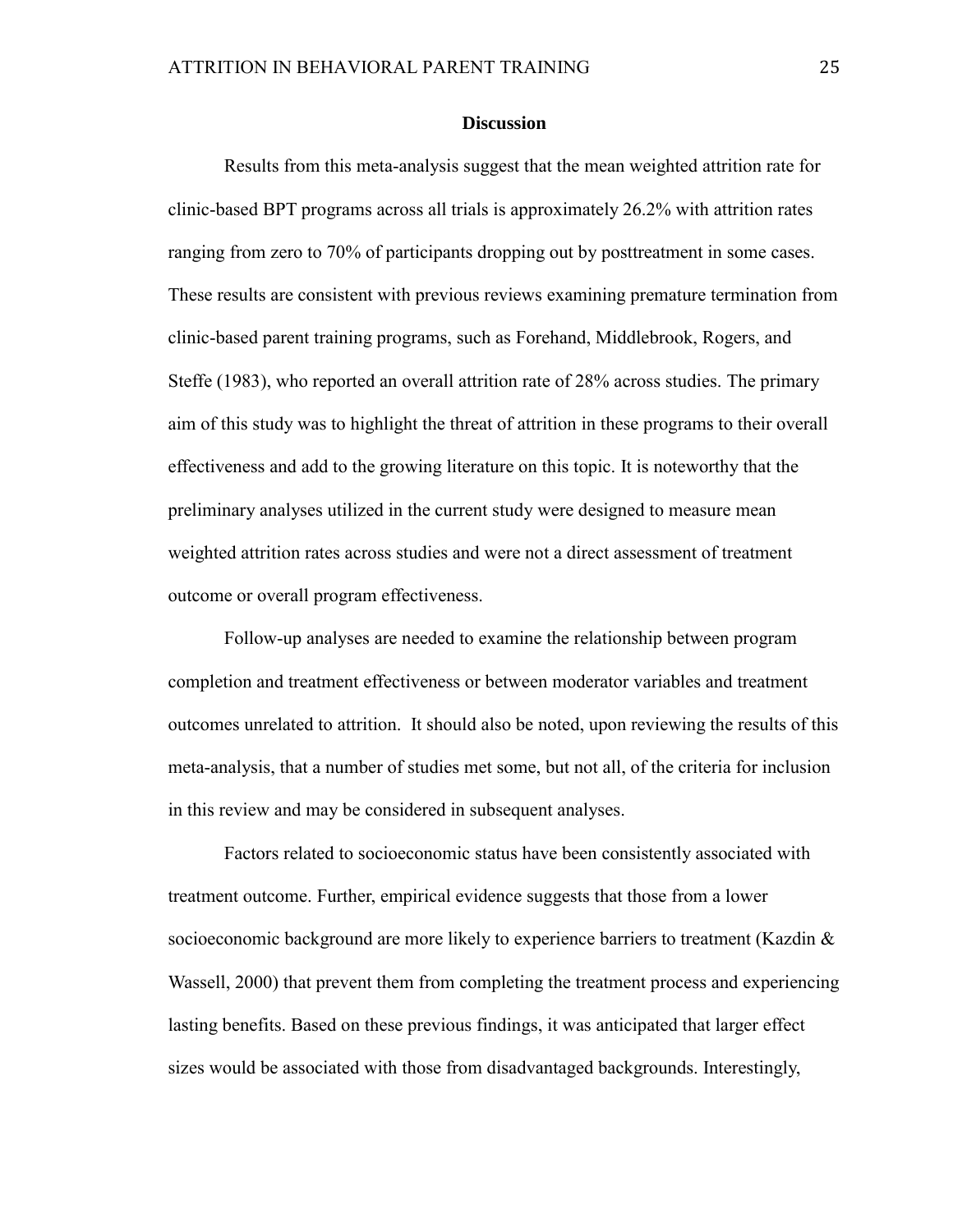while the disadvantaged group produced a slightly higher mean weighted attrition rate than the non-disadvantaged group, this difference was not statistically significant. While this was an unanticipated finding, one explanation may be related to the influences of initial problem severity, which has been largely ignored through the literature examining effects of SES on BPT effectiveness (Leijten, Raaijmakers, de Castro, & Matthys, 2013). In other words, if problem behaviors among the disadvantaged group were not particularly severe at the onset of the intervention, then the effect of SES on attrition may have been less robust. Similarly, more severe behaviors among the non-disadvantaged group at the onset of treatment may have been associated with a greater effect. Other research indicates that the effects of SES are influenced by characteristics related to the program, such as whether the intervention is delivered in an individual or group format (e.g. individual vs. group)(Lundahl, Risser, & Lovejoy, 2005). Due to the preliminary nature of these findings, further analysis is needed to examine the relationship of SES and attrition rate when controlling for variables such as initial problem severity or other program-related characteristics that may influence the observed effects of SES.

Parent age has also been previously examined as a demographic variable found to predict outcomes and attrition rates in parent training programs. When subjected to metaanalytic procedures, maternal age has produced a small mean standardized effect size (Reyno & McGrath, 2006) suggesting that it is a reliable predictor of attrition. While there is less research available on whether father's age predicts treatment outcome, as the vast majority of parents who participate in parent-training programs are mothers, it is generally suggested that younger parents experience more practical barriers to treatment (Kazdin & Wassell, 2000). More specifically, younger parents are typically viewed as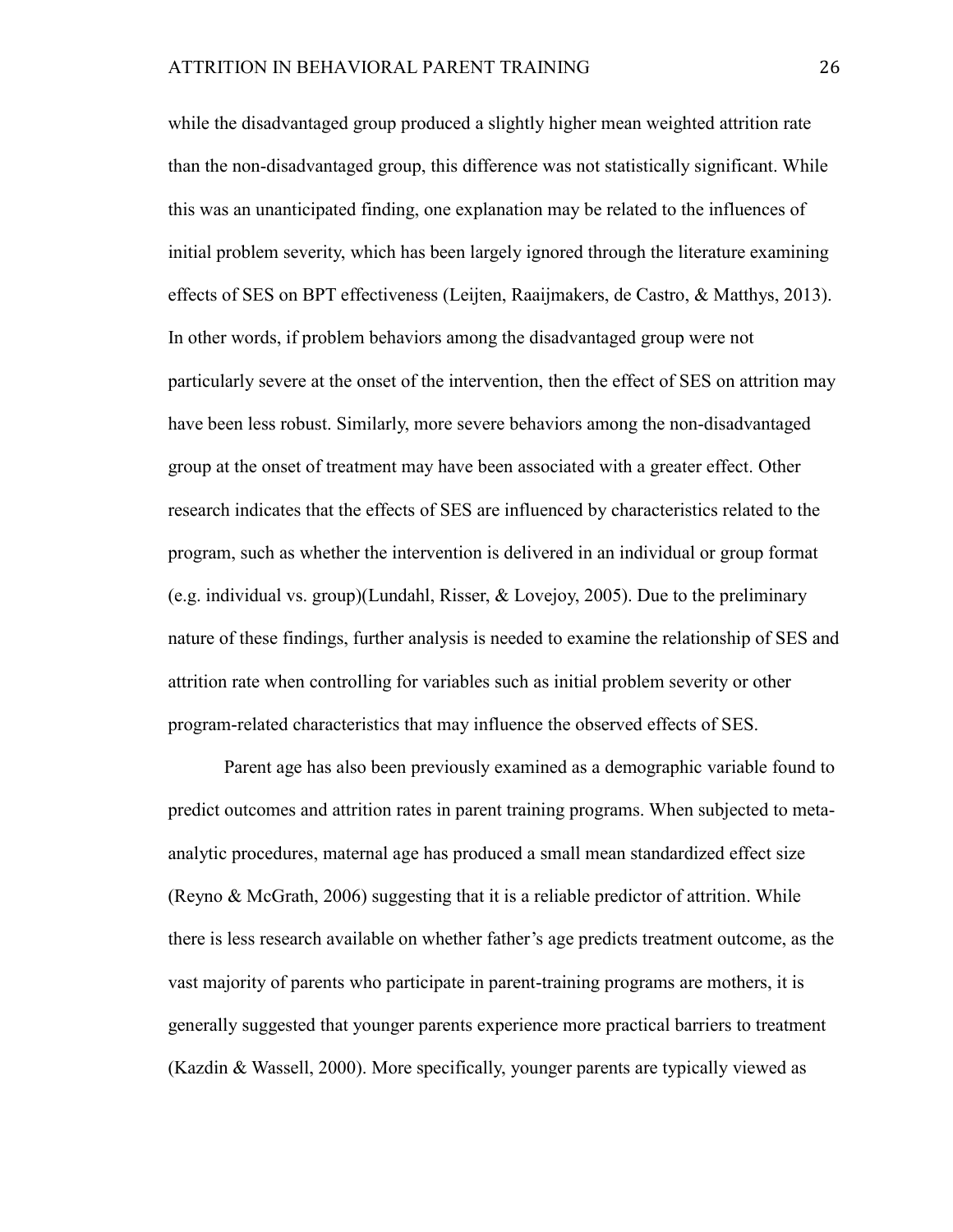higher risk for poor treatment outcomes due to issues related to lower socioeconomic status, higher levels of stress in the parental role, and fewer resources needed to cope with treatment demands (Kazdin & Wassell, 1999). Based on these assumptions, it was hypothesized that younger parents would be associated with higher rates of attrition, and results confirmed this hypothesis. Further research is needed to determine if younger parents would experience improvements in treatment outcome and remain in treatment longer if perceived barriers were addressed prior to or early on in the treatment process

It was also hypothesized that age of the child would moderate the rate of attrition from BPT programs. Results were consistent with this hypothesis, suggesting that attrition rates are higher among parents of older-aged children. Generally speaking, greater benefits have been found for younger children in BPT programs compared to older children approaching adolescence (Lundahl, Risser, & Lovejoy, 2005; Serketich & Dumas, 1996). It is hypothesized that this variability in treatment effectiveness across age groups is related to the developmental timing of program implementation. Findings of longitudinal studies examining developmental trajectories of atypical behavior patterns (e.g. Cote et al., 2006) suggest that early negative behavior patterns typically decline prior to children reaching adolescence. However, for the subset of children that maintain high levels of atypical behavior through childhood and adolescence, delaying implementation of a preventative or treatment program implies that the negative behavior patterns are more well-established in the child's repertoire than is the case with younger children. Additionally, the parents of older children are more set in their ways in terms of parenting styles. This may translate to more difficulty alleviating behavior problems in older children and higher levels of stress and feelings of helplessness for the parents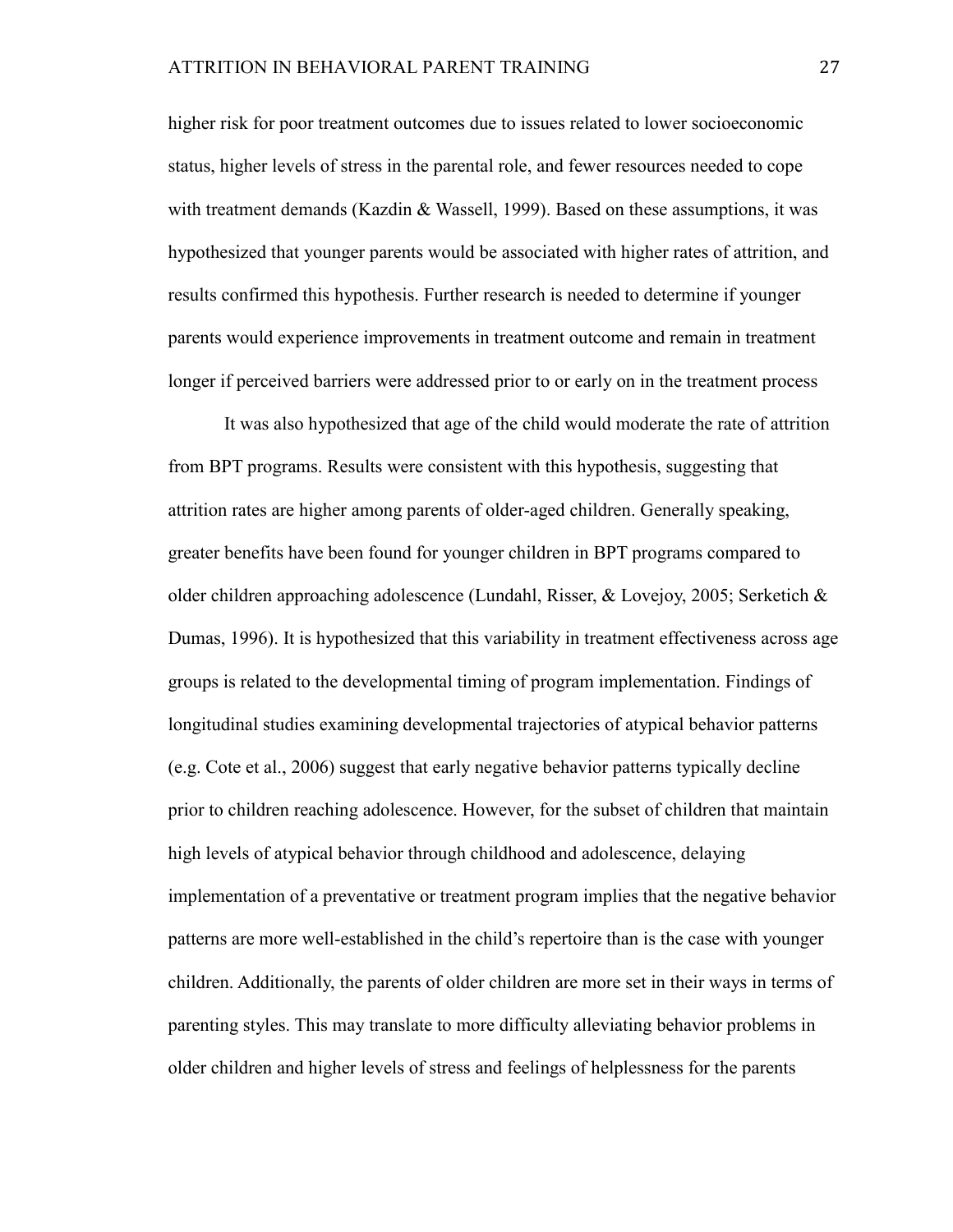involved. However, due to the majority of studies in this analysis examining treatment outcomes in younger age groups (between three and seven years old) these results should be interpreted with caution.

Target behaviors were also introduced in the current study as a novel moderator of attrition. Categorization was determined based on reported behaviors or diagnoses among study participants. It was hypothesized that studies reporting the majority or all of the participants as having a clinical diagnosis of ODD/CD, AD/HD, or co morbid disorders would display higher attrition rates than those that did not report clinically diagnosed behaviors among participants. Results indicated variability among target behavior groups as the "mixed/co morbid" group and "general behaviors" group displayed significantly higher attrition rates than both the ODD/CD and the AD/HD groups. One possible explanation may be related to greater heterogeneity among behavioral symptoms in the "mixed/co morbid" and "general behaviors" categories. This heterogeneity could translate to a less focused intervention that is not as relevant to many of the parents in these mixed behavior groups. Follow-up analyses are recommended to examine whether target behavior still moderates attrition when controlling for age.

Moderators related to treatment design that were included in this preliminary analysis were number of sessions and treatment delivery format (i.e. individual vs. group). Previous literature has suggested that individually administered interventions lead to better outcomes, particularly among disadvantaged populations (Leijten et al., 2013). Based on the assumption that individually administered treatment provides a higher degree of personalization and focused attention on each individual participant, it was anticipated that attrition rates would be higher among group-administered treatments.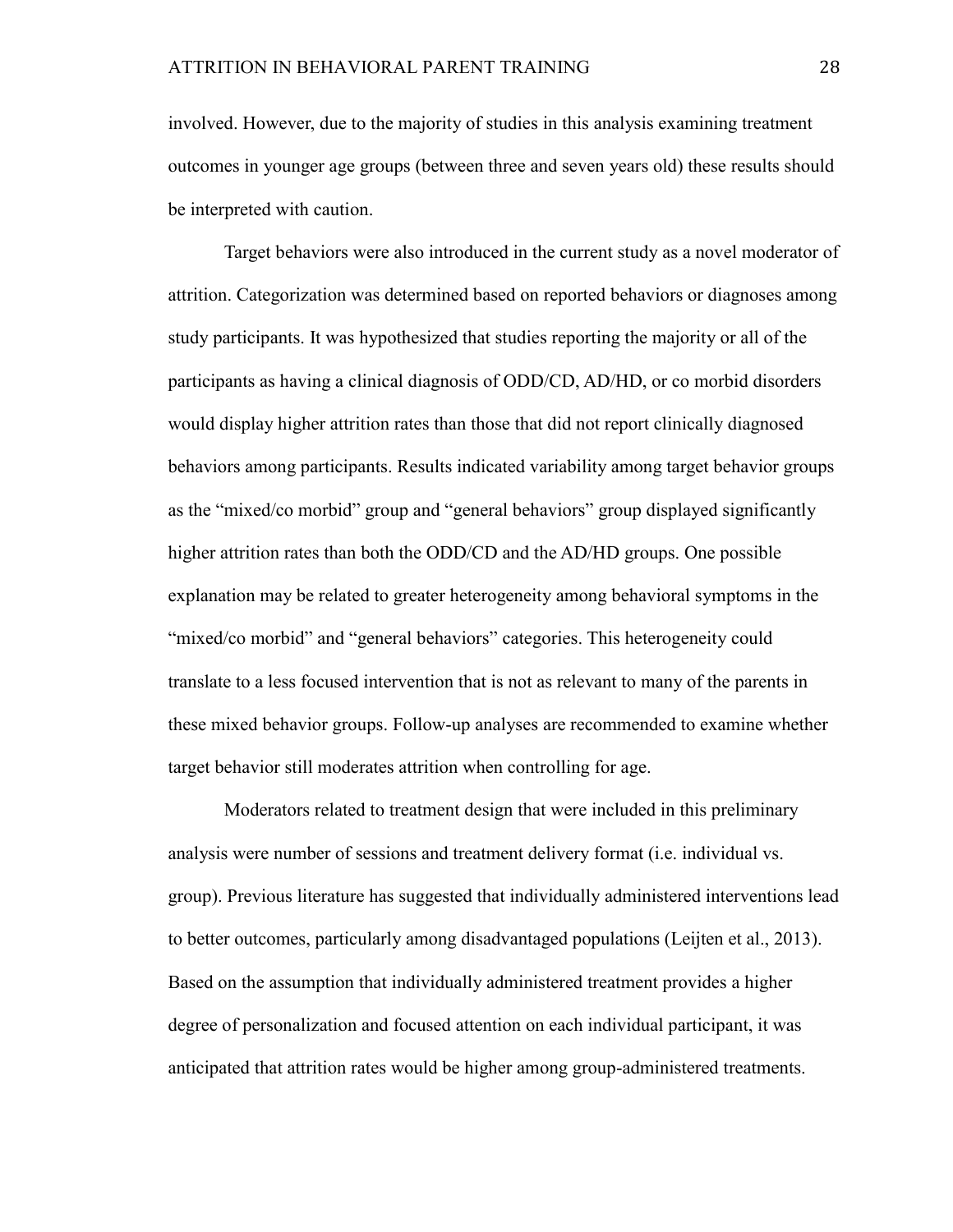However, there was no significant difference between the two delivery formats in terms of effect size. One consideration is that this preliminary analysis was focused primarily on main effects of potential moderators of attrition. Follow-up analyses may examine potential interactions between treatment delivery format and variables related to SES. Interestingly, though, "mixed" delivery formats that provided an individual and a group component showed a significantly lower mean weighted attrition rate than both the individual and group formats. This implies that BPT programs may be most effective when they offer the social support of a group format and the more personalized approach of individual treatment.

In contrast to treatment delivery format, number of treatment sessions did not seem to influence attrition rate. These findings were inconsistent with the study hypothesis, as the more demanding and intrusive nature of longer interventions has been associated with lower attendance rates (Heinrichs, Bertram, Kuschel, & Halweg, 2005). Although, this finding may be useful as a higher number of sessions is typically needed before clinically significant results are achieved (Hanse, Lambert, & Forman, 2002). Assuming the participants who are attending fewer sessions are still attending enough sessions to achieve therapeutic benefit, there may be

In any treatment or prevention research, the level of experience of the provider must be taken into account when considering effect size (Gilham et al., 2001). This is a seemingly untapped area of research in the BPT literature, especially as it relates to attrition. In clinic-based interventions, while it is common to see program providers with extensive behavioral or mental health experience, "non-professionals" or lay providers (i.e. parent leaders, school personnel, group facilitators) are often used as a cost-effective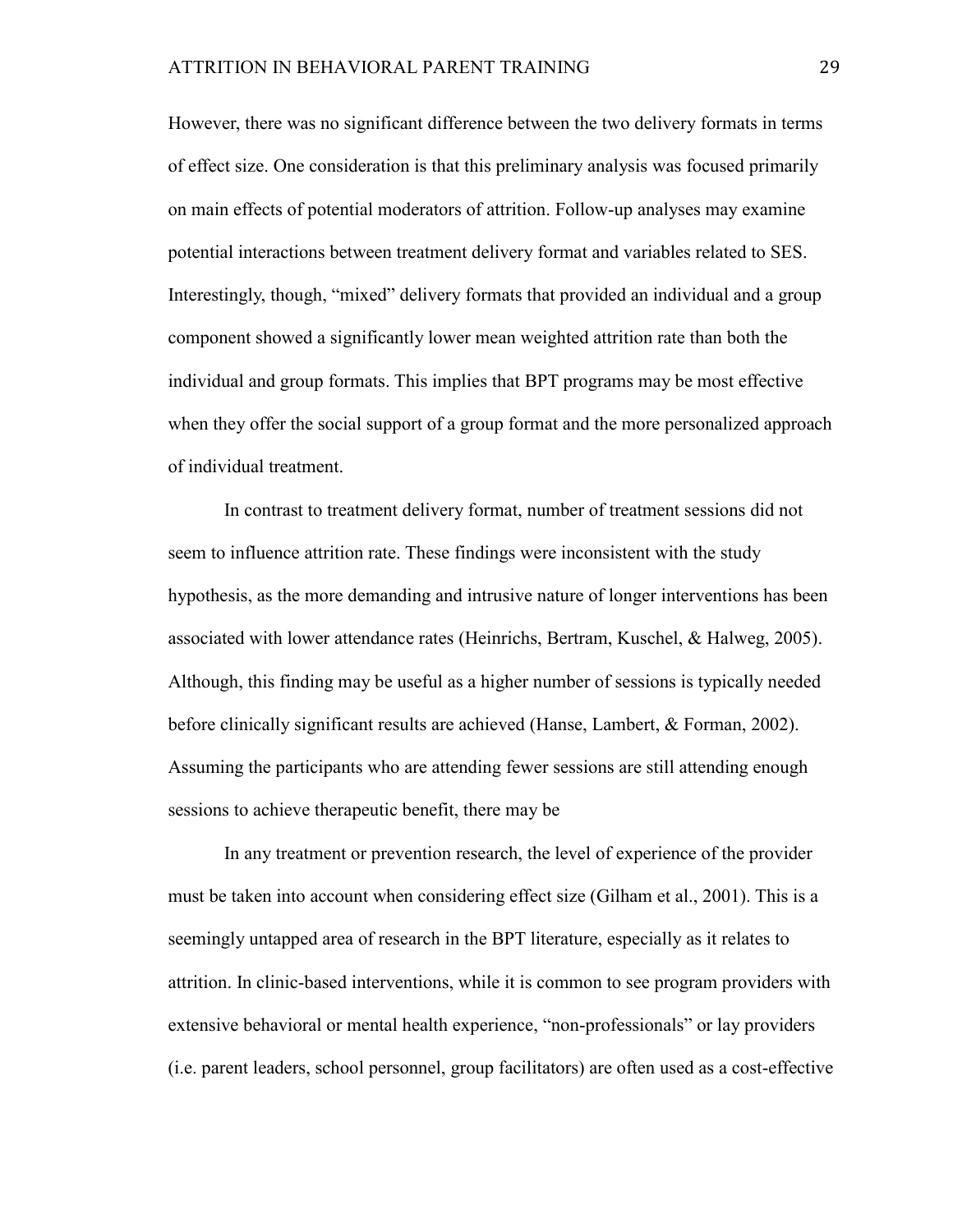alternative that allows for widespread dissemination of programs to areas that may be underserved by behavioral or mental health professionals (Fisak, Richard, & Mann, 2011). It was anticipated that non-professionals, due to their lack of experience and training, would be less effective in the provider role and would be associated with higher rates of attrition. Results of the current study indicated that level of provider expertise was a significant moderator of attrition from BPT interventions. This finding implies that a more extensive training protocol for program providers may be necessary to ensure successful dissemination of these programs to more underserved areas. Further research examining the degree to which more extensive provider training influences attrition and overall BPT effectiveness is needed.

Level of intervention (e.g. primary, secondary, or tertiary) was introduced in the current study as a novel moderator of attrition. While this categorization is not a direct measure of behavioral severity, it was expected to reliably reflect the progression of child externalizing behavioral symptoms from nonexistent (i.e. primary interventions) to early appearances of symptoms (i.e. secondary interventions) to clinical-level symptoms (i.e. tertiary interventions). Based on previous findings associating child behavioral severity with higher levels of maternal depression, overall treatment outcome, and attrition (Reyno & McGrath, 2006), it was anticipated that rates of attrition would be higher among secondary and tertiary interventions with tertiary interventions reflecting the highest attrition rates. This hypothesis was partially supported as both secondary and tertiary interventions showed significantly higher mean weighted attrition rates than primary interventions. Interestingly, though, the mean weighted attrition rate across secondary interventions was also significantly higher than that of tertiary interventions,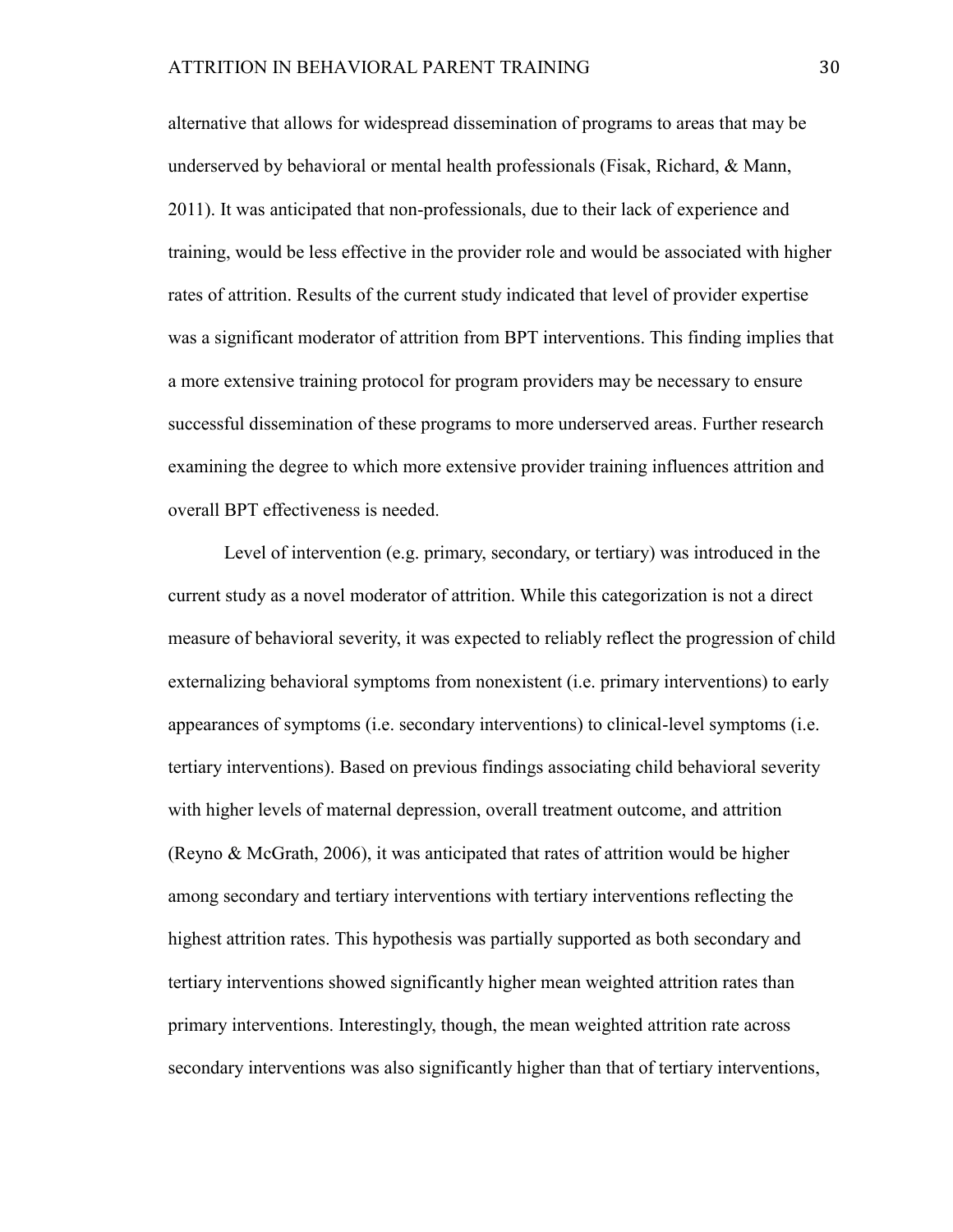which was inconsistent with the hypothesis. One possible explanation for the high rates of attrition in the secondary interventions may be related to parents leaving treatment due to parents feeling that behavioral symptoms have improved and intervention is no longer needed. Additionally, it is possible that there is a higher prevalence of strategies to increase retention (i.e. providing child care, transportation, monetary incentives) among the tertiary interventions that may have contributed to lower attrition rates than the secondary interventions. However, follow-up analysis is needed to better understand this phenomena.

As eluded to previously, mothers generally make up the majority of the population in BPT research. Most of the empirical evidence validating the efficacy of BPT involves mother-only groups or mixed mother and father groups (e.g. Bagner  $\&$ Eyberg, 2003; Webster-Stratton, 1985). Within the limited research examining father-only parent training groups, attrition rates are typically some of the highest in the BPT literature (Helfenbaum-Kun & Ortiz, 2007). However, research suggests that when fathers join their spouses in parent training groups, there is reduced maternal attrition and need for better maintenance of treatment gains (Bagner & Eyberg, 2003). Similarly, when fathers are encouraged and given the opportunity to be involved in treatment, it has been reported that fathers are likely to attend treatment sessions at a rate similar to that of the child's mother (Bagner & Eyberg, 2003). Based on these findings, it was hypothesized that attrition rates would be lower among studies that involved mixed mother and father groups in relation to mothers-only groups. There was no significant difference in mean weighted attrition rates between the two groups. However, it is noteworthy that due to the preliminary nature of these findings and limited reporting of the number of spouses that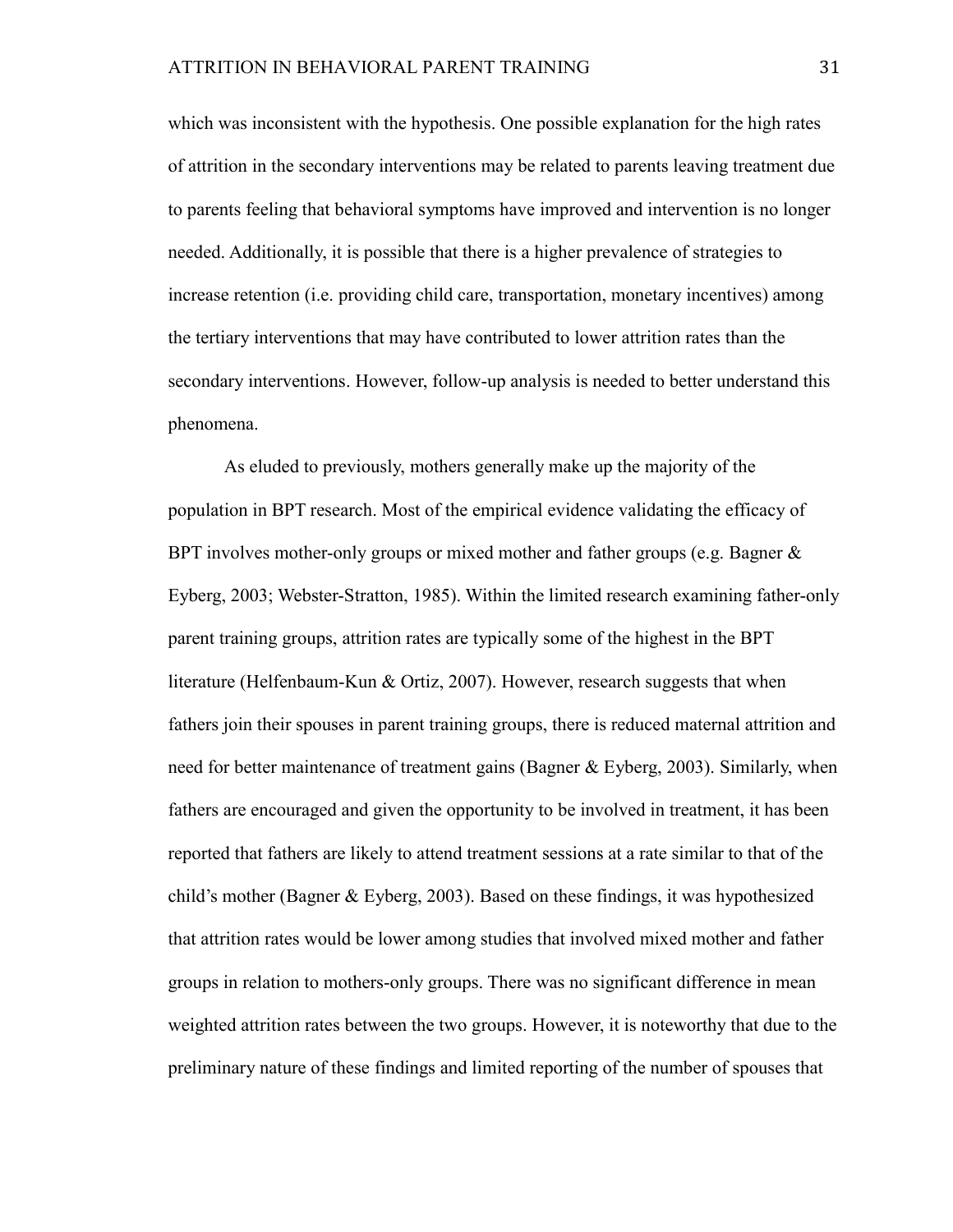were included in mixed-group studies, it is unclear how many of the fathers in training programs were attending as part of a couple. Further analysis may provide a more extensive evaluation of these samples to determine an accurate percentage of spouses in each mixed group.

#### **Limitations and Future Directions**

Taken as a whole, results of the current study suggest that various moderators related to the intervention, parents involved, and the child all influence the rate of attrition in clinic-based BPT programs. Despite the progress that has been made in recent years in the development of various program modifications designed to increase retention and a notable shift towards a more public health model to increase program accessibility, attrition rates are still high. The current review highlights a number of limitations of research in this area and viable directions for future research. One limitation of the current study, which is commonly cited among relevant meta-analytic reviews, pertains to the reporting (or lack of reporting) of data relating to attrition and various moderators of interest. Certain potential moderators (e.g. ethnicity, single-parent status, maternal psychopathology) that have been commonly associated with treatment outcome and attrition were excluded from these preliminary analyses due to the extent of missing data across studies. Similarly, a number of relevant studies were excluded from analyses as a result of missing or insufficient attrition data. To facilitate empirical growth in this and similar areas of research, it is important that researchers are thorough in their reports of attrition information, basic demographic information for participants, specific details of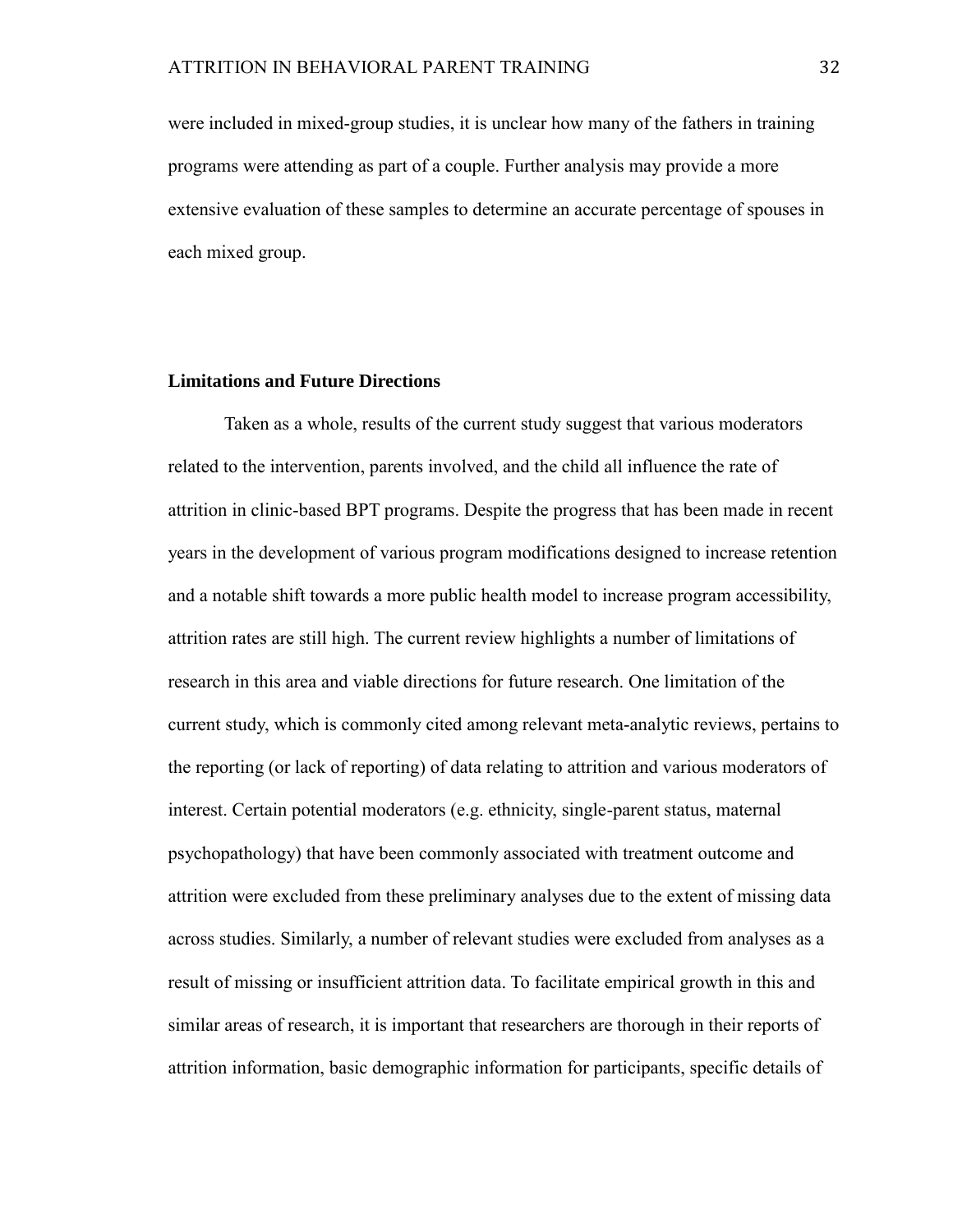the intervention (i.e. delivery method, content covered), and outcome measure information (Kaminski et al., 2008).

In addition to reporting the number of participants lost to attrition, researchers must ensure that they are handling this data appropriately in regards to analysis, in order to both maintain a high ethical standard and produce reliable and valid findings that will be beneficial for the growing body of research. A variety of experimental and statistical procedures that are designed to preserve the validity of a study when attrition occurs may be effectively implemented in future clinical research on BPT. Useful experimental methods to address attrition include completers-only analysis, endpoint analysis, optimization, and time-controlled analysis (Flick, 1988). Other statistical approaches may include data replacement by regression, endpoint analysis with regression, and standardized change stores (Flick, 1988). The method that is most effective in controlling for attrition should be considered on a case-by-case basis and researchers, in addition to implementing the method, should report the reasoning and possible implications of using a particular method in their respective studies.

Another limitation that likely hinders the growth of attrition-related research relates to the lack of a universal, operational definition for attrition throughout the literature (Barrett et al., 2009). While it is generally agreed upon that attrition, in a research context, refers to the loss of participants throughout the course of treatment, there are inconsistencies in terms of the cut-off point at which participants are considered to be treatment dropouts. Across many studies, "dropping out" has been defined as failure to return to treatment after an intake assessment (Longo, Lent, & Brown, 1992), terminating treatment at any point without agreement from the therapist, regardless of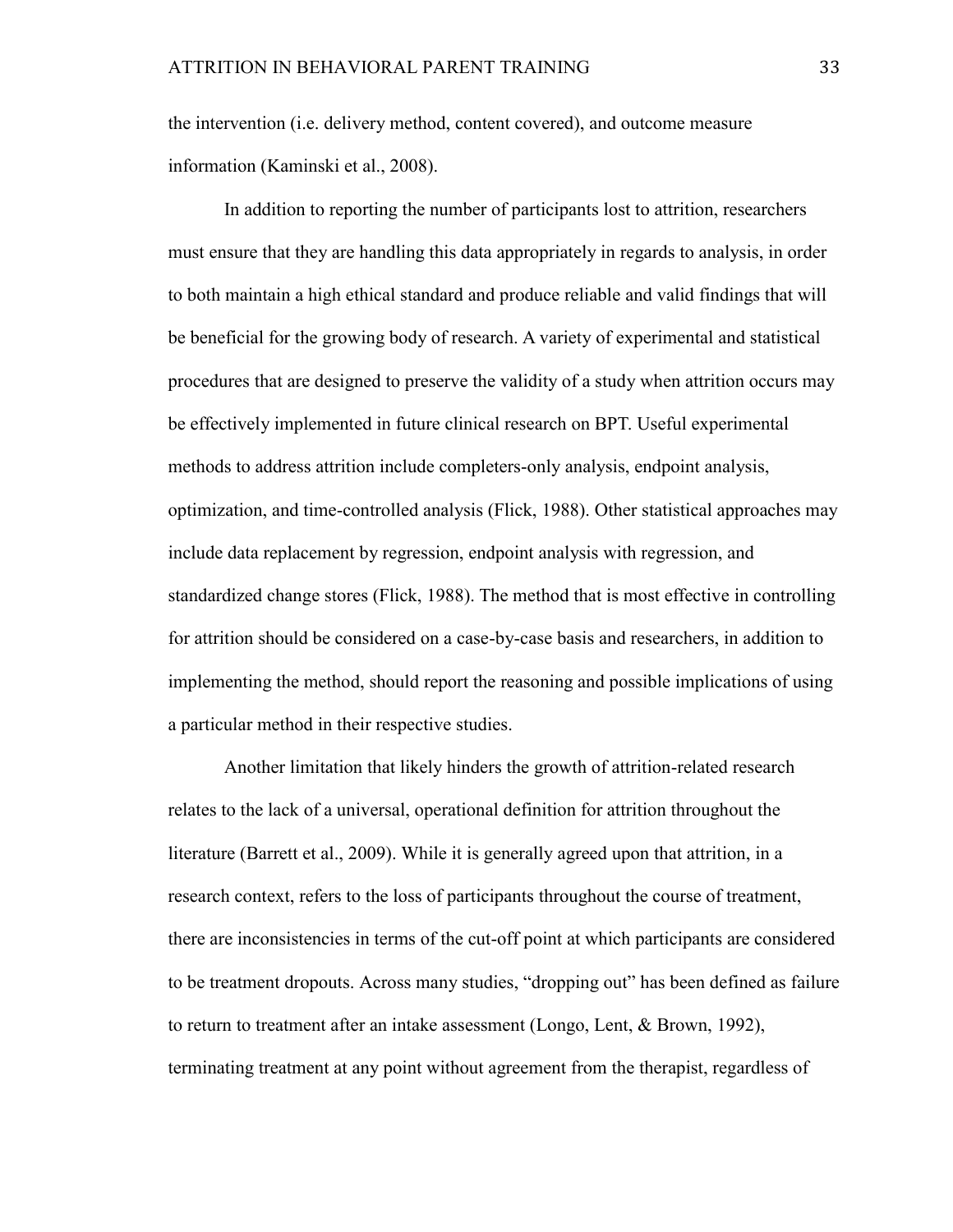how many sessions were attended (Richmond, 1992), or failure to attend the last scheduled treatment session (Hatchett, Han, & Cooker, 2002). Many of these discrepancies in defining attrition may be based on a general lack of clarity of the point at which dropping out of treatment is actually problematic. For example, conventional wisdom suggests that attending at least 50% of a treatment program may be a reasonable amount of participation to achieve measurable benefits (Myers et al., 1992), while other sources claim that for at least half of individuals in treatment, an "adequate dose" of treatment requires a minimum of 11 to 13 sessions of an empirically validated intervention (Hansen, Lambert, & Forman, 2002). From a methodological perspective, these inconsistencies create complications as the reported findings of a study may be significantly influenced by the way that the authors choose to define attrition. Additionally, these inconsistencies inevitably make it more difficult to accurately assess treatment efficacy and provide meaningful solutions to amend the problem of attrition. For the sake of consistency, and to avoid methodological issues, this study defines attrition as attending at least one treatment session and terminating treatment prior to the last scheduled session.

#### Improving Engagement in Behavioral Parent Training

In order to avoid costly treatment outcomes and effectively amend the problem of attrition in BPT, more researchers in the area must first acknowledge the severity of the problem through increased reporting on attrition in intervention studies and then further examination of strategies for enhancing engagement in treatment. While a relatively small number of studies have reported attrition, significantly fewer studies have been conducted examining specific strategies for improving treatment retention and adherence.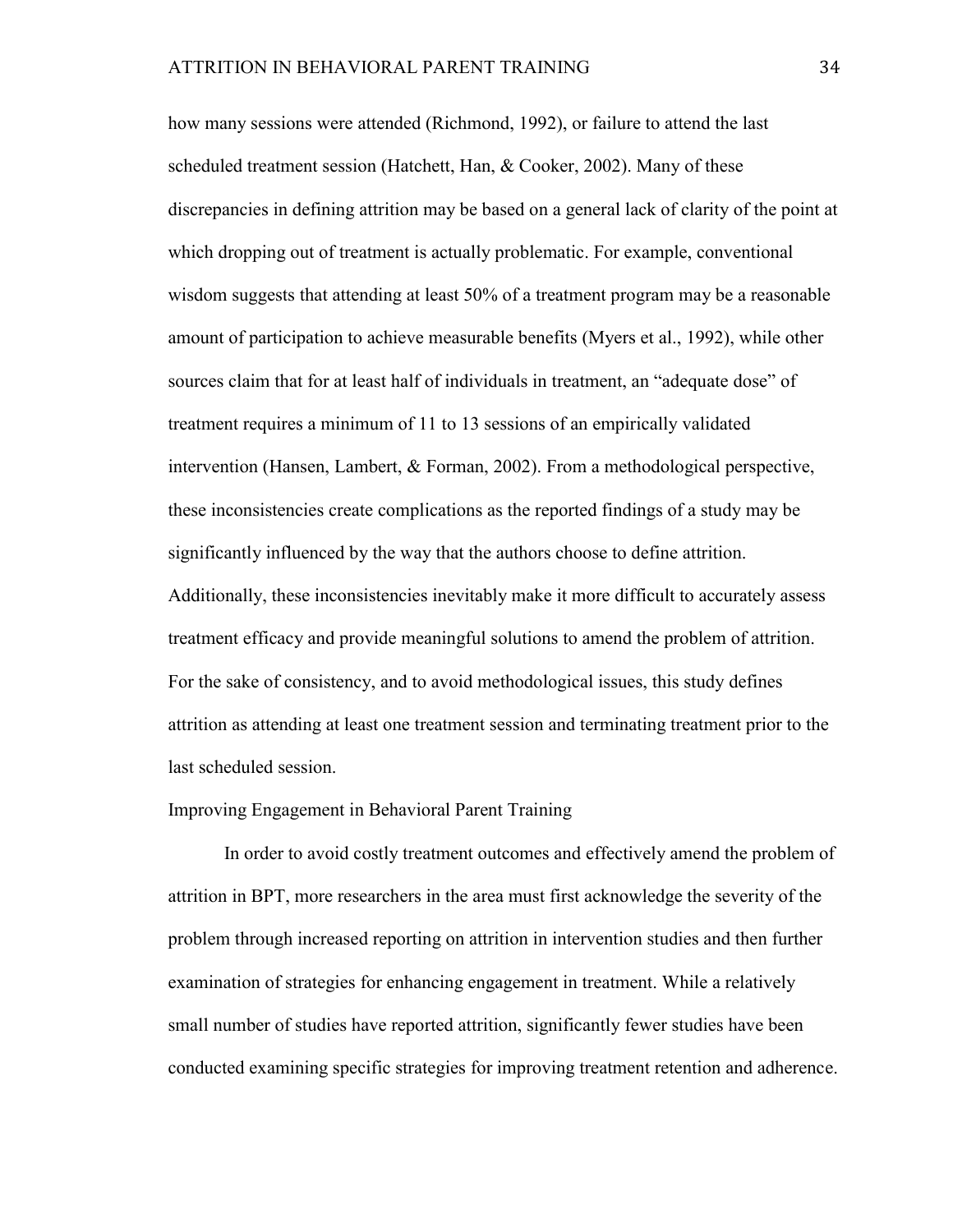In a review by Nock and Ferriter (2005), only twelve controlled studies with this aim were identified among child therapy studies with a parent training component. Among these twelve studies, strategies that were associated with lower rates of premature termination included the addition of a treatment component involving frequent supportive discussions of parent issues (Prinz & Miller, 1994) and a "parenting salary" of \$1/day for treatment adherence (Fleischman, 1979). Within the present study on BPT, of the studies that report attrition and are included in the analysis, only about 32% report using various strategies (i.e. providing transportation, child care, monetary incentives, or self-help materials) intended to address logistical and psychological barriers commonly associated with treatment (e.g. Nicholson & Sanders, 1999; Matos, Bauermeister, & Bernal, 2009; Helfenbaum-Kun & Ortiz, 2007). New advances in the field should incorporate more strategies to enhance engagement, reduce parental stress and address other negative cognitions, improve mindfulness, and increase levels of acceptance and commitment among high-risk populations.

There has been more movement in this direction in recent years with the development of several parent training programs that are deliberately designed to address some of the more prevalent barriers to treatment experienced by families who are at the greatest risk of dropping out. In a recent clinical trial, Chacko et al. (2008; 2009) introduced the Strategies to Enhance Positive Parenting (STEPP) program, which was designed to increase BPT engagement and improve group-based treatment outcomes for single-mothers of children with ADHD. Single motherhood has long been known to have unique effects on the process and outcomes of BPT, with single mothers experiencing significantly more practical barriers to treatment (Kazdin & Wassell, 2000) that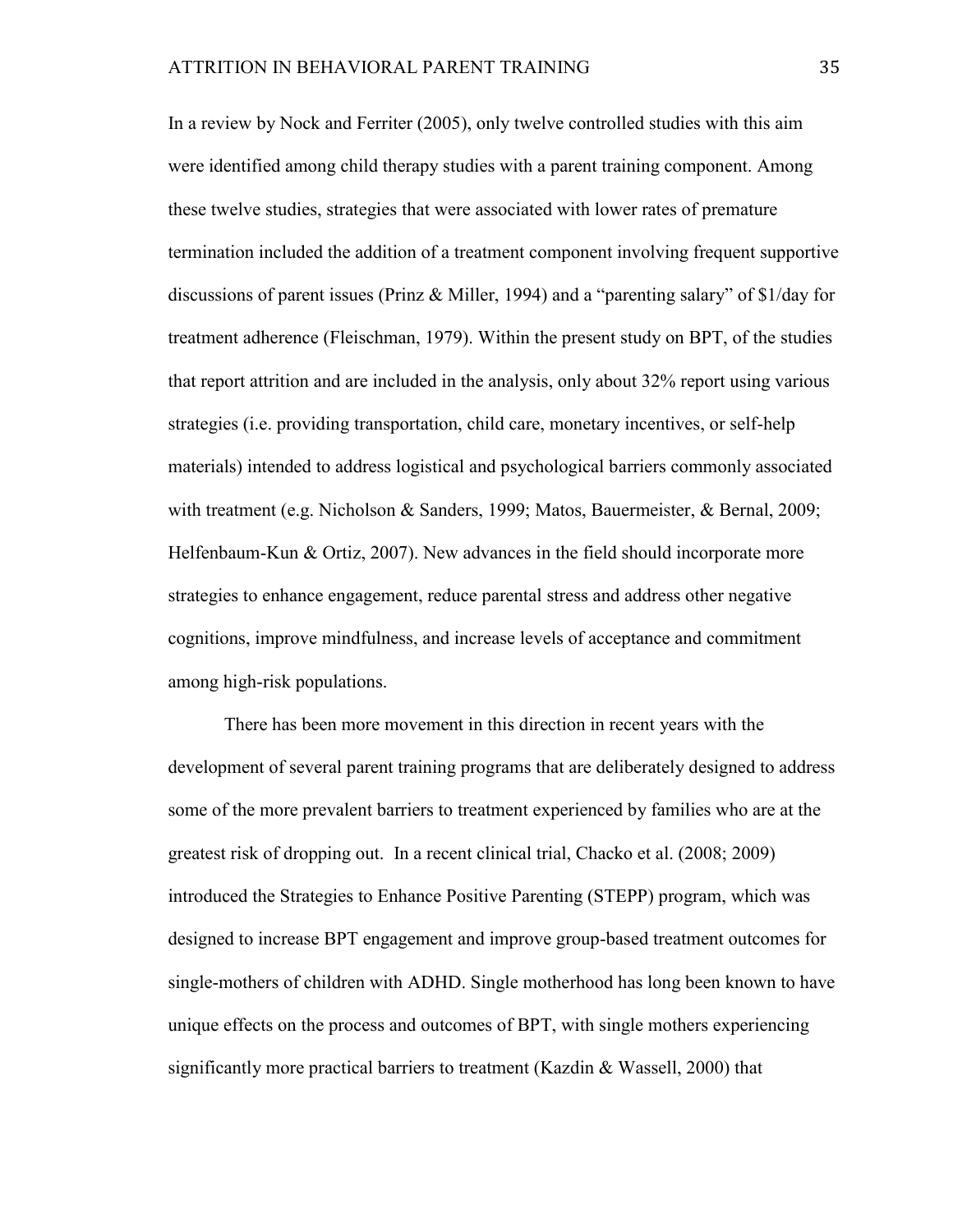commonly lead to increased dropout, poor attendance, and limited therapeutic gains in BPT (Miller & Prinz, 1990). By altering and enhancing the traditional BPT content, format, and delivery, the STEPP program was able to effectively target many of these barriers at each stage of the treatment process. First, during the pretreatment phase, maternal cognitions, attitudes, and expectations regarding treatment and behavior change in children were systematically addressed. Open-ended questions were asked to mothers regarding their expectations about their child's involvement in treatment (e.g., How do you think your child will be involved in the treatment process?) as well as their own involvement in treatment (e.g., What role do you plan to have in the treatment process?), and any misconceptions or unrealistic expectations were discussed and clarified at intake. Additionally, other potential barriers to treatment were discussed and solutions were developed prior to the initiation of treatment (Chacko et al., 2008). Elements of this enhanced intake have also been utilized in similar studies involving low-income, urban parents with positive results (McKay et al., 1998; Nock & Kazdin, 2005). During treatment, to further increase engagement and social support, the STEPP program implemented a collaborative, group-based format in which mothers have the opportunity to discuss issues with other parents in smaller subgroups without having to directly involve the therapist. This format allows parents to provide supportive feedback, use one another as resources, and learn from similar peers (Chacko et al., 2008). Lastly, the STEPP program incorporated a systematic, manualized problem-solving treatment in which parents are taught how to effectively use and control emotions in problem solving, make decisions, and generate and implement alternative solutions. This component allowed the parent to identify specific, relevant difficulties and implement a flexible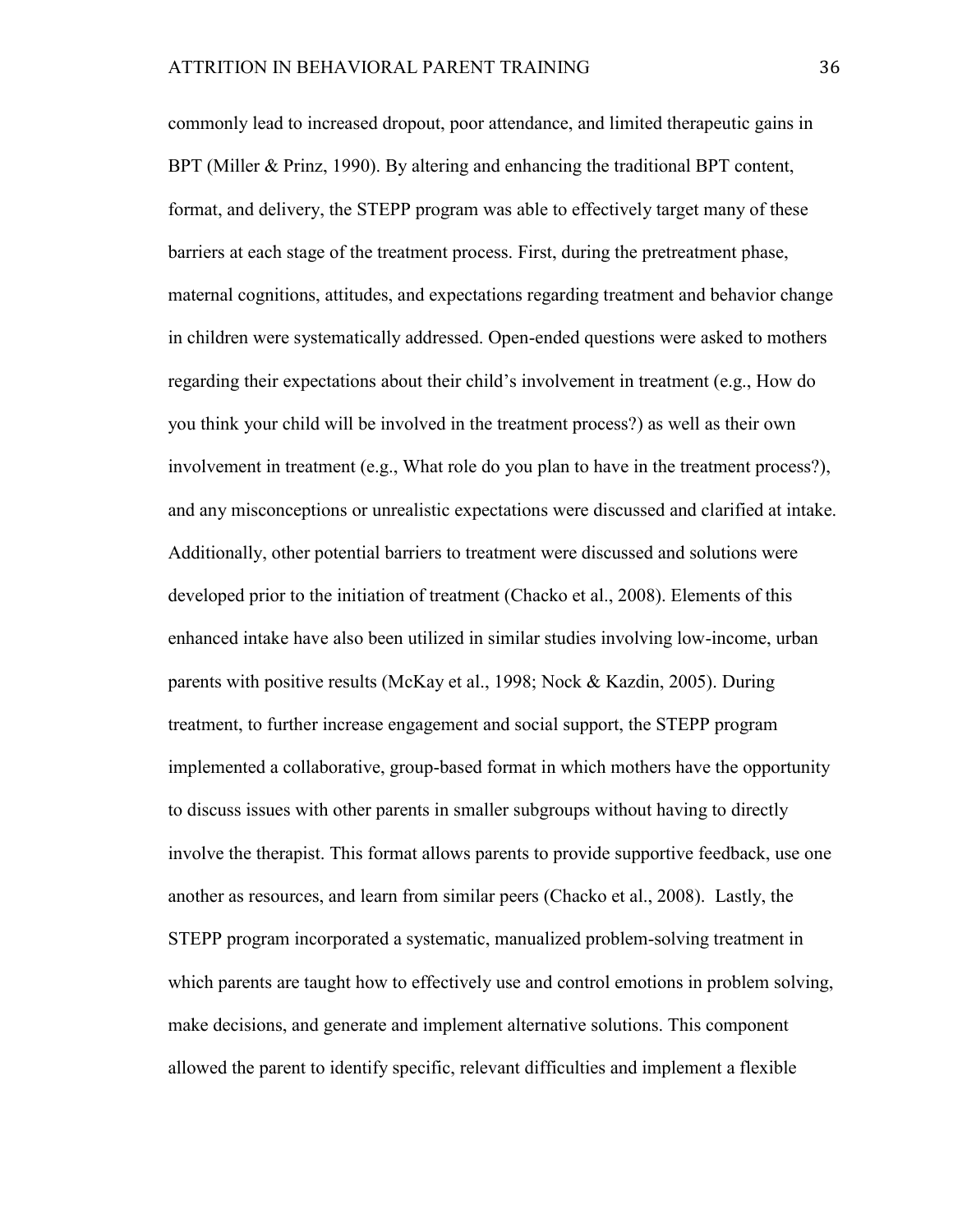treatment to address those (Chacko et al., 2008). These modifications successfully improved dysfunctional, maternal cognitions and expectations, problem solving, and parenting skills (Chacko, Wymbs, Chimiklis, Wymbs, & Pelham, 2012).

Other efforts to modify traditional BPT programs have included the previously referenced Participant Enhancement Intervention (PEI), introduced by Nock and Kazdin (2005), which is a brief intervention designed to increase parent engagement through prompted self-motivational statements within treatment and collaborative attempts to overcome potential barriers to treatment. More specifically, similar to the STEPP program, the PEI involves therapists engaging in pretreatment discussions with parents to address relevant problems related to transportation, negative perceptions about treatment, or a lack of support from others (Nock & Kazdin, 2005). Both the STEPP program and PEI, by modifying components of the traditional BPT format, were able to more specifically match individual parental difficulties to appropriate interventions, resulting in greater engagement among group members and lower levels of attrition when compared to traditional programs (Chacko et al., 2008; Nock & Kazdin, 2005). Durand and Heinman's Positive Family Intervention (PFI) (2008), also referred to as optimism training for parents, is another modified approach in which cognitive-behavioral therapy is incorporated into the parent training process to teach parents how to identify patterns in their own thoughts and feelings and then develop strategies for cognitive restructuring. More specifically, in addition to teaching new parenting skills, this intervention is designed to assist parents with pessimistic attitudes that may interfere with their ability to effectively implement these skills. A recent clinical trial examining the effects of this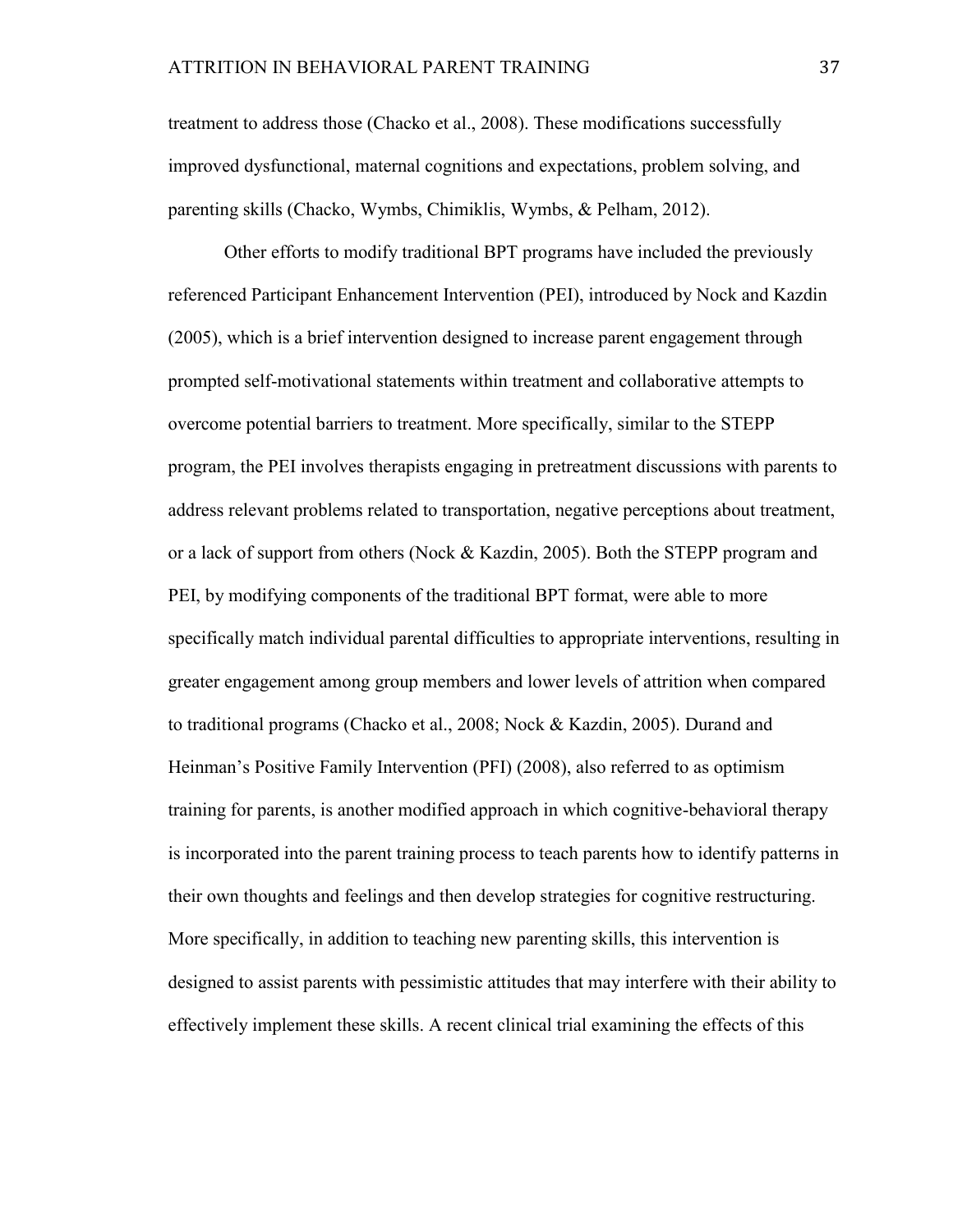treatment on child behavior resulted in greater reductions in child problem behavior in the PFI condition when compared to a traditional BPT approach.

Lastly, adjusting the treatment setting to better fit with needs of the parents or family has been shown to improve treatment outcomes. For example, studies have shown parents with children with more severe behavior problems as well as economically challenged families are more likely to enroll in and complete community-based, as opposed to clinic-based, training programs (Cunningham, Bremner, & Boyle, 1995). Therefore, tailoring BPT programs for delivery in schools and other community settings may help to provide a more accessible and cost-effective alternative to clinic-based treatment for many at-risk populations. However, the amount of research on community and school-based BPT programs is currently lacking, with 20% of studies in the current review examining community-based (e.g. community centers, etc.) treatment programs and only 16% examining school-based treatment programs. Further research is needed to determine the extent to which modifying traditional program format or setting to better match parent/family characteristics increases treatment retention.

With these considerations in mind, further research is needed in order to effectively amend the problem of attrition in BPT and related intervention programs. Specifically, there is a need for more studies focusing specifically on strategies to prevent attrition from occurring, as opposed to those simply providing BPT program evaluations. Researchers in this area should examine potential interactions between demographic, child, and treatment-related variables related to attrition that, when considered together, may help to guide the development of BPT programs in the future. Emphasis should continue to be placed on program modifications designed to address potential barriers to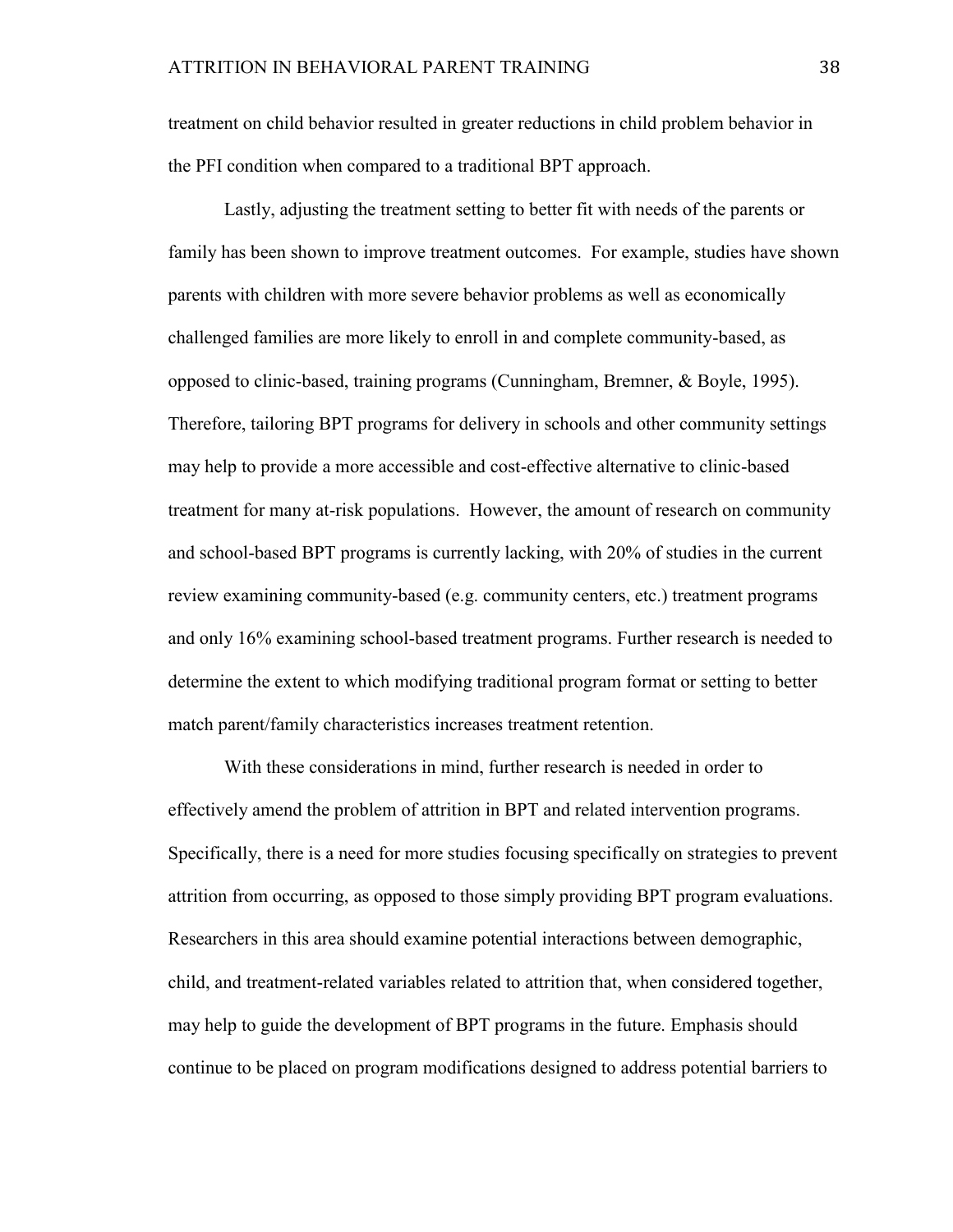treatment and specific strategies to enhance treatment engagement among those at risk of dropping out (e.g. STEPP, PEI, and PFI programs). Increases in both the reporting of relevant data, as well as the implementation of procedures to statistically control for attrition when it occurs, will help to build a more comprehensive and reliable body of attrition-related research. Additionally, BPT research aimed at determining a standardized definition of attrition to be utilized across studies may benefit future metaanalytic endeavors. Changes can be seen in recent years regarding the amount of empirical focus being placed on attrition, and as BPT programs continue to become more individualized and accessible to broader populations, it is anticipated that substantial increases in retention rates will be seen in the coming years.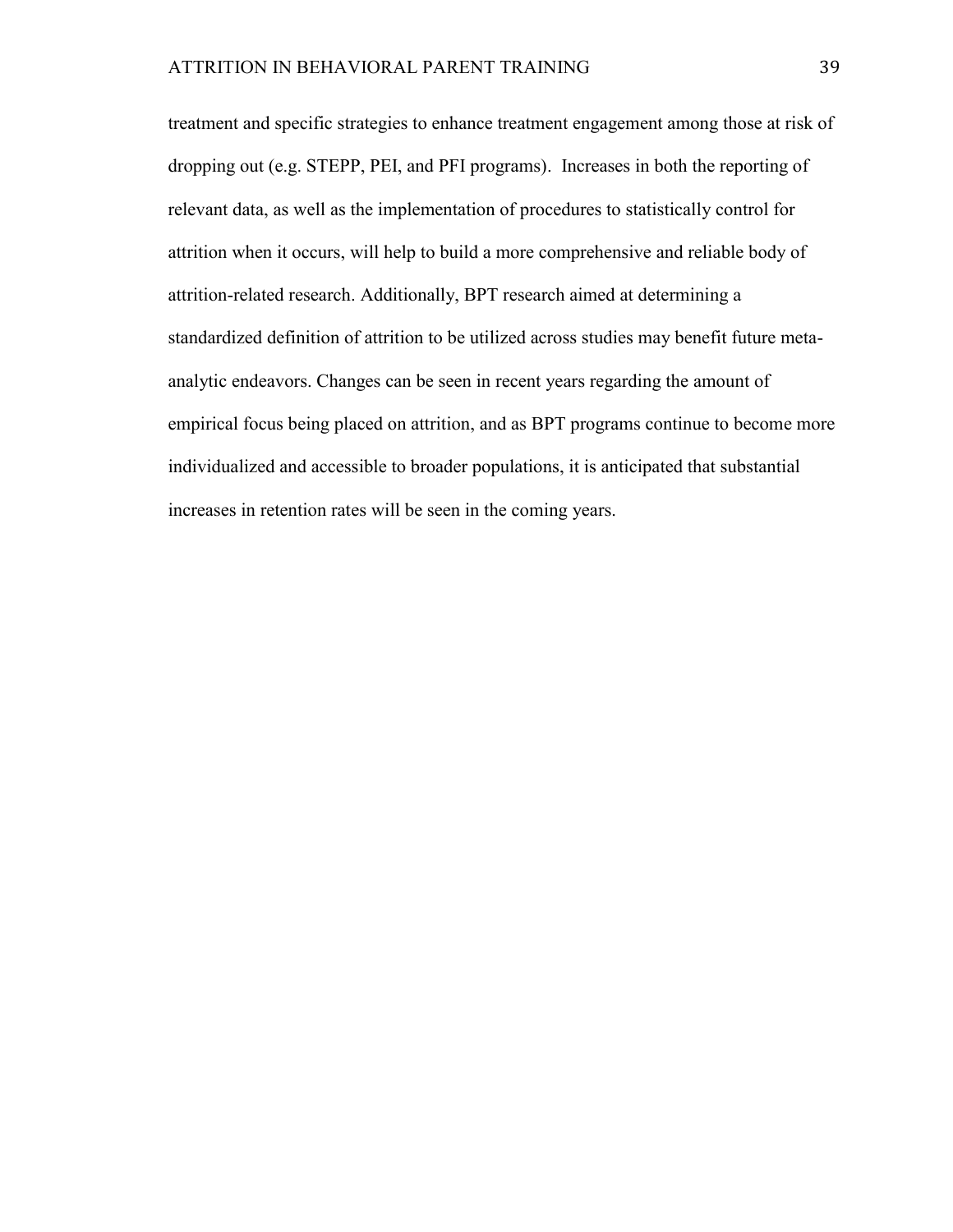#### **References**

- American Psychiatric Association. (2013). *Diagnostic and statistical manual of mental disorders (5th ed.*). Arlington: American Psychiatric Publishing.
- Assemany, A. E., & McIntosh, D. E. (2002). Negative treatment outcomes of behavioral parent training programs.Psychology in the Schools, 39(2), 209-219.

August, G. J., & Garfinkel, B. D. (1989). Behavioral and cognitive subtypes of ADHD. *Journal of the American Academy of Child & Adolescent Psychiatry, 28*(5), 739-748.

- August, G. J., & Garfinkel, B. D. (1990). Comorbidity of ADHD and reading disability among clinic-referred children. *Journal of Abnormal Child Psychology, 18*(1), 29- 45.
- Baker, C. N., Arnold, D. H., & Meagher, S. (2011). Enrollment and attendance in a parent training prevention program for conduct problems. *Prevention Science, 12,* 126-138.
- Barker, E. D., & Maughan, B. (2009). Differentiating early-onset persistent versus childhood-limited conduct problem youth. *The American Journal of Psychiatry, 166*(8), 900-908.
- Barker, E. D., Oliver, B. R., Viding, E., Salekin, R. T., & Maughan, B. (2011). The impact of prenatal maternal risk, fearless temperament and early parenting on adolescent callous‐unemotional traits: A 14‐year longitudinal investigation. *Journal of Child Psychology and Psychiatry, 52*(8), 878-888.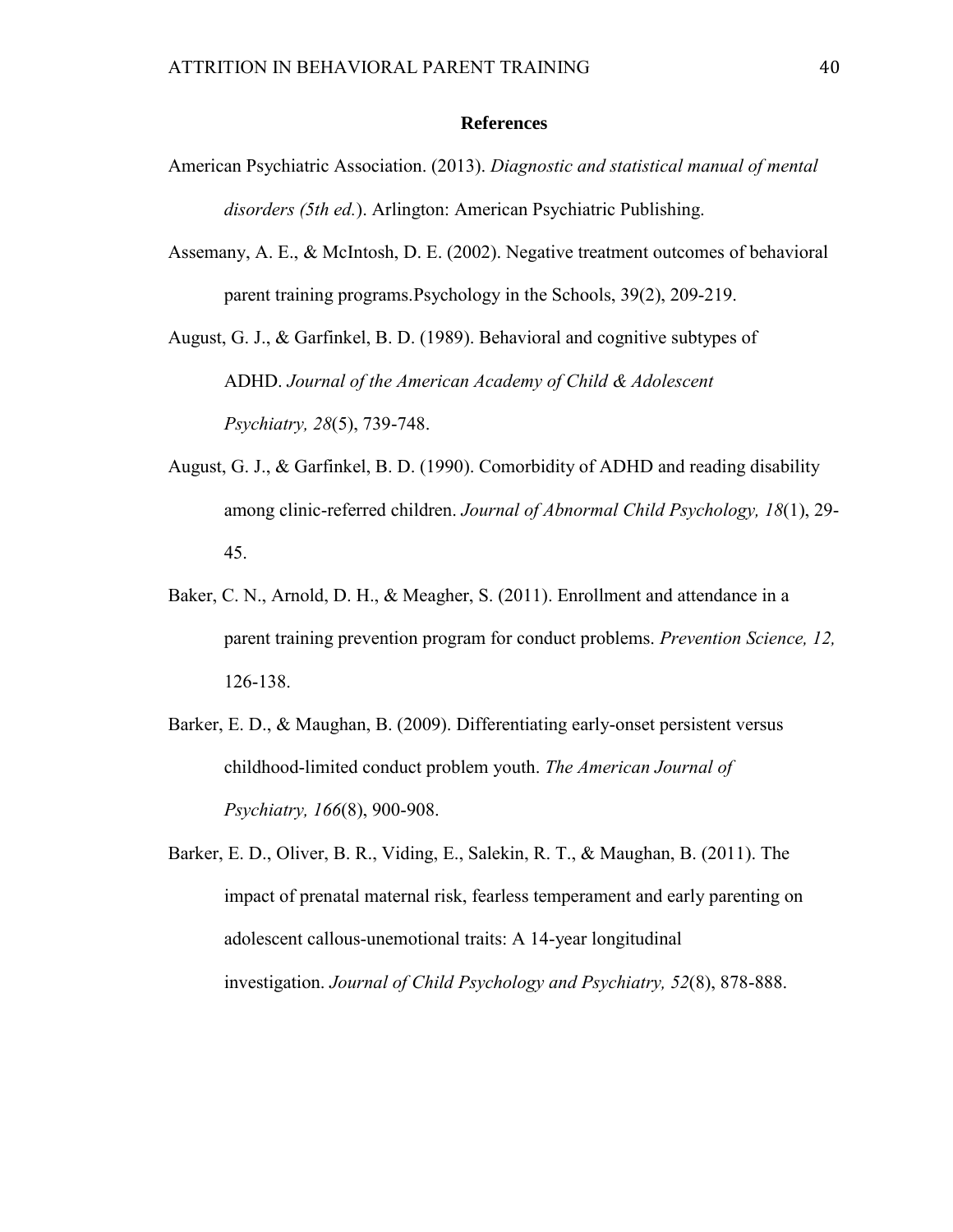- Barnes, G. M., & Farrell, M. P. (1992). Parental support and control as predictors of adolescent drinking, delinquency, and related problem behaviors. *Journal of Marriage and the Family, 54*(4), 763-776.
- Barrett, M. S., Chua, W., Crits-Christoph, P., Gibbons, M. B., & Thompson, D. (2008). Early withdrawal from mental health treatment: Implications for psychotherapy practice. *Psychotherapy: Theory, Research, Practice, Training, 45*(2), 247-267.
- Broder, P. K., Dunivant, N., Smith, E. C., & Sutton, L. P. (1981). Further observations on the link between learning disabilities and juvenile delinquency. *Journal of Educational Psychology, 73*(6), 838-850.
- Campbell, S. H. (1995). Behavior problems in preschool children: A review of recent research. *Journal of Child Psychology & Psychiatry & Allied Disciplines, 36*(1), 113-149.
- Chacko, A., Wymbs, B. T., Chimiklis, A., Wymbs, F. A., & Pelham, W. E. (2012). Evaluating a comprehensive strategy to improve engagement to group-based behavioral parent training for high-risk families of children with ADHD. *Journal of Abnormal Child Psychology, 40*(8), 1351-1362.
- Chacko, A., Wymbs, B. T., Flammer-Rivera, L. M., Pelham, W. E., Walker, K. S., Arnold, F. W., & Herbst, L. (2008). A pilot study of the feasibility and efficacy of the Strategies to Enhance Positive Parenting (STEPP) program for single mothers of children with ADHD. *Journal of Attention Disorders, 12*(3), 270-280.
- Chacko, A., Wymbs, B. T., Wymbs, F. A., Pelham, W. E., Swanger-Gagne, M. S., Girio, E., & O'Connor, B. (2009). Enhancing traditional behavioral parent training for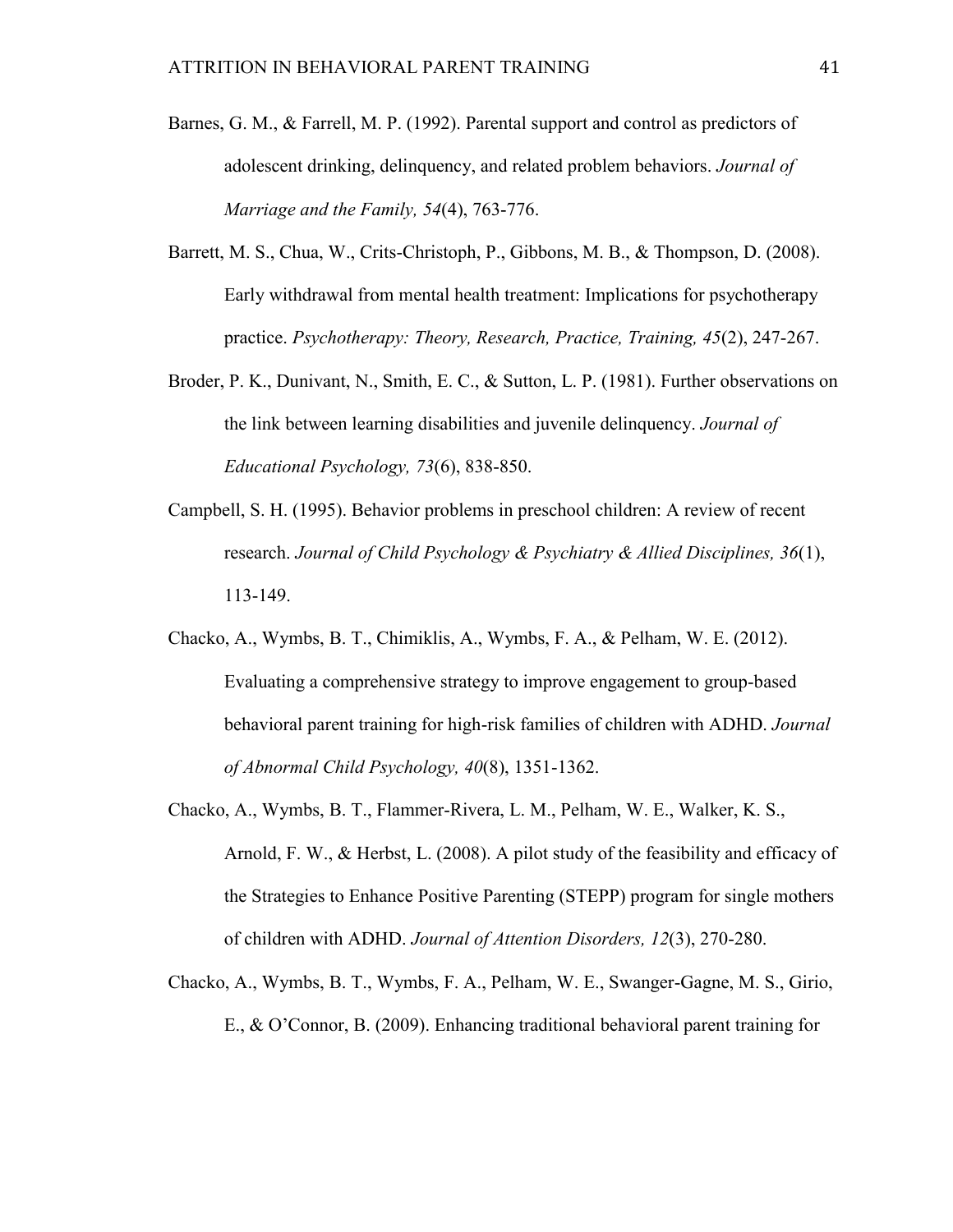single mothers of children with ADHD. *Journal of Clinical Child and Adolescent Psychology, 38*(2), 206-218.

- Chang, L., Schwartz, D., Dodge, K. A., & McBride-Chang, C. (2003). Harsh Parenting in Relation to Child Emotion Regulation and Aggression. *Journal of Family Psychology, 17*(4), 598-606.
- Connell, S., Sanders, M. R., & Markie-Dadds, C. (1997). Self-directed behavioral family intervention for parents of oppositional children in rural and remote areas. *Behavior Modification, 21*(4), 379-408.
- Connolly, L., Sharry, J., & Fitzpatrick, C. (2001). Evaluation of a group treatment programme for parents of children with behavioural disorders. *Child and Adolescent Mental Health, 6*(4), 159-165.
- Côté, S., Vaillancourt, T., LeBlanc, J. C., Nagin, D. S., & Tremblay, R. E. (2006). The development of physical aggression from toddlerhood to pre-adolescence: A nationwide longitudinal study of Canadian children. *Journal of Abnormal Child Psychology, 34*(1), 68-82.
- Cunningham, C.E., Bremner, R.B., & Boyle, M. (1995). Large group community-based parenting programs for families of preschoolers at risk for disruptive behavior disorders: Utilization, cost effectiveness, and outcome. *Journal of Child Psychology and Psychiatry, 36,* 1141–1159.
- de Graaf, I., Speetjens, P., Smit, F., de Wolff, M., & Tavecchio, L. (2008). Effectiveness of the Triple P Positive Parenting Program on parenting: A meta-analysis. *Family Relations: An Interdisciplinary Journal of Applied Family Studies, 57*(5), 553-566.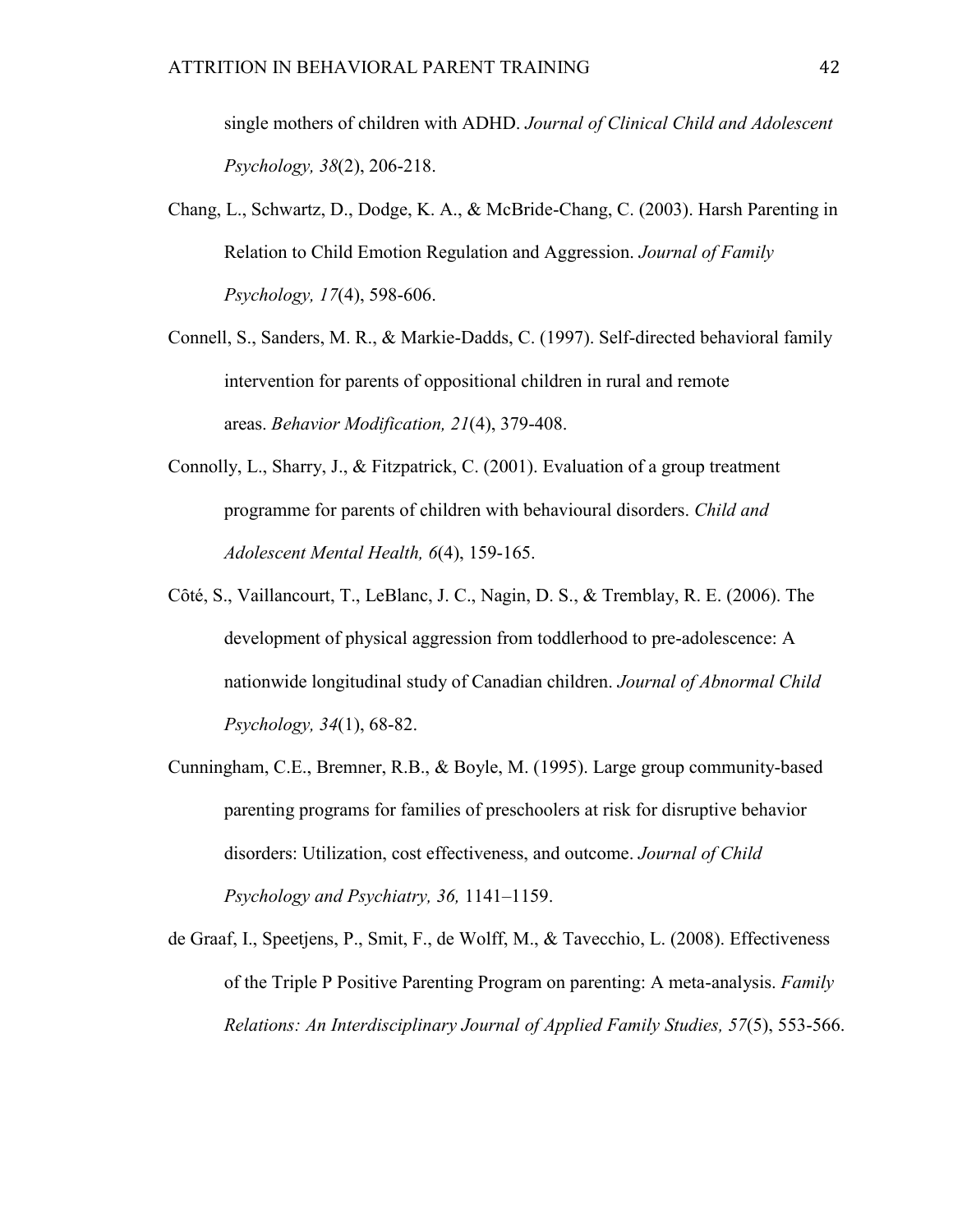- Downey, D. B. (1995). When bigger is not better: Family size, parental resources, and children's educational performance. *American Sociological Review, 60*(5), 746- 761.
- Durand, V. M., Hieneman, M., Clarke, S., Wang, M., & Rinaldi, M. L. (2013). Positive family intervention for severe challenging behavior I: A multisite randomized clinical trial. *Journal of Positive Behavior Interventions, 15*(3), 133-143.
- Fleischman, M. J. (1979). Using parenting salaries to control attrition and cooperation in therapy. *Behavior Therapy, 10,* 111– 116.
- Forehand, R., McMahon, R. J. (1981). *Helping the non-compliant child: A clinician's guide to parent training*. New York: Guilford Press.
- Forehand, R., Middlebrook, J., Rogers, T., & Steffe, M. (1983). Dropping out of parent training. *Behaviour Research and Therapy, 21*(6), 663-668.
- Frankel, F., & Simmons, J. Q. (1992). Parent behavioral training: Why and when some parents drop out. *Journal of Clinical Child Psychology, 21*(4), 322-330.
- Frick, P. J., Lahey, B. B., Christ, M. A., Loeber, R., & Green, S. (1991). History of childhood behavior problems in biological relatives of boys with attention-deficit hyperactivity disorder and conduct disorder. *Journal of Clinical Child Psychology, 20*(4), 445-451.

Frick, P. J., Lahey, B. B., Loeber, R., Stouthamer-Loeber, M., Christ, M. G., & Hanson, K. (1992). Familial risk factors to oppositional defiant disorder and conduct disorder: Parental psychopathology and maternal parenting. *Journal of Consulting and Clinical Psychology, 60*(1), 49-55.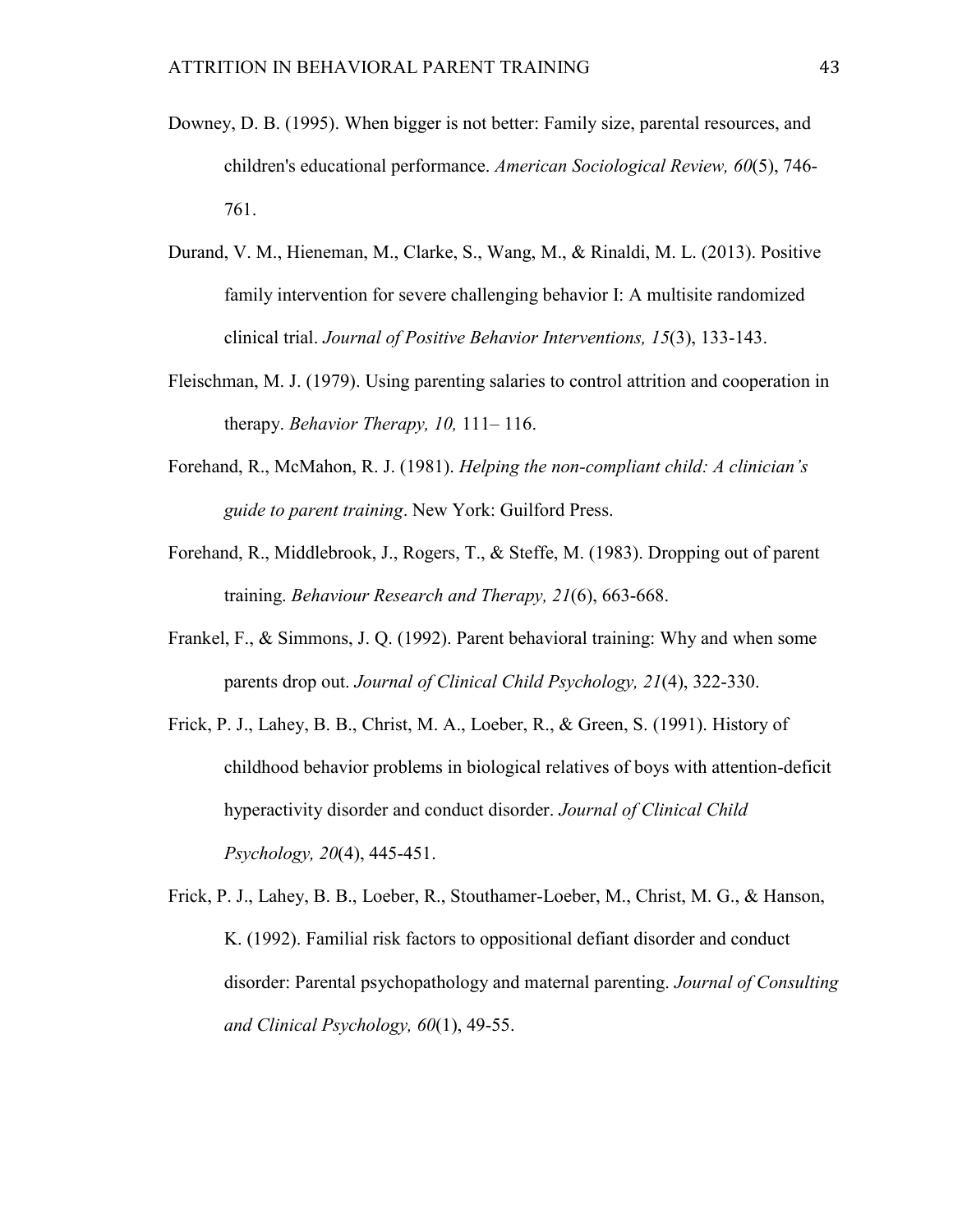- Frick, P. J., Ray, J. V., Thornton, L. C., & Kahn, R. E. (2014). Can callous-unemotional traits enhance the understanding, diagnosis, and treatment of serious conduct problems in children and adolescents? A comprehensive review. *Psychological Bulletin, 140*(1), 1-57.
- Frick, P.J., & Dickens, C. (2006). Current perspectives on Conduct Disorder. *Current Psychiatry Reports, 8,* 59-72.
- Gross, D., Fogg, L., Webster-Stratton, C., Garvey, C., Julion, W., & Grady, J. (2003). Parent training of toddlers in day care in low-income urban communities. *Journal of Consulting and Clinical Psychology, 71*(2), 261-278.
- Haas, S. M., Waschbusch, D. A., King, S., & Walsh, T. M. (2015). Examining the role of callous-unemotional traits in the attributional styles and self-competence evaluations of children with conduct problems and ADHD*. Journal of Psychopathology and Behavioral Assessment, 37*(2), 196-206.
- Hansen, N.B., Lambert, M. J., & Forman, E. V. (2002). The psychotherapy dose-response effect and its implictions for treatment delivery services. *Clinical Psychology: Science and Practice, 9,* 329-343.
- Harvey, E., Stoessel, B., & Herbert, S. (2011). Psychopathology and parenting practices of parents of preschool children with behavior problems. *Parenting: Science and Practice, 11*(4), 239-263.
- Hatchett, G. T., Han, K., & Cooker, P. G. (2002). Predicting premature termination from counseling using the Butcher Treatment Planning Inventory Assessment. *Counseling Psychologist, 9,* 156–163.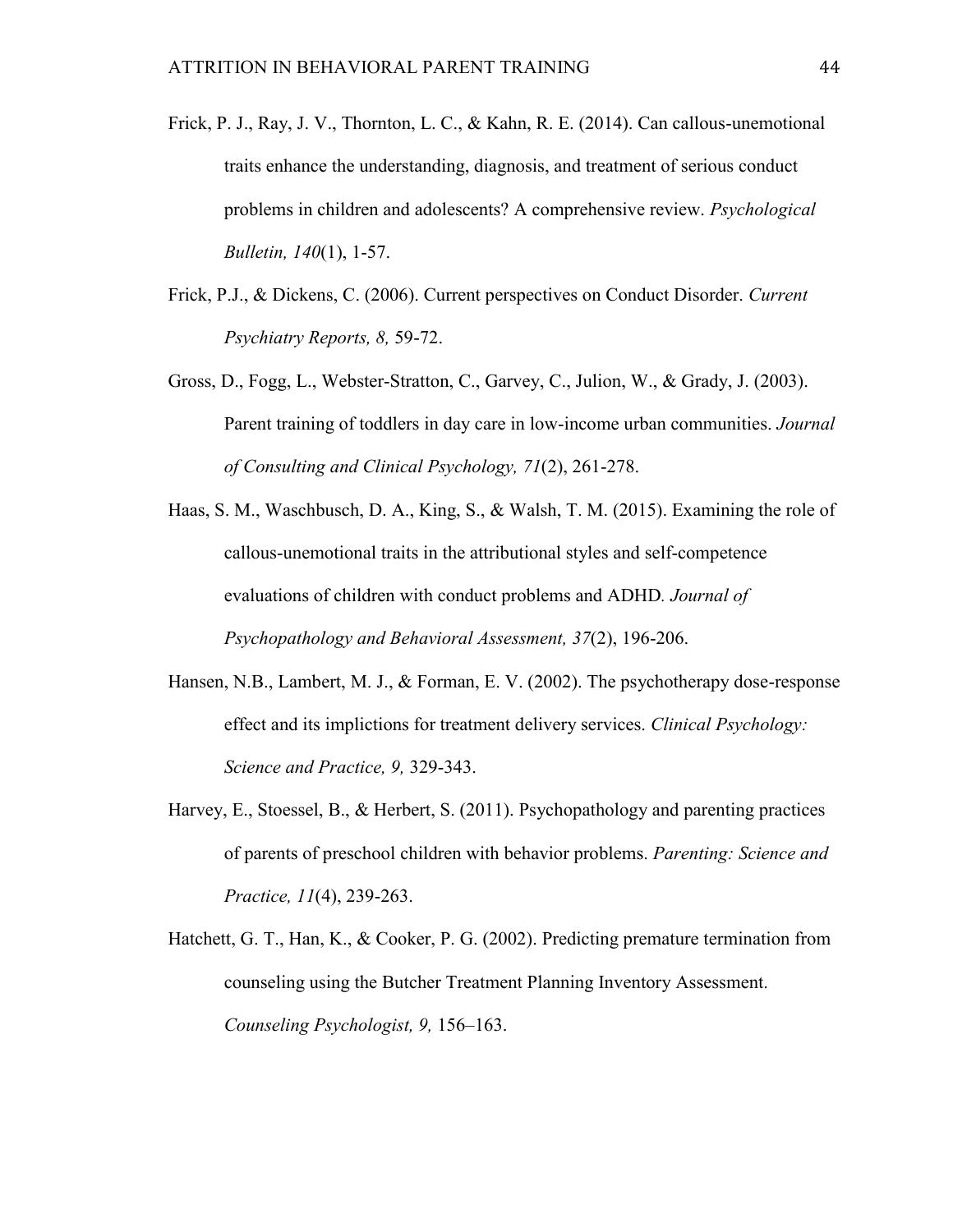- Helfenbaum-Kun, E. D., & Ortiz, C. (2007). Parent-training groups for fathers of head start children: A pilot study of their feasibility and impact on child behavior and intra-familial relationships. *Child & Family Behavior Therapy, 29*(2), 47-64.
- Kaminski, J. W., Valle, L. A., Filene, J. H., & Boyle, C. L. (2008). A meta-analytic review of components associated with parent training program effectiveness. *Journal of Abnormal Child Psychology, 36*(4), 567-589.
- Kazdin, A. E. (1987). Treatment of antisocial behavior in children: Current status and future directions. *Psychological Bulletin, 102*(2), 187-203.
- Kazdin, A. E. (1990). Premature termination from treatment among children referred for antisocial behavior. *Child Psychology & Psychiatry & Allied Disciplines, 31*(3), 415-425.
- Kazdin, A. E. (1995). *Conduct disorders in childhood and adolescence (2nd ed.).*  Thousand Oaks, CA, US: Sage Publications, Inc.
- Kazdin, A. E. (1996). Dropping out of child psychotherapy: Issues for research and implications for practice. *Clinical Child Psychology and Psychiatry, 1*(1), 133- 156.
- Kazdin, A.E. (1997). Practitioner review: Psychosocial treatments for conduct disorder in children. *Journal of Child Psychology and Psychiatry, 38,* 161-178.
- Kazdin, A. E., & Wassell, G. (1998). Treatment completion and therapeutic change among children referred for outpatient therapy. *Professional Psychology: Research and Practice, 29*(4), 332-340.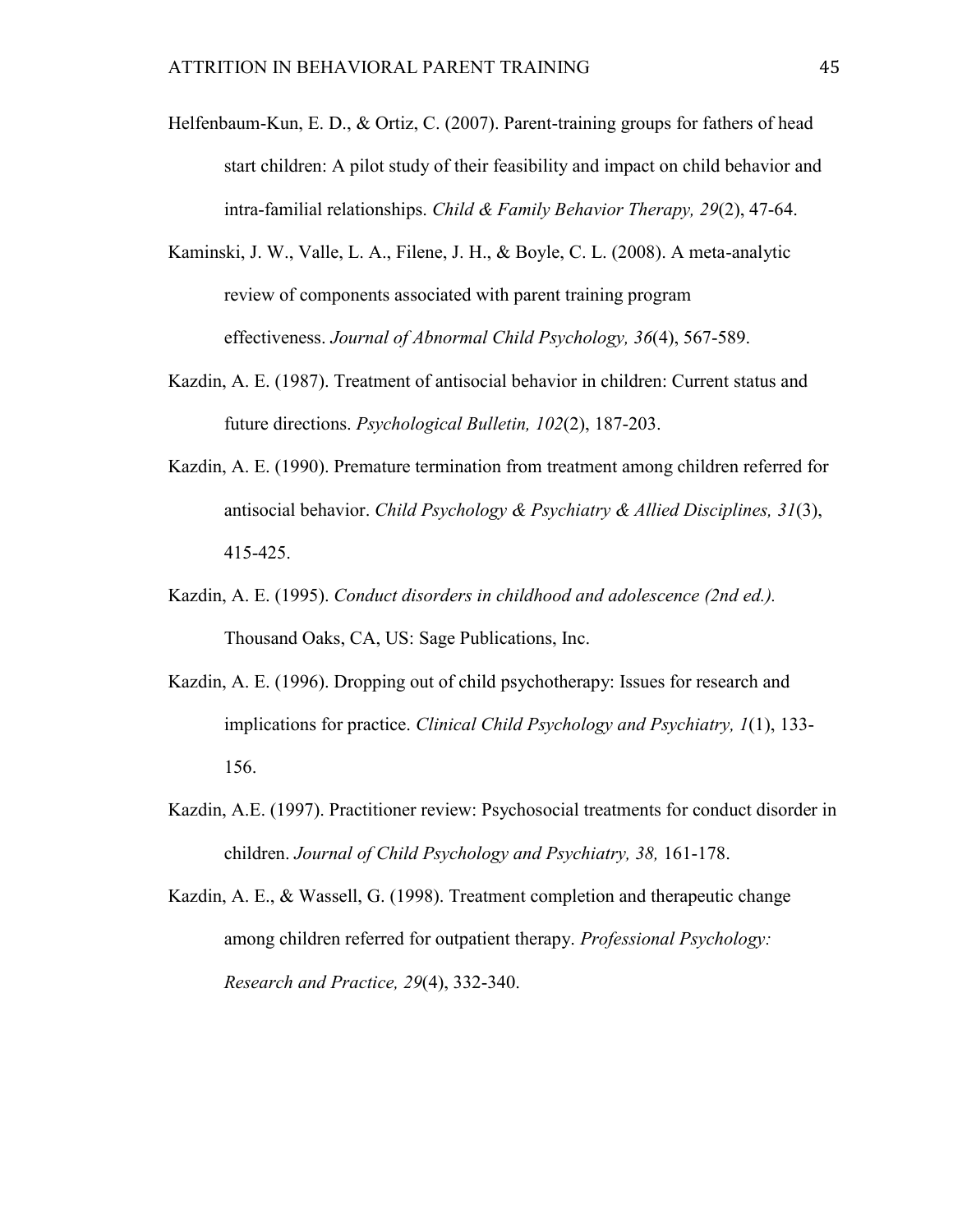- Kazdin, A. E., & Wassell, G. (2000). Predictors of barriers to treatment and therapeutic change in outpatient therapy for antisocial children and their families. *Mental health services research, 2*(1), 27-40.
- Lerner, R.M., Lewin-Bizan, S., & Warren, A.E.A. (2011) *Concepts and theories of human development.* In Bornstein, M.H. & Lamb, M.E. (Eds.) Developmental science. (pp 3-43). New York: Psychology Press.
- Longo, D., Lent, R., & Brown, S. (1992). Social cognitive variables in the prediction of client motivation and attrition. *Journal of Counseling Psychology, 39*, 447–452
- López-Romero, L., Romero, E., & Andershed, H. (2015). Conduct problems in childhood and adolescence: Developmental trajectories, predictors and outcomes in a sixyear follow up. *Child Psychiatry and Human Development, 46*(5), 762-773.
- Markie-Dadds, C., & Sanders, M. R. (1999). Effectiveness of a self-directed program for parents of children at high and low risk of developing conduct disorder. Manuscript submitted for publication.
- Matos, M., Bauermeister, J. J., & Bernal, G. (2009). Parent- Puerto Rican preschool children with ADHD and behavior problems: A pilot efficacy study. *Family Process, 48*(2), 232-252.
- McKay, M. M., Stoewe, J., McCadam, K., & Gonzales, J. (1998). Increasing access to child mental health services for urban children and their caregivers. *Health & Social Work, 23,* 9–15.
- McNeil, C. B., Eyberg, S., Eisenstadt, T. H., Newcomb, K., & Funderburk, B. (1991). Parent-child interaction therapy with behavior problem children: Generalization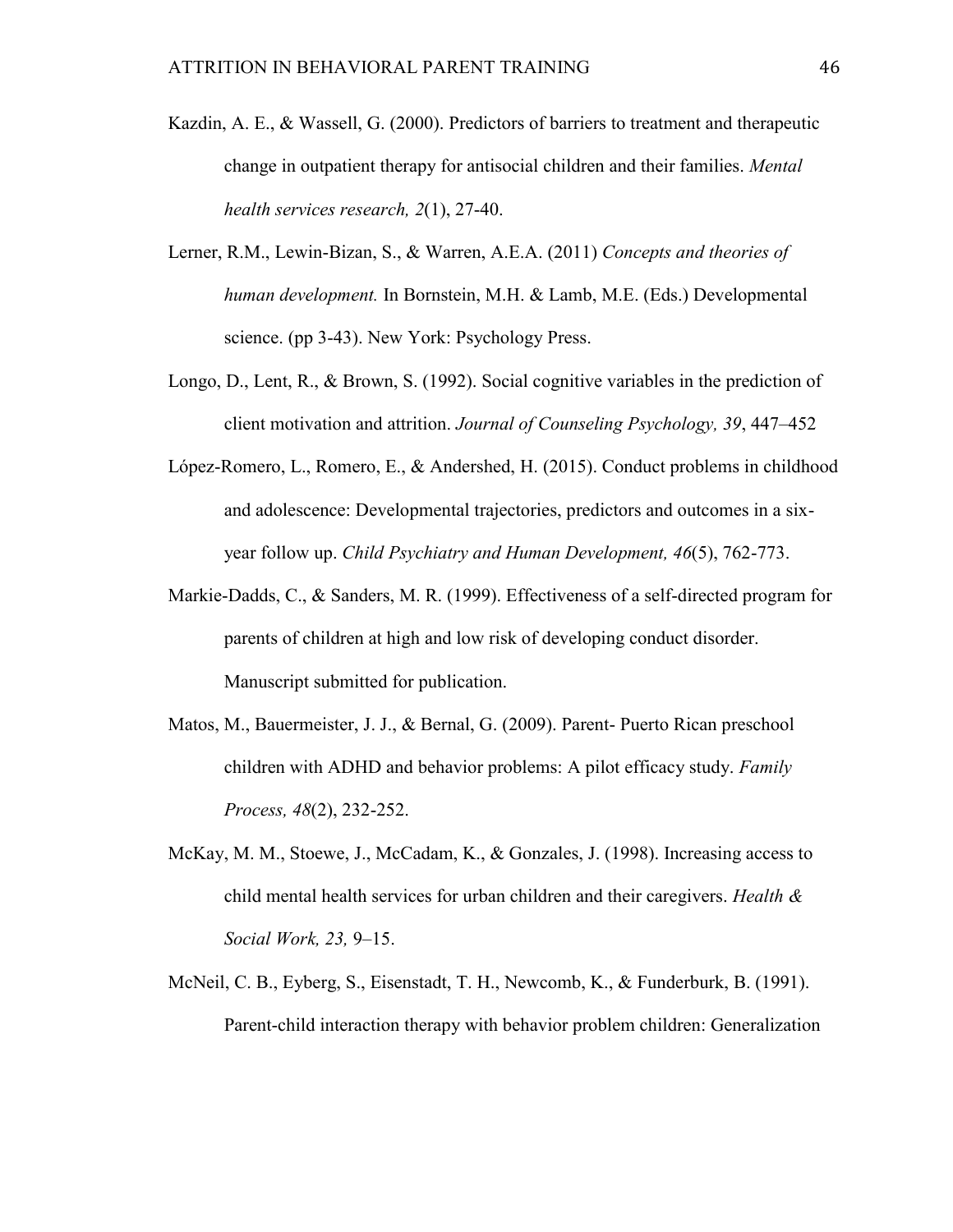of treatment effects to the school setting. *Journal of Clinical Child Psychology, 20*(2), 140-151.

- Menting, A. A., de Castro, B. O., & Matthys, W. (2013). Effectiveness of the Incredible Years parent training to modify disruptive and prosocial child behavior: A metaanalytic review. *Clinical Psychology Review, 33*(8), 901-913.
- Miller, G. E., & Prinz, R. J. (1990). Enhancement of social learning family interventions for childhood conduct disorder. *Psychological Bulletin, 108*(2), 291-307.
- Moffitt, T. E. (2007). *A review of research on the taxonomy of life-course persistent versus adolescence-limited antisocial behavior.* In D. J. Flannery, A. T. Vazsonyi, I. D. Waldman, D. J. Flannery, A. T. Vazsonyi, I. D. Waldman (Eds.) , The Cambridge handbook of violent behavior and aggression (pp. 49-74). New York, NY, US: Cambridge University Press.
- Mulvaney, M. K., & Mebert, C. J. (2007). Parental corporal punishment predicts behavior problems in early childhood. *Journal of Family Psychology, 21*(3), 389-397.
- Murray, J., Irving, B., Farrington, D. P., Colman, I., & Bloxsom, C. J. (2010). Very early predictors of conduct problems and crime: Results from a national cohort study. *Journal of Child Psychology and Psychiatry, 51*(11), 1198-1207.
- Myers, H. F., Alvy, K. T., Arrington, A., Richardson, M. A., Marigna, M., Huff, R., & ... Newcomb, M. D. (1992). The Impact of a Parent Training Program on Inner-City African-American Families*. Journal of Community Psychology, 20*(2), 132-147.
- Nagin, D., & Tremblay, R. E. (1999). Trajectories of boys' physical aggression, opposition, and hyperactivity on the path to physically violent and nonviolent juvenile delinquency. *Child Development, 70*(5), 1181-1196.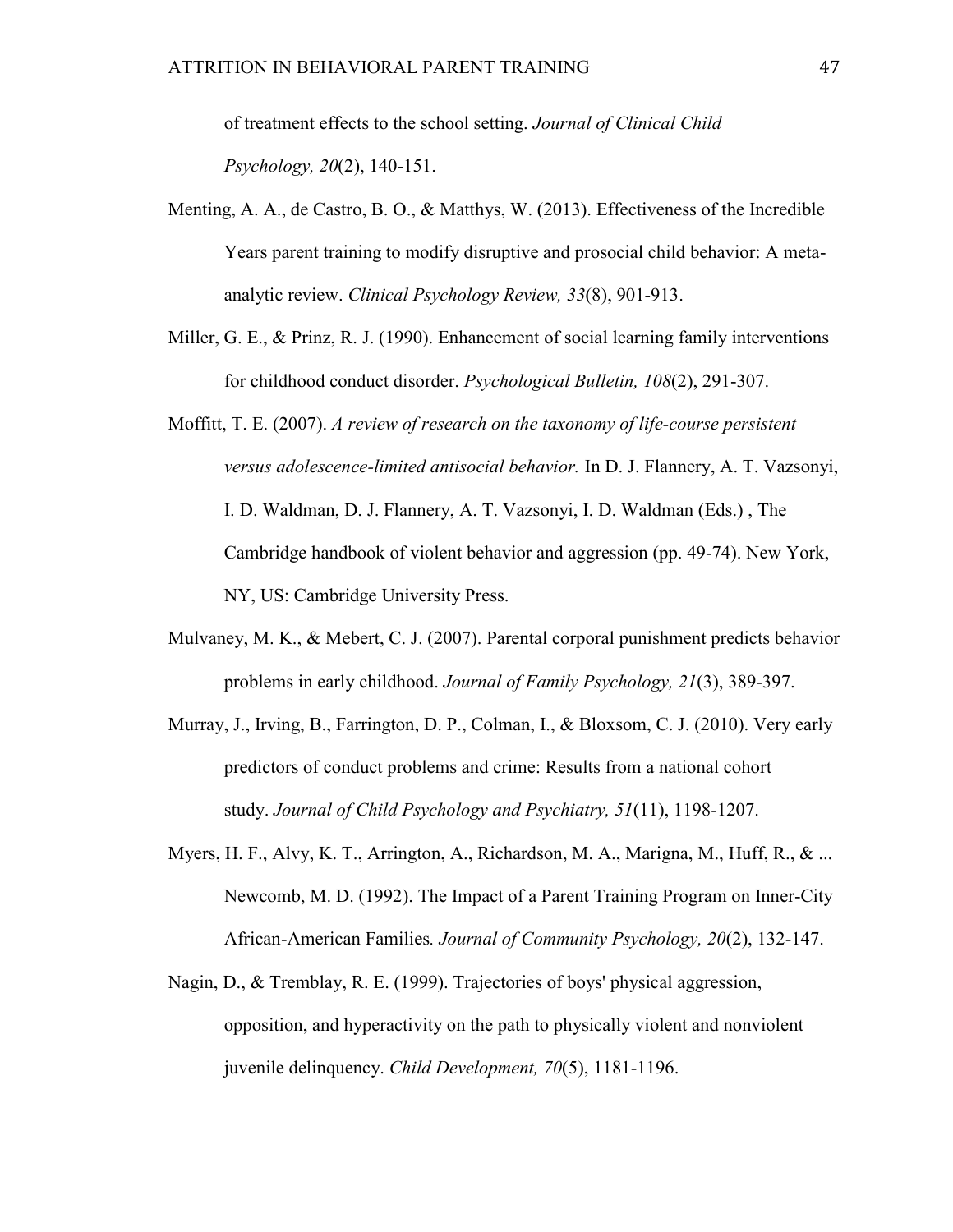- Nicholson, J. M., & Sanders, M. R. (1999). Randomized controlled trial of behavioral family intervention for the treatment of child behavior problems in stepfamilies. *Journal of Divorce & Remarriage, 30*(3-4), 1-23.
- Nock, M. K., & Kazdin, A. E. (2005). Randomized controlled trial of a brief intervention for increasing participation in parent management training. *Journal of Consulting and Clinical Psychology, 73*(5), 872-879.
- Nock, M. K., & Ferriter, C. (2005). Parent management of attendance and adherence in child and adolescent therapy: A conceptual and empirical review*. Clinical Child and Family Psychology Review, 8,* 149–166.
- Ohan, J. L., Visser, T. W., Moss, R. G., & Allen, N. B. (2013). Parents' attitudes toward psychiatric labels for ADHD and depression. *Psychiatric Services, 64*(12), 1270- 1273.
- Patterson, G. R. (1996). *Some characteristics of a developmental theory for early-onset delinquency.* In M. F. Lenzenweger, J. J. Haugaard, M. F. Lenzenweger, J. J. Haugaard (Eds.), Frontiers of developmental psychopathology (pp. 81-124). New York, NY, US: Oxford University Press.
- Patterson, G. R., DeBaryshe, B. D., & Ramsey, E. (1989). A developmental perspective on antisocial behavior. *American Psychologist, 44*(2), 329-335.

Pisterman, S., Firestone, P., McGrath, P., Goodman, J. T., Webster, I., Mallory, R., & Coffin, B. (1992). The effects of parent training on parenting stress and sense of competence. *Canadian Journal of Behavioural Science/Revue Canadienne Des Sciences Du Comportement, 24*(1), 41-58.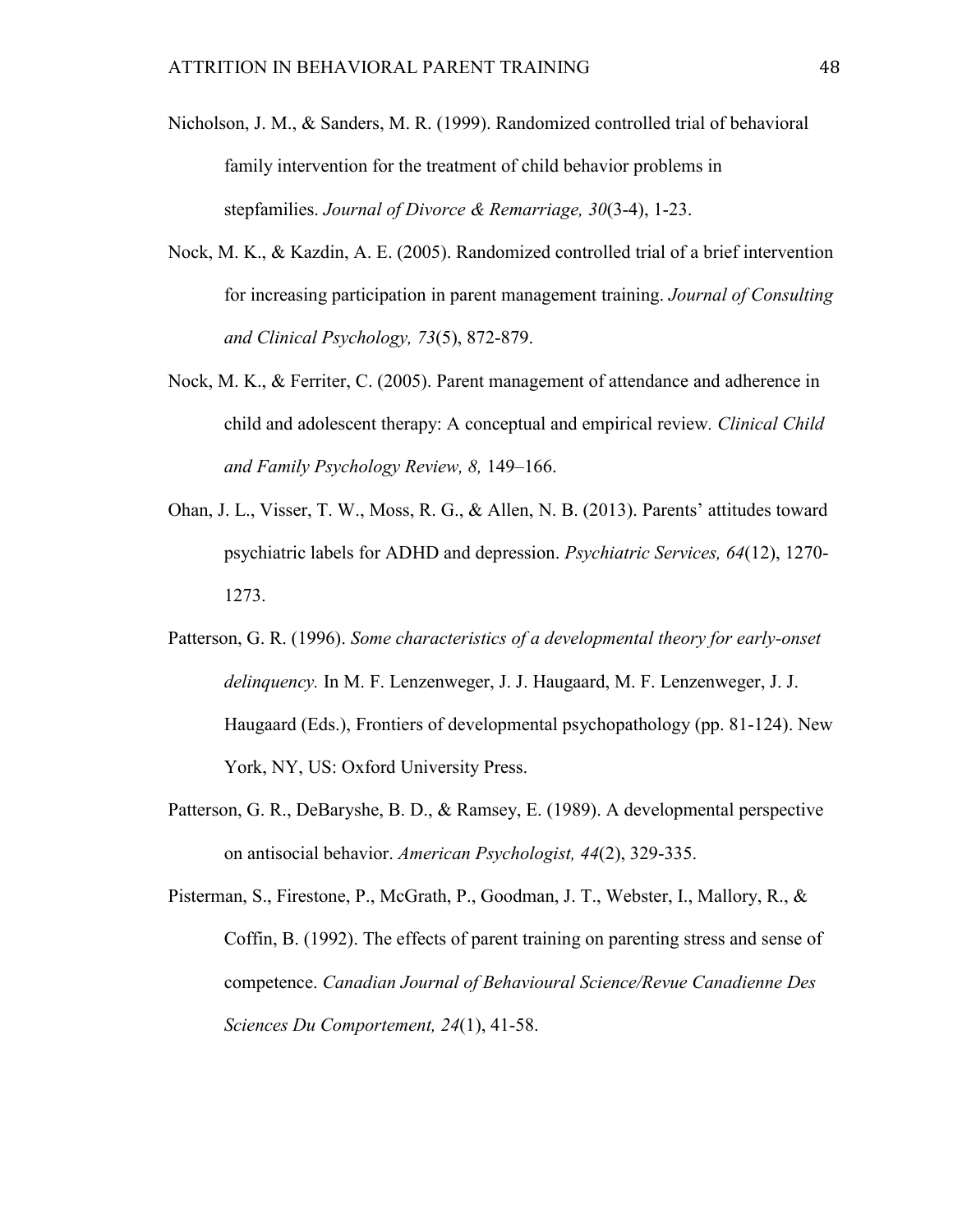- Prinz, R. J., & Miller, G. E. (1994). Family-based treatment for childhood antisocial behavior: Experimental influences on dropout and engagement. *Journal of Consulting and Clinical Psychology, 62*(3), 645-650.
- Reyno, S. M., & McGrath, P. J. (2006). Predictors of parent training efficacy for child externalizing behavior problem--a meta-analytic review. *Journal of Child Psychology and Psychiatry, 47*(1), 99-111.
- Richmond, R. (1992). Discriminating variables among psychotherapy dropouts from a psychological training clinic. *Professional Psychology: Research and Practice, 23*(2), 123-130.
- Robins, L. N. (1996). Deviant children grown up. *European Child & Adolescent Psychiatry, 5,* 44-46.
- Sanders, M. R., & Dadds, M. R. (1982). The effects of planned activities and child management procedures in parent training: An analysis of setting generality. *Behavior Therapy, 13*(4), 452-461.
- Sanders, M. R., Markie-Dadds, C., Tully, L. A., & Bor, W. (2000). The Triple P-Positive Parenting Program: A comparison of enhanced, standard, and self-directed behavioral family intervention for parents of children with early onset conduct problems. *Journal of Consulting and Clinical Psychology, 68*(4), 624-640.
- Sangawi, H. S., Adams, J., & Reissland, N. (2015). The effects of parenting styles on behavioral problems in primary school children: A cross-cultural review. *Asian Social Science, 11(*22), 171-186.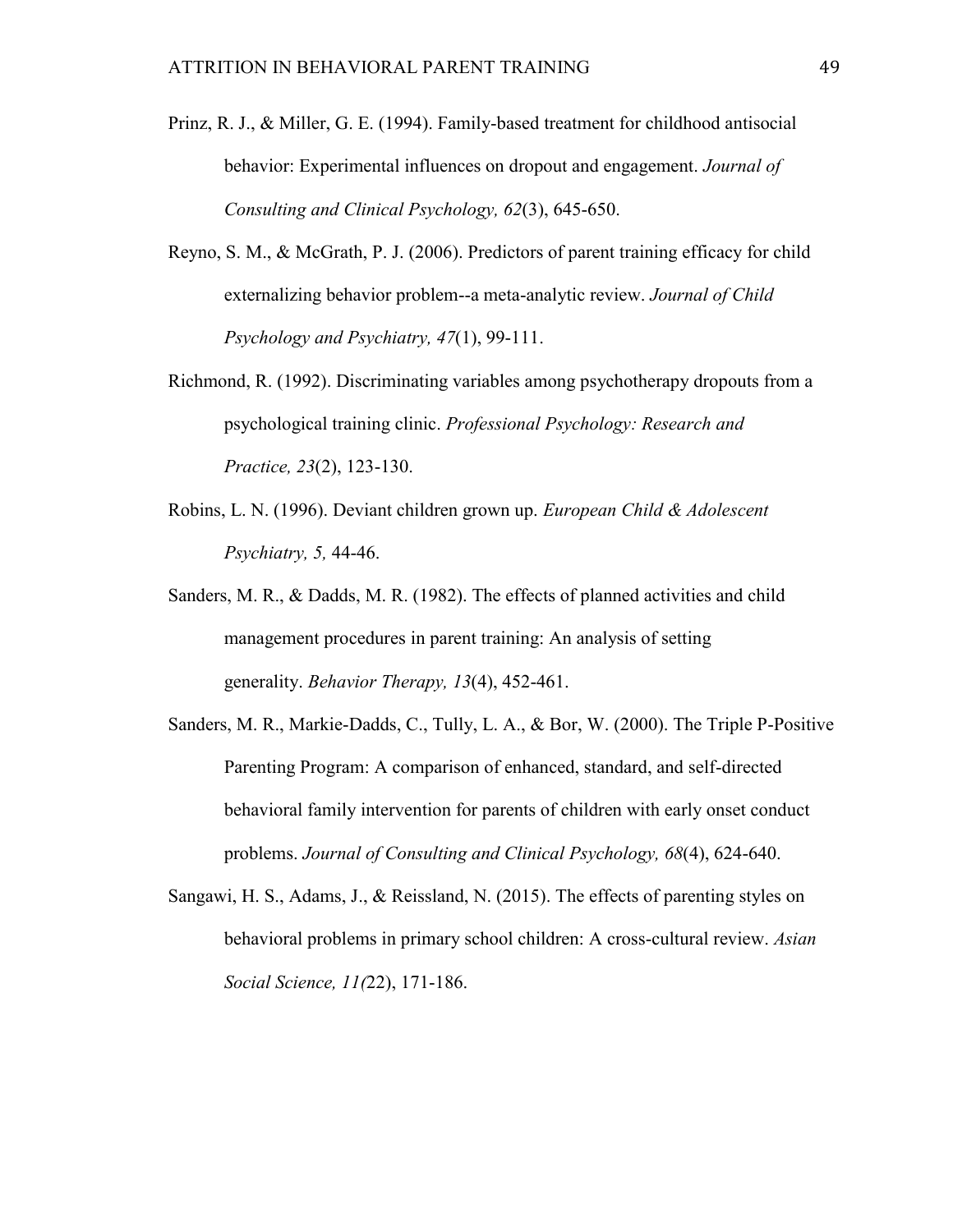- Scott, S., Knapp, M., Henderson, J., & Maughan, B. (2001). Financial cost of social exclusion: Follow up study of antisocial children into adulthood. *BMJ: British Medical Journal, 323*(7306), 191.
- Serketich, W. J., & Dumas, J. E. (1996). The effectiveness of behavioral parent training to modify antisocial behavior in children: A meta-analysis. *Behavior Therapy, 27*(2), 171-186.
- Shaw, D. S., Gilliom, M., Ingoldsby, E. M., & Nagin, D. S. (2003). Trajectories leading to school-age conduct problems. *Developmental Psychology, 39*(2), 189-200.
- Stewart, M. A., DeBlois, C. S., & Cummings, C. (1980). Psychiatric disorder in the parents of hyperactive boys and those with conduct disorder. *Child Psychology & Psychiatry & Allied Disciplines, 21*(4), 283-292.
- Stoiber, K. C., & Kratochwill, T. R. (2000). Empirically supported interventions and school psychology: Rationale and methodological issues—Part I. *School Psychology Quarterly, 15*(1), 75-105.
- Thomas, R., & Zimmer-Gembeck, M. J. (2007). Behavioral outcomes of Parent-Child Interaction Therapy and Triple P-Positive Parenting Program: A review and metaanalysis. *Journal of Abnormal Child Psychology, 35*(3), 475-495.
- Thompson, R., Tabone, J. K., Litrownik, A. J., Briggs, E. C., Hussey, J. M., English, D. J., & Dubowitz, H. (2011). Early adolescent risk behavior outcomes of childhood externalizing behavioral trajectories. *The Journal of Early Adolescence, 31*(2), 234-257.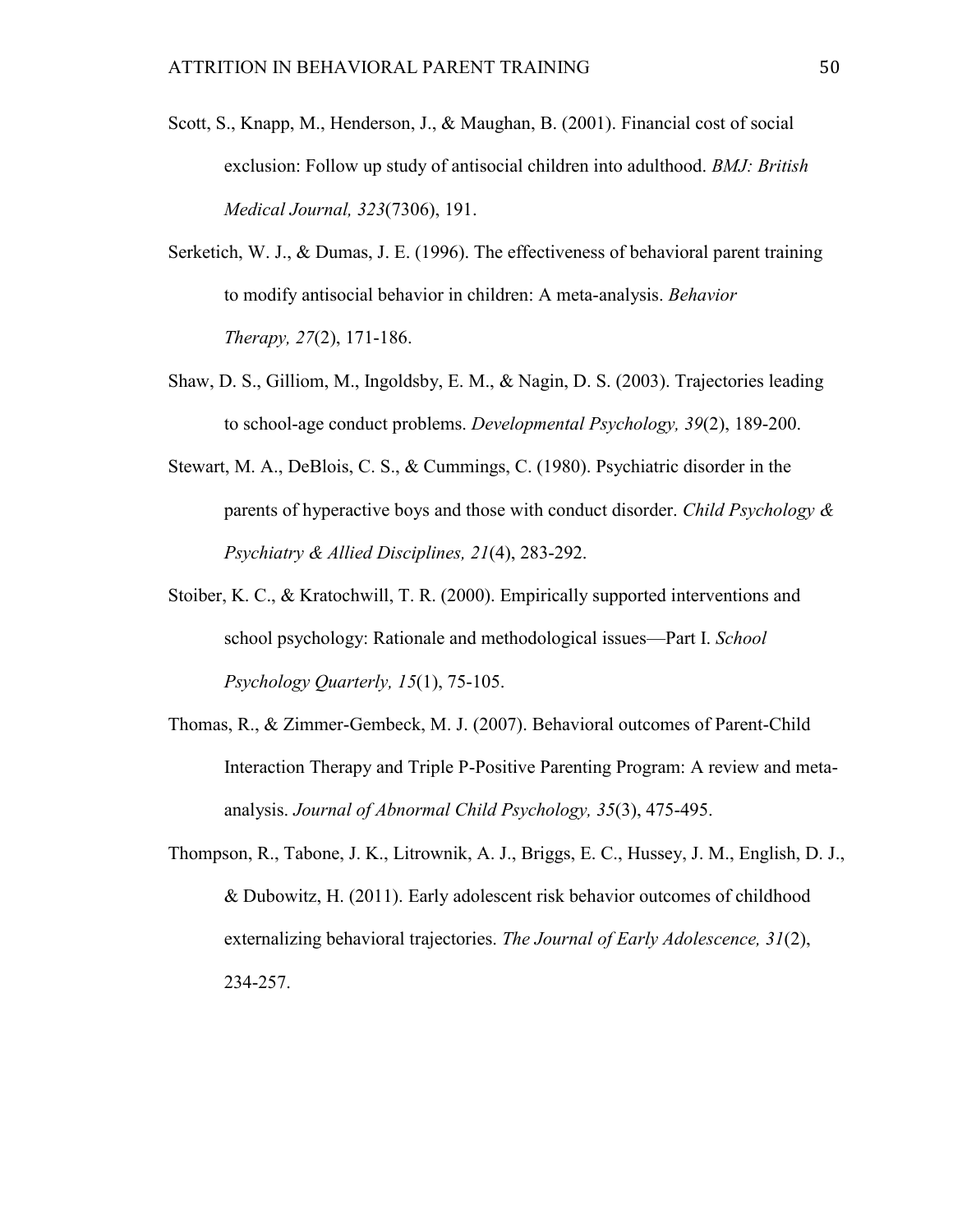- Tremblay, R. (2010). Developmental origins of disruptive behaviour problems: the 'original sin' hypothesis, epigenetics and their consequences for prevention. *Journal of Child Psychology and Psychiatry, 51*(4), 341-367
- Trentacosta, C. J., & Shaw, D. S. (2009). Emotional self-regulation, peer rejection, and antisocial behavior: Developmental associations from early childhood to early adolescence. *Journal of Applied Developmental Psychology, 30*(3), 356-365.
- Trentacosta, C. J., Hyde, L. W., Goodlett, B. D., & Shaw, D. S. (2013). Longitudinal prediction of disruptive behavior disorders in adolescent males from multiple risk domains. *Child Psychiatry and Human Development, 44*(4), 561-572.
- Tung, I., & Lee, S. S. (2014). Negative parenting behavior and childhood oppositional defiant disorder: Differential moderation by positive and negative peer regard. *Aggressive Behavior, 40*(1), 79-90.
- Van As, N. C., & Janssens, J. M. (2002). Relationships between child behavior problems and family functioning: A Literature Review. *International Journal of Child and Family Welfare, 5*(1-2), 40-51.
- Waschbusch, D. A., Walsh, T. M., Andrade, B. F., King, S., & Carrey, N. J. (2007). Social problem solving, conduct problems, and callous-unemotional traits in children. *Child Psychiatry and Human Development, 37*(4), 293-305.
- Webster-Stratton, C. (1984). Randomized trial of two parent-training programs for families with conduct-disordered children. *Journal of Consulting and Clinical Psychology, 52*(4), 666-678.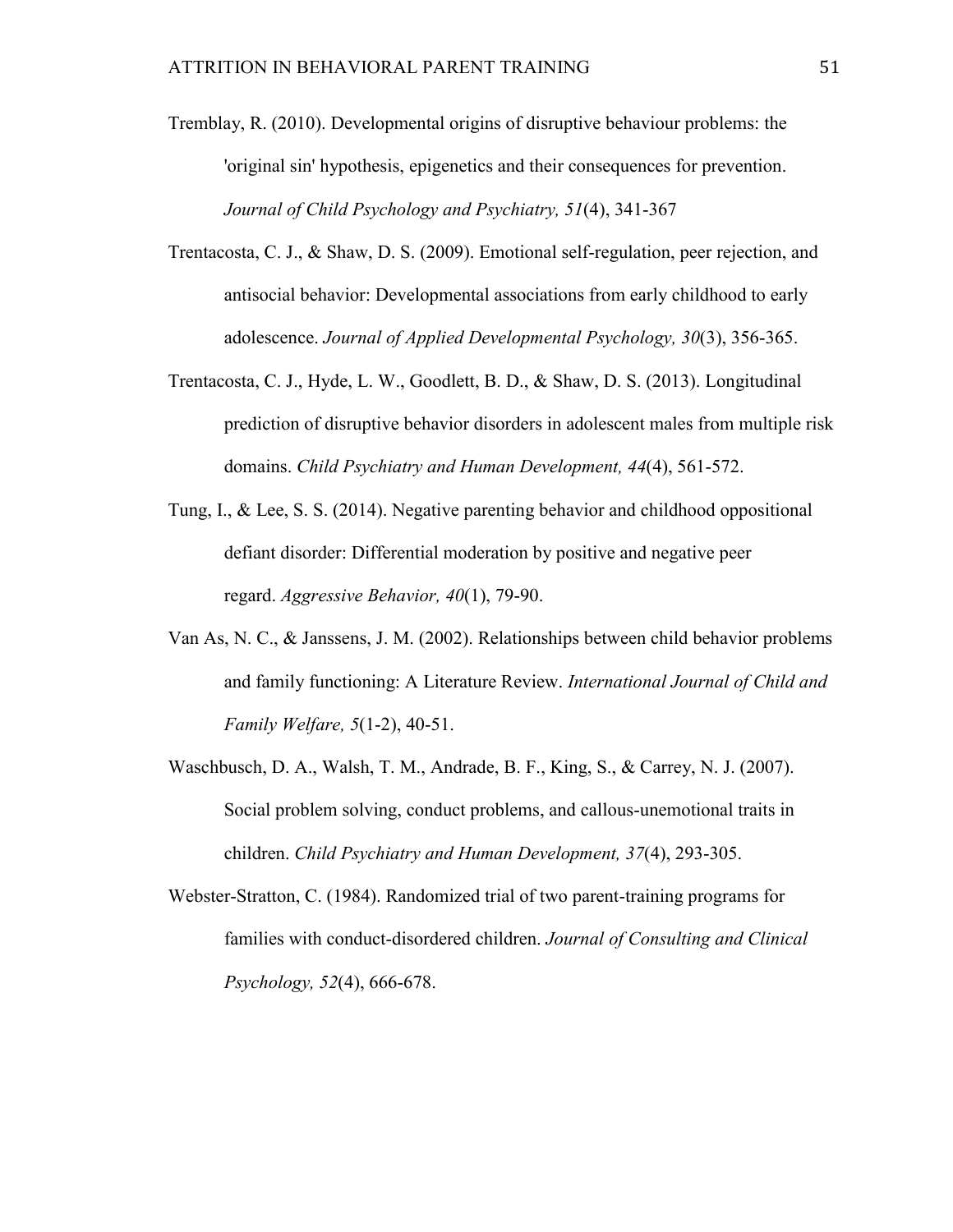- Webster-Stratton, C. (1989). Systematic comparison of consumer satisfaction of three cost-effective parent training programs for conduct problem children. Behavior Therapy, 20(1), 103-115.
- Webster-Stratton, C. (1990). Enhancing the effectiveness of self-administered videotape parent training for families with conduct-problem children. Journal of Abnormal Child Psychology, 18(5), 479-492.
- Webster-Stratton, C., & Hammond, M. (1990). Predictors of treatment outcome in parent training for families with conduct problem children. Behavior Therapy, 21(3), 319-337.
- Webster-Stratton, C., Kolpacoff, M., & Hollinsworth, T. (1988). Self-administered videotape therapy for families with conduct-problem children: Comparison with two cost-effective treatments and a control group. Journal of Consulting and Clinical Psychology, 56(4), 558-566.
- Webster-Stratton, C., Reid, J., & Hammond, M. (2001). Social skills and problem-solving training for children with early-onset conduct problems: Who benefits? Journal of Child Psychology and Psychiatry, 42(7), 943-952.
- Wilgosh, L., & Paitich, D. (1982). Delinquency and learning disabilities: More evidence. Journal of Learning Disabilities, 15(5), 278-279.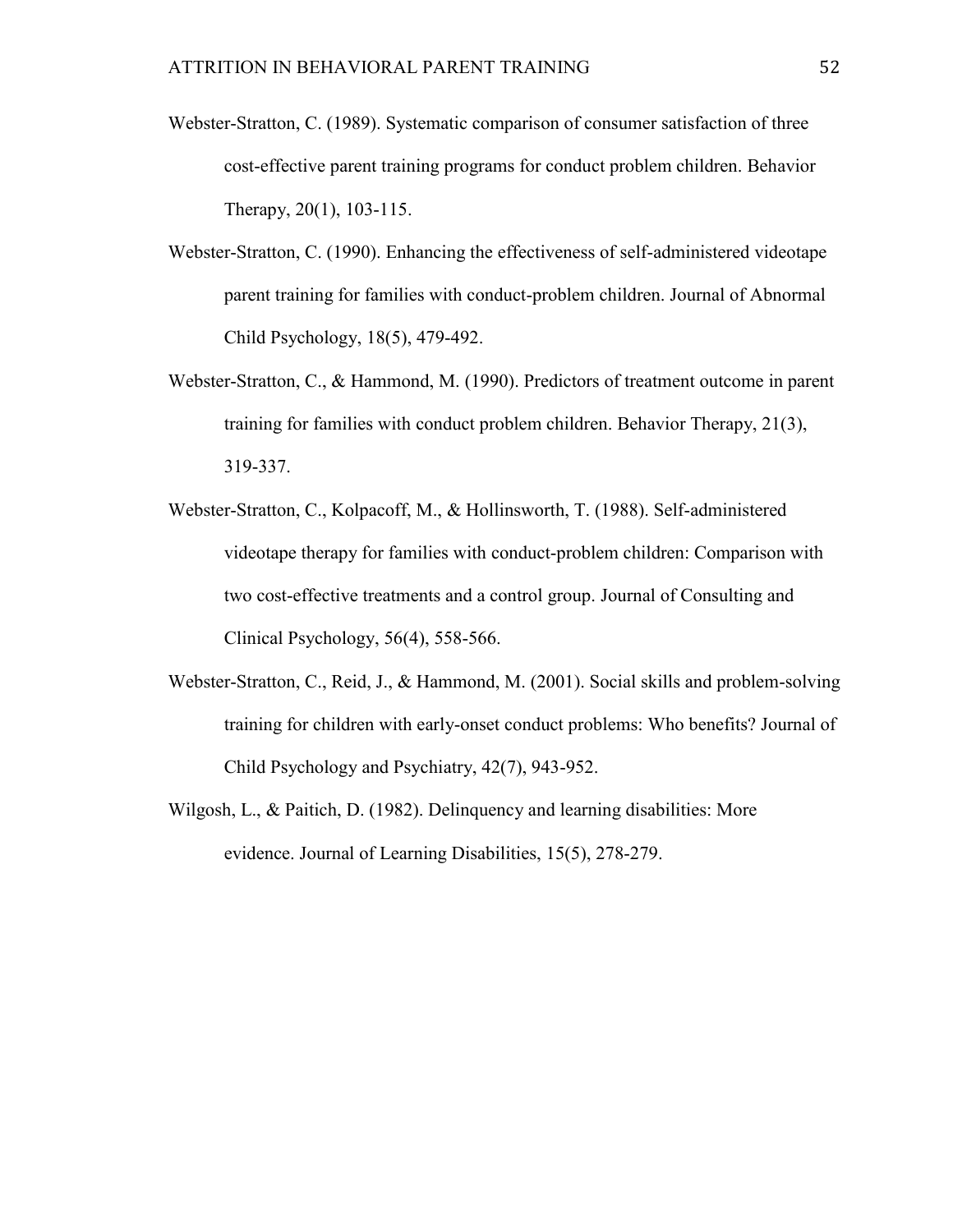### **Vita**

## **EDUCATION**

**Master of Science in Psychological Sciences** 2015-2017 University of North Florida, Jacksonville, FL

## **B.S. in Psychology**

2006 Mississippi College, Clinton, MS

## **RESEARCH ACTIVITY**

Graduate Student Research 2015-2017 Department of Psychology, University of North Florida Advisor: Dr. Angela Mann

- Conducting a meta-analysis on the attrition problem in behavioral parent training programs.
- Synthesizing data from relevant literature to determine variables most significant in contributing to dropout.

## **RELEVANT WORK EXPERIENCE**

The Jericho School 2015-2016

Behavior Assistant

- Assisting certified behavior analysts in providing comprehensive, individualized instruction to children with autism and other developmental disabilities.
- Implementing functional assessments of individual clients in their educational environments.

## **CONFERENCE PRESENTATIONS**

2016

- Michael, B., Levert, D., Deluca, N., & Mann, A. (2016, November). Attrition rates in behavioral parent training programs. Oral presentation delivered at the annual conference of the Florida Association of School Psychologists.
- Michael, B., Levert, D., Deluca, N., & Mann, A. (2016, September). Attrition rates in behavioral parent training programs. Poster presented at the annual conference of the Florida Association for Behavior Analysis.
- Michael, B., Levert, D., & Mann, A. (2016, April). Drop-out rates in behavioral parent training programs. Poster presented at the 15<sup>th</sup> Annual Showcase of Osprey Advancements in Research and Scholarship (SOARS) conference.

## **OTHER RESEARCH EXPERIENCE**

Student Research 2006 Department of Psychology, Mississippi College